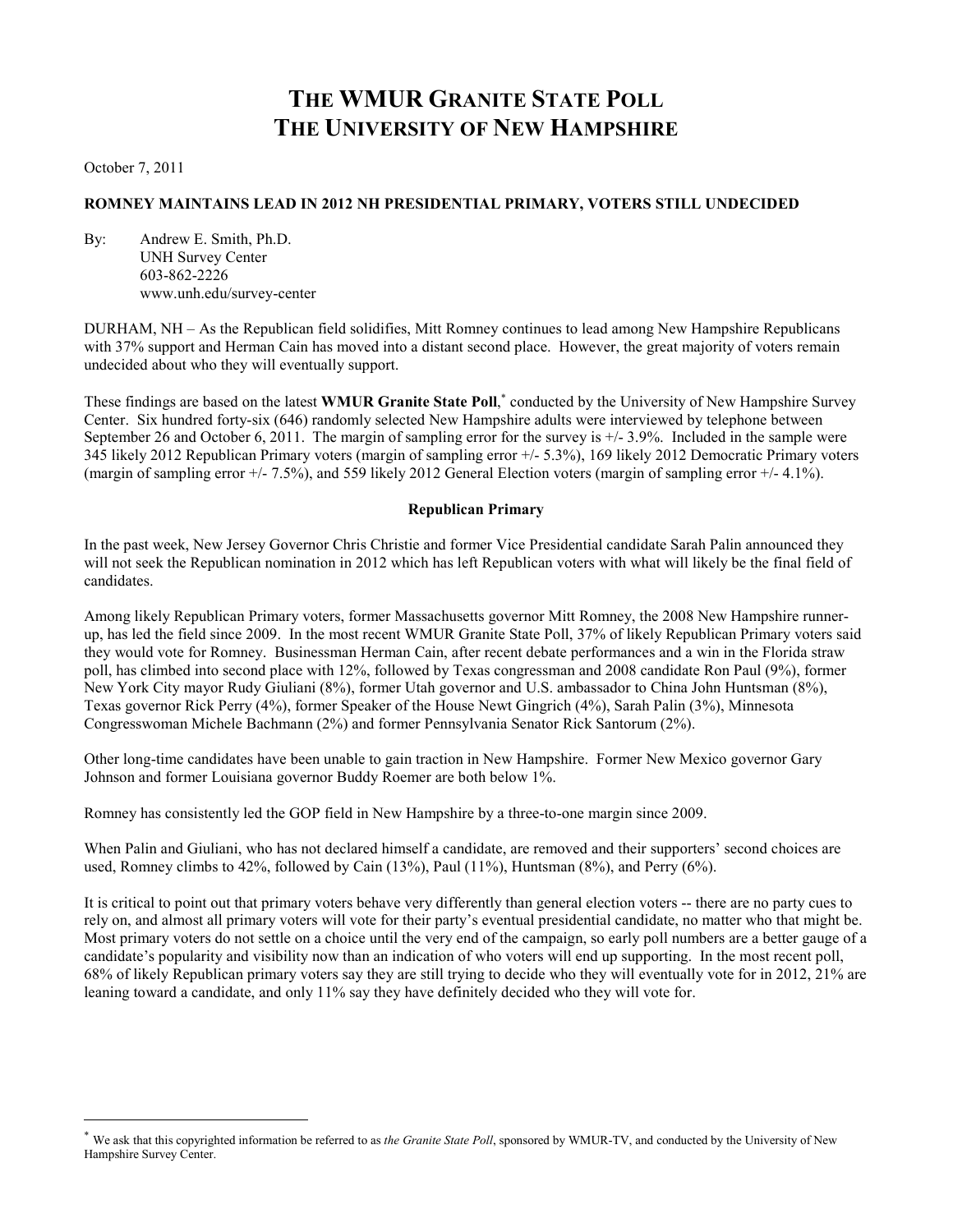

#### **NH 2012 GOP Presidential Primary – Likely Republican Primary Voters**

## **Favorability Ratings**

Support for Republican candidates is currently based primarily on name recognition and favorability. Mitt Romney has consistently had the highest favorability ratings among all likely Republican candidates. Currently, 67% of likely Republican primary voters say they have a favorable opinion of Romney. Romney's net favorability rating, the percentage who have a favorable opinion of him minus the percentage who have an unfavorable opinion, is a very high +47%.

Herman Cain is now the second most popular Republican with a net favorability rating of +30% followed by Giuliani (+26%) and Paul (+5%). The least popular Republicans are Bachmann (-18%), Roemer (-18%), Gingrich (-13%), Johnson (-13), Perry (-7%), Rick Santorum (-2%), and Huntsman (-2%).

Bachmann has seen the sharpest drop in her favorability ratings, from +29 in July to -18% in October, while Cain improved from  $+19\%$  to  $+30\%$  and Gingrich improved from  $-37\%$  to  $-13\%$ .



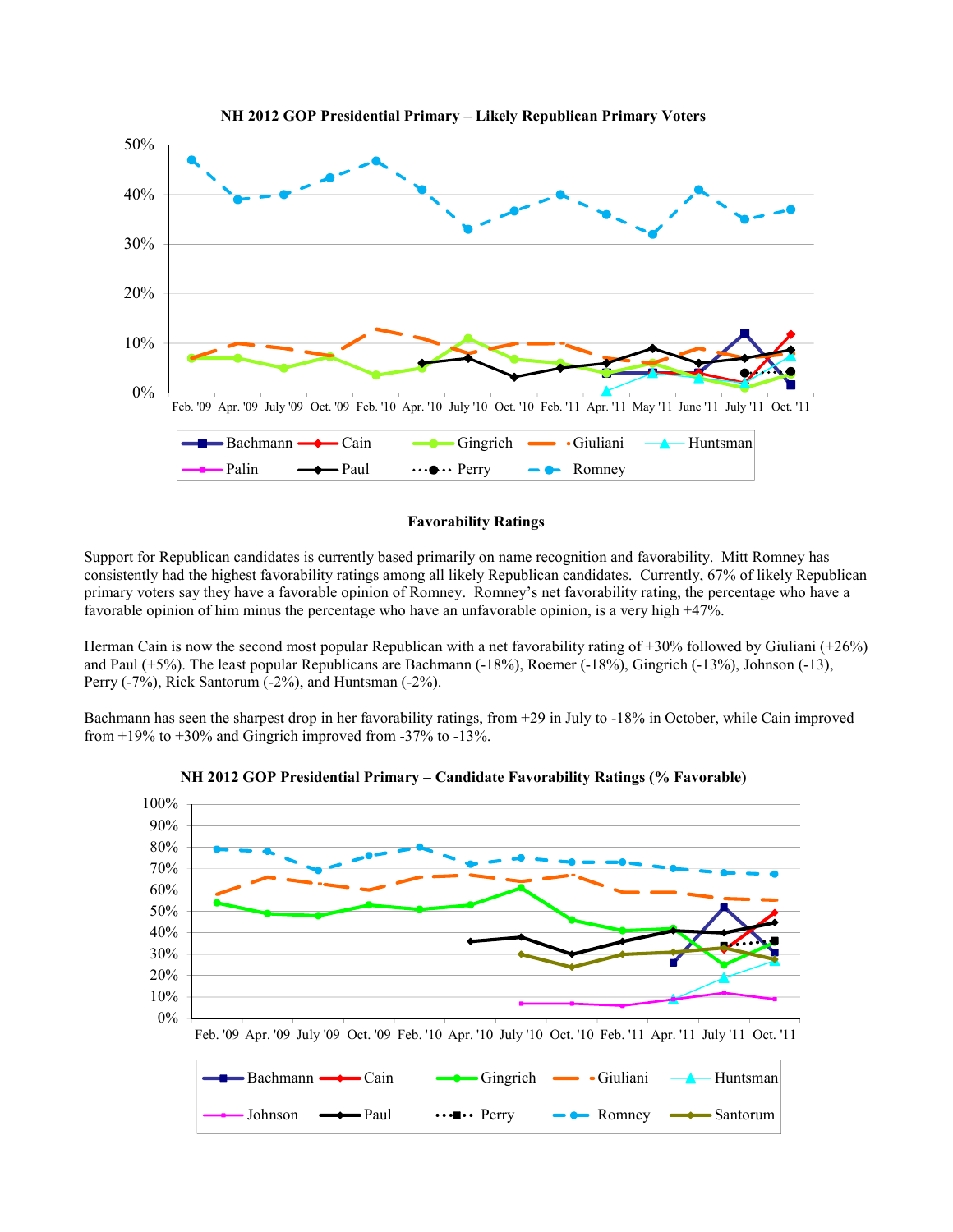## **Least Popular Republican**

When asked which candidate they would not support under any circumstances, 23% of likely Republican primary voters say they would not vote for Palin, followed by Bachmann (12%), Paul (12%), Perry (11%), Gingrich (6%), and Huntsman (5%). Only 2% say they would not vote for Romney and 1% would not vote for Cain. "It is not surprising that Palin has decided not to enter the race," said Andrew Smith, Director of the UNH Survey Center. "She is the candidate that New Hampshire voters would be least likely to vote for."



**NH 2012 GOP Presidential Primary – Least Likely To Vote For** 

**Expected To Win NH Primary** 

Candidates are striving to build a sense of inevitability in the primary, both to scare other candidates out of the race, but also to develop a bandwagon. Currently, almost two-thirds of likely Republican primary voters (65%) think Romney will win the Primary, 4% think Paul will win and 4% think Perry will win. Most Romney supporters (85%) think he will win, but so do 62% of Cain supporters, 58% of Huntsman supporters, 53% of Paul supporters, and 46% of Perry supporters.



**Who Do You Expect To Win The NH Primary?**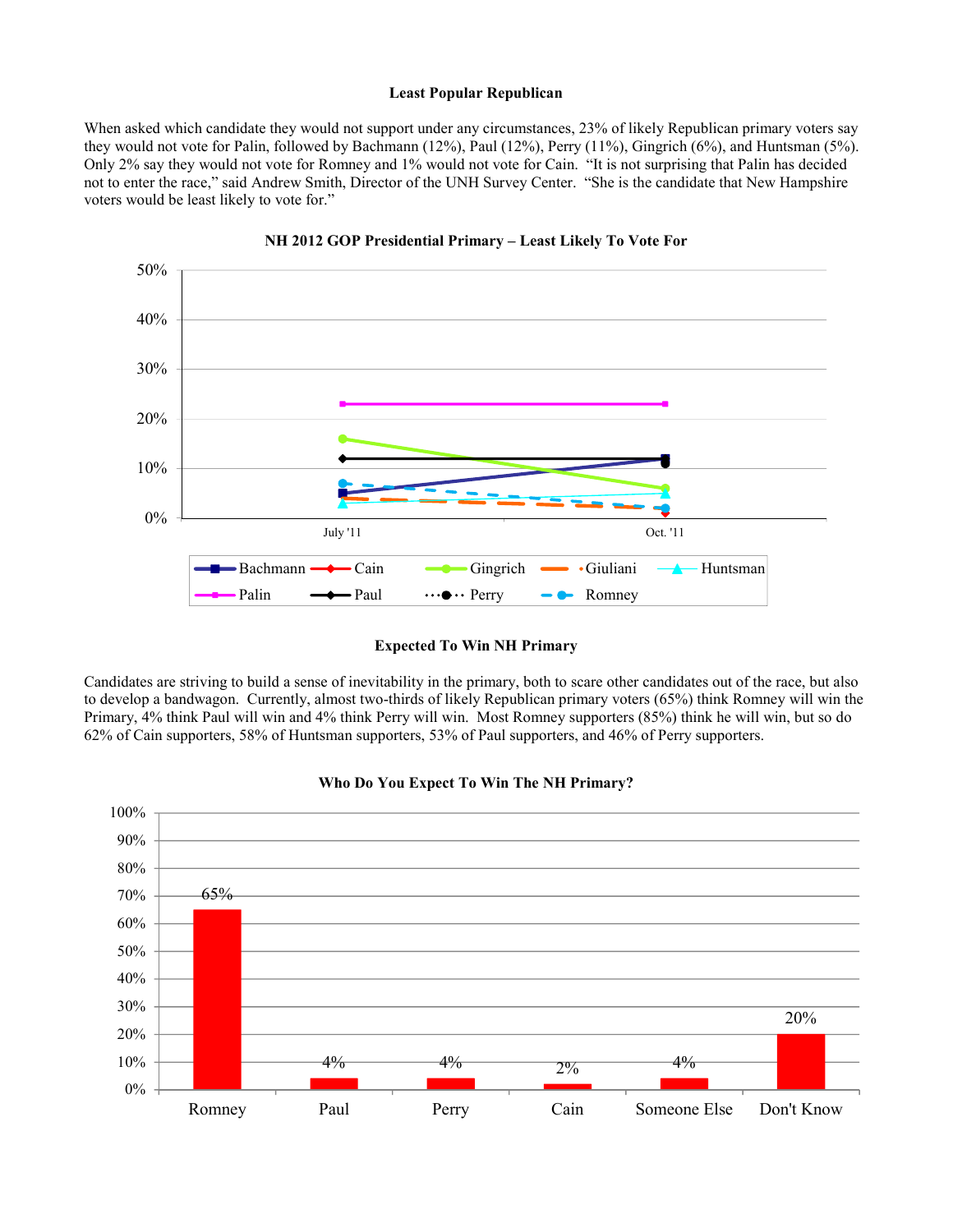## **Who Has The Best Chance To Beat Obama**

Another indicator of a candidate's strength in a primary election is how well they are expected to do against the other party's nominee. When asked which candidate has the best chance of defeating President Obama in November, 52% of likely Republican Primary voters name Romney, followed by Perry (7%), Cain (5%), and Paul (5%).



#### **Who Has The Best Chance To Beat Barack Obama?**

## **Want a Winner?**

But when asked what is more important in their decision about who to support, more than half of GOP primary voters say that it is more important that a candidate share their political and social values (54%), 32% want a candidate who can beat Obama, 11% think both are equally important and 3% are not sure. Pluralities of supporters of all candidates say they prefer a candidate who shares their values.



## **Shares Values vs. Able To Beat Obama**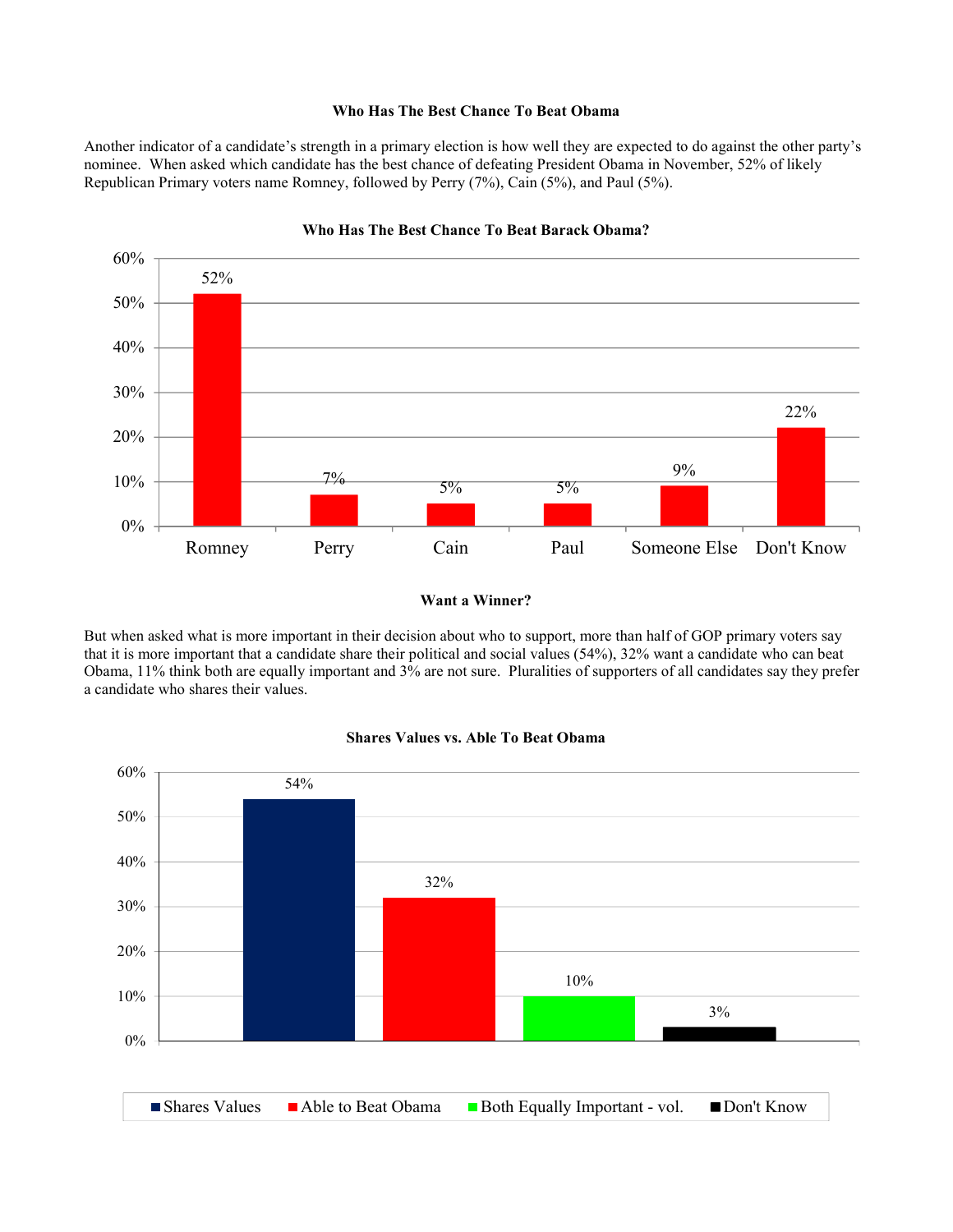#### **A Democratic Primary?**

Barack Obama is not in danger of facing a challenger for the Democratic nomination. When asked if they plan to vote for Obama in the 2012 New Hampshire Democratic primary, 73% of likely New Hampshire Democratic Primary voters say they plan to vote for Obama, 7% say they plan to vote for some other candidate, and 20% are undecided about what they will do.



#### **Undeclared Voters**

New Hampshire has a semi-closed primary in that Undeclared voters (often called independents) can choose to vote in either the Democratic or Republican primary at the polls. Because it does not appear that there will be a Democratic challenger to President Obama, it is not a surprise that most undeclared voters say they plan to vote in the Republican primary. Currently, 57% of undeclared voters say they will vote in the Republican primary, 23% say they will vote in the Democratic primary, and 20% are unsure.

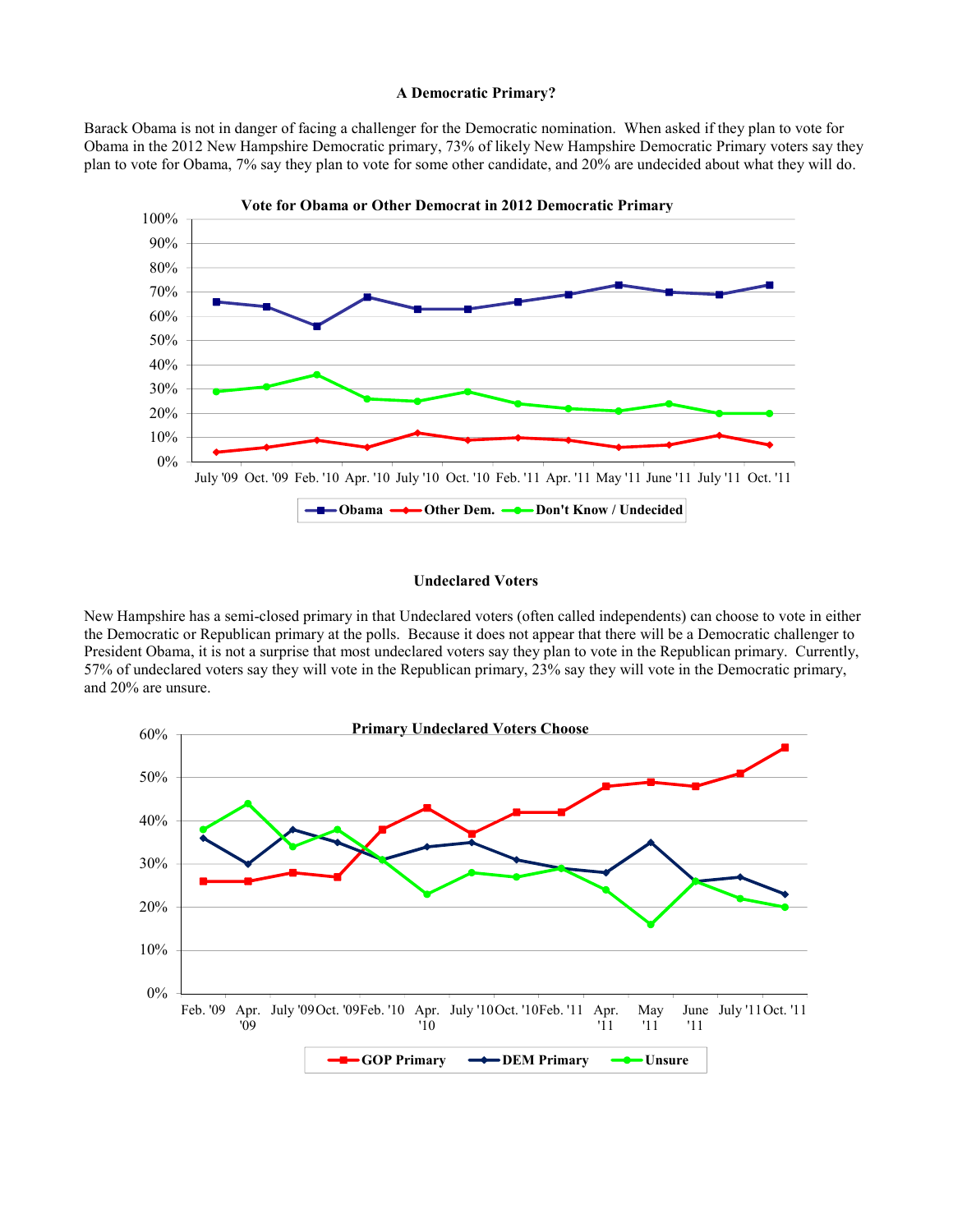## **2012 Presidential Election**

Looking ahead to the 2012 general election, the likelihood of President Obama winning again in New Hampshire depends heavily on the Republican candidate he would face. In a hypothetical race between Obama and Mitt Romney, the current GOP favorite in New Hampshire, Romney leads with 50% to 41% for Obama, 2% for some other candidate, and 7% are undecided. Romney's lead over Obama has remained largely unchanged since February. Romney holds a 48% to 30% lead among political independents, up slightly from 42% to 32% in July.



Obama does better against Texas Congressman Ron Paul, who ran for the Republican nomination in 2008,. In this matchup, Obama holds a modest 47% to 43% lead with 2% favoring some other candidate and 8% undecided. However, independents favor Paul over Obama by 45% to 31%



## **November 2012 General Election - Obama vs. Paul (Likely 2012 General Election Voters)**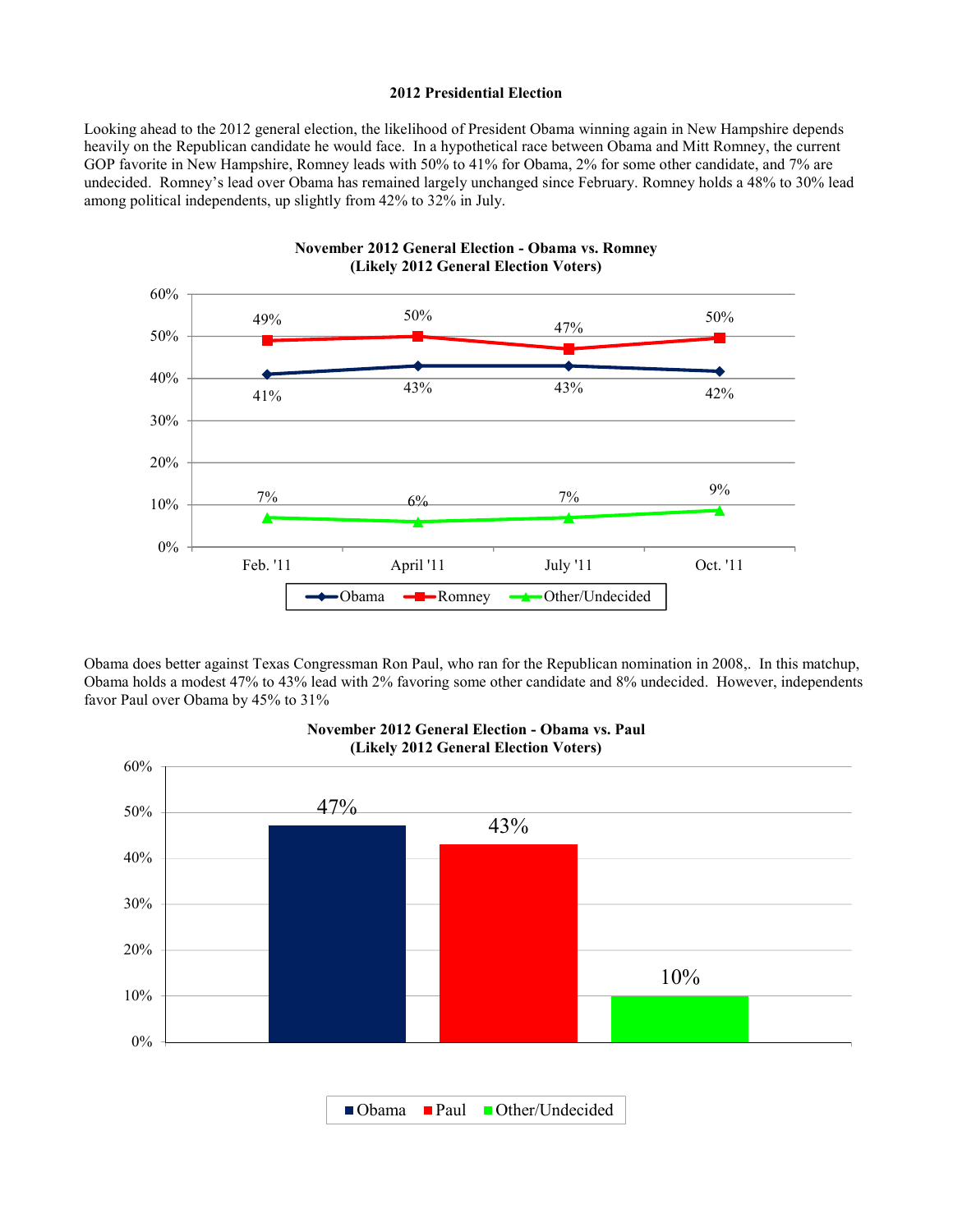And when Obama is matched against Texas Governor Rick Perry, Obama holds a 49% to 42% lead with 1% favoring some other candidate and 7% undecided. Independents favor Obama over Perry by 42% to 39%.



Obama Perry Other / Undecided

**November 2012 General Election - Obama vs. Perry (Likely 2012 General Election Voters)**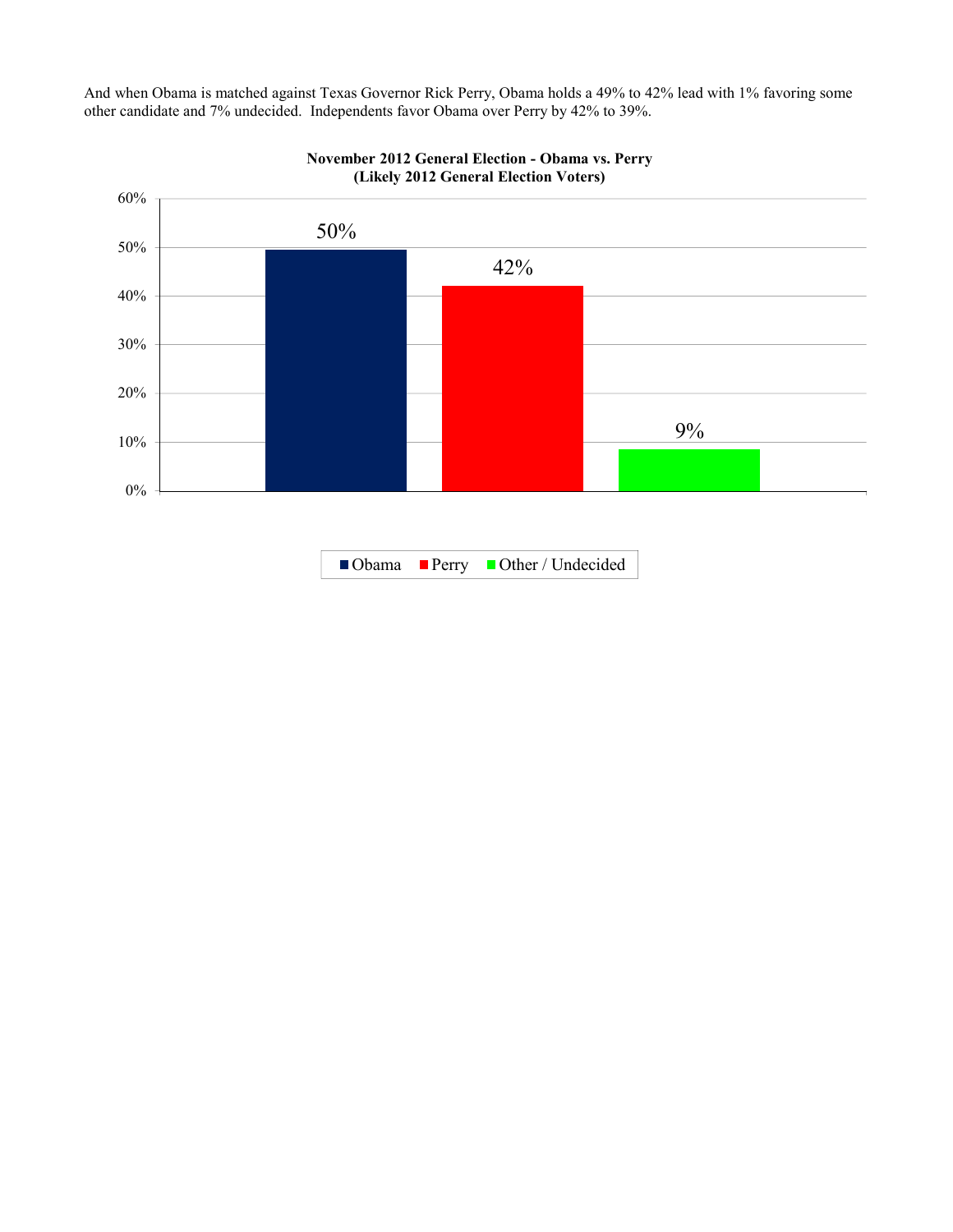## **Granite State Poll Methodology**

These findings are based on the latest WMUR Granite State Poll, conducted by the University of New Hampshire Survey Center. These findings are based on the latest **WMUR Granite State Poll**, conducted by the University of New Hampshire Survey Center. Six hundred forty-six (646) randomly selected New Hampshire adults were interviewed by telephone between September 26 and October 6, 2011. The margin of sampling error for the survey is +/- 3.9%. Included in the sample were 345 likely 2012 Republican Primary voters (margin of sampling error +/- 5.3%), 169 likely 2012 Democratic Primary voters (margin of sampling error +/- 7.5%), and 559 likely 2012 General Election voters (margin of sampling error  $+/- 4.1\%$ ).

The data have been weighted to adjust for numbers of adults and telephone lines within households, respondent sex, and region of the state. In addition to potential sampling error, all surveys have other potential sources of non-sampling error including question order effects, question wording effects, and non-response.

|                | <b>Extremely</b><br><b>Interested</b> | <b>Very</b><br><b>Interested</b> | Somewhat<br><b>Interested</b> | <b>Not Very</b><br><b>Interested</b> | $(N=)$ |
|----------------|---------------------------------------|----------------------------------|-------------------------------|--------------------------------------|--------|
| Oct. '11       | 41%                                   | 34%                              | 18%                           | 7%                                   | (646)  |
| July '11       | 35%                                   | 35%                              | 19%                           | 10%                                  | (772)  |
| June '11       | 37%                                   | 34%                              | 19%                           | 10%                                  | (953)  |
| <b>May '11</b> | 32%                                   | 32%                              | 26%                           | 11%                                  | (780)  |
| Apr. '11       | 44%                                   | 33%                              | 16%                           | 6%                                   | (896)  |
| Feb. '11       | 40%                                   | 33%                              | 18%                           | 9%                                   | (756)  |
| Oct. '10       | 47%                                   | 33%                              | 12%                           | 8%                                   | (513)  |
| July '10       | 50%                                   | 27%                              | 14%                           | 9%                                   | (504)  |
| Apr. '10       | 48%                                   | 32%                              | 12%                           | 8%                                   | (511)  |
| Feb. '10       | 40%                                   | 34%                              | 16%                           | 10%                                  | (497)  |
| Oct. '09       | 40%                                   | 37%                              | 13%                           | 11%                                  | (499)  |
| Jun. '09       | 37%                                   | 31%                              | 16%                           | 16%                                  | (557)  |
| Apr. '09       | 35%                                   | 28%                              | 18%                           | 19%                                  | (501)  |
| Feb. '09       | 29%                                   | 28%                              | 18%                           | 25%                                  | (614)  |

#### **Interest in 2012 NH Primary (All NH Adults)**

#### **Interest in 2012 NH Primary (Likely GOP Voters)**

|                 | <b>Extremely</b>  | <b>Very</b>       | Somewhat          | <b>Not Very</b>   |        |
|-----------------|-------------------|-------------------|-------------------|-------------------|--------|
|                 | <b>Interested</b> | <b>Interested</b> | <b>Interested</b> | <b>Interested</b> | $(N=)$ |
| Oct. '11        | 52%               | 34%               | 13%               | $1\%$             | (348)  |
| July '11        | 42%               | 40%               | 12%               | 6%                | (357)  |
| June '11        | 49%               | 35%               | 13%               | 3%                | (424)  |
| <b>May '11</b>  | 42%               | 32%               | 23%               | 4%                | (351)  |
| Apr. '11        | 52%               | 34%               | 11%               | 4%                | (418)  |
| Feb. '11        | 45%               | 32%               | 17%               | 6%                | (243)  |
| Oct. '10        | 58%               | 30%               | 8%                | 4%                | (227)  |
| July '10        | 61%               | 24%               | 11%               | 4%                | (211)  |
| Apr. '10        | 56%               | 34%               | 8%                | 2%                | (227)  |
| <b>Feb.</b> '10 | 47%               | 37%               | 12%               | 3%                | (201)  |
| Oct. '09        | 52%               | 35%               | 10%               | 5%                | (202)  |
| <b>Jun. '09</b> | 43%               | 34%               | 11%               | 11%               | (236)  |
| Apr. '09        | 42%               | 28%               | 17%               | 14%               | (193)  |
| Feb. '09        | 29%               | 34%               | 19%               | 19%               | (218)  |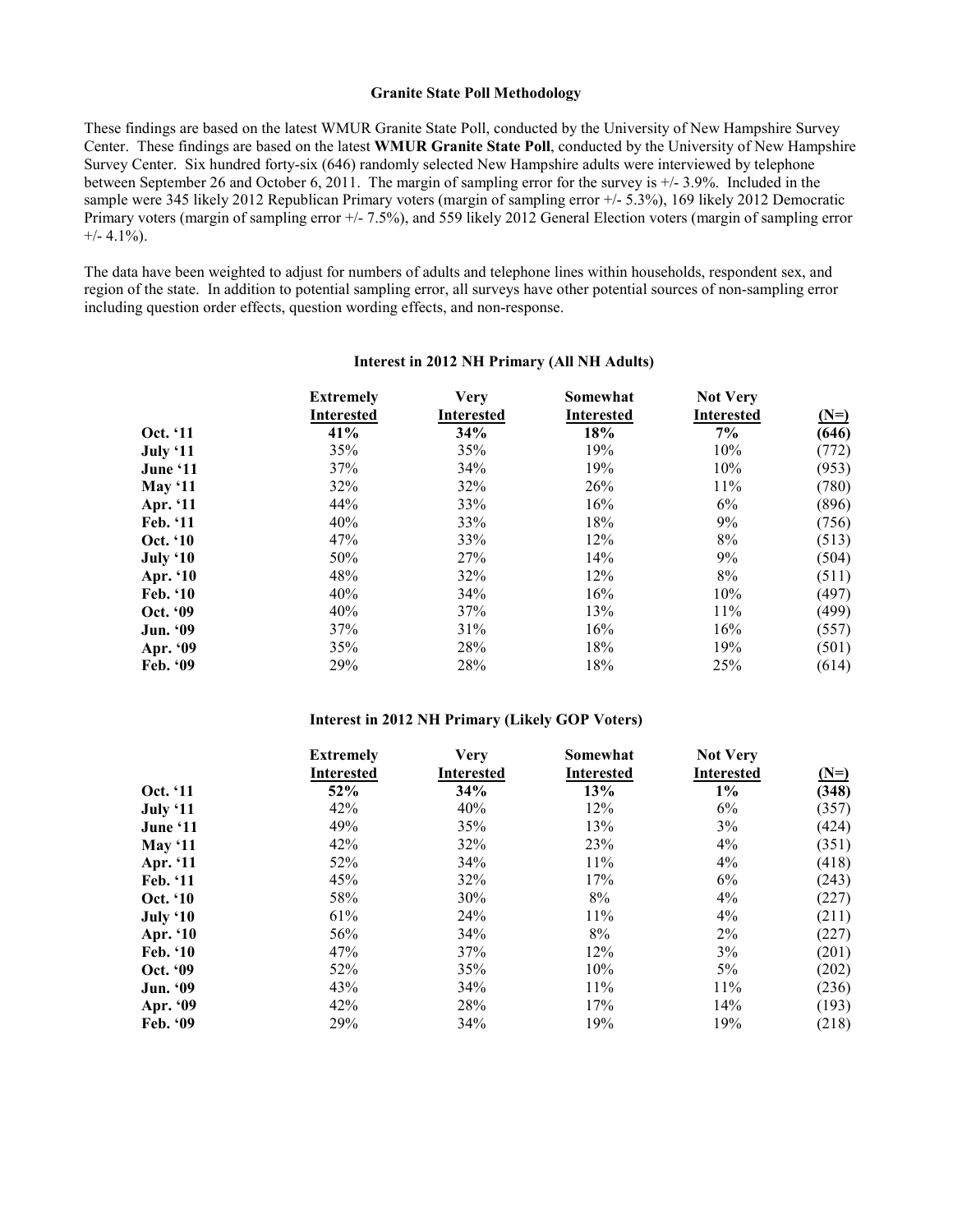|                 | <b>Definitely</b> | <b>Vote Unless</b> | May   | Won't Vote/   |        |
|-----------------|-------------------|--------------------|-------|---------------|--------|
|                 | <b>Vote</b>       | <b>Emergency</b>   | Vote  | <b>Unsure</b> | $(N=)$ |
| Oct. '11        | 74%               | 12%                | 5%    | 9%            | (642)  |
| July '11        | 75%               | 12%                | 3%    | 9%            | (772)  |
| June '11        | 71%               | 12%                | 6%    | 11%           | (952)  |
| May $`11$       | 65%               | 18%                | 6%    | 11%           | (782)  |
| Apr. '11        | 81%               | 9%                 | $4\%$ | 7%            | (895)  |
| Feb. '11        | 82%               | 10%                | $4\%$ | $4\%$         | (757)  |
| Oct. '10        | 76%               | 13%                | 4%    | 7%            | (512)  |
| July '10        | 77%               | 12%                | 4%    | 7%            | (504)  |
| Apr. '10        | 83%               | 9%                 | 3%    | 6%            | (510)  |
| Feb. '10        | 79%               | 10%                | 3%    | 8%            | (496)  |
| Oct. '09        | 84%               | 8%                 | 2%    | 5%            | (497)  |
| <b>Jun.</b> '09 | 80%               | 12%                | 3%    | 5%            | (557)  |
| Apr. '09        | 79%               | 12%                | 3%    | 7%            | (499)  |
| Feb. '09        | 81%               | 10%                | 2%    | 7%            | (615)  |

## **Likelihood of Voting in 2012 NH Primary (All NH Adults)**

**Which Primary Will You Vote In – Registered Undeclared (Independent) Likely Voters** 

|                 | <b>GOP</b> | <b>DEM</b>     |        |        |
|-----------------|------------|----------------|--------|--------|
|                 | Primary    | <b>Primary</b> | Unsure | $(N=)$ |
| Oct. '11        | 57%        | 23%            | 20%    | (274)  |
| July '11        | 51%        | 27%            | 22%    | (336)  |
| June '11        | 48%        | 26%            | 26%    | (428)  |
| May $11$        | 49%        | 35%            | 16%    | (291)  |
| Apr. '11        | 48%        | 28%            | 24%    | (398)  |
| Feb. '11        | 42%        | 29%            | 29%    | (335)  |
| Oct. '10        | 42%        | 31%            | 27%    | (232)  |
| July '10        | 37%        | 35%            | 28%    | (222)  |
| Apr. '10        | 43%        | 34%            | 23%    | (232)  |
| Feb. $10$       | 38%        | 31%            | 31%    | (213)  |
| Oct. '09        | 27%        | 35%            | 38%    | (208)  |
| <b>Jun.</b> '09 | 28%        | 38%            | 34%    | (244)  |
| Apr. '09        | 26%        | 30%            | 44%    | (186)  |
| Feb. $99$       | 26%        | 36%            | 38%    | (206)  |

## **Obama Reelection**

(Likely 2012 Democratic Primary Voters)

"Do you plan on voting for Barack Obama in the 2012 New Hampshire Democratic primary or do you plan to vote for another Democratic candidate?"

|                                 |       | 2009  |       |       | 2010  |             |        |       | 2011  |            |       |             |
|---------------------------------|-------|-------|-------|-------|-------|-------------|--------|-------|-------|------------|-------|-------------|
|                                 | July  | Oct.  | Feb.  | Apr.  | July  | <u>Oct.</u> | Feb.   | Apr.  | May   | June       | July  | <u>Oct.</u> |
| Vote for Obama                  | 66%   | 64%   | 56%   | 68%   | 63%   | 63%         | 66%    | 69%   | 73%   | <b>70%</b> | 69%   | <b>73%</b>  |
| <b>Vote for Other Candidate</b> | $4\%$ | 6%    | 9%    | 6%    | $2\%$ | $9\%$       | $10\%$ | 9%    | $6\%$ | $7\%$      | $1\%$ | $7\%$       |
| Don't Know / Undecided          | 29%   | 31%   | 36%   | 26%   | 25%   | 29%         | 24%    | 22%   | 21%   | 24%        | 20%   | 20%         |
| $(N=)$                          | (215) | (202) | (182) | (193) | (195) | (175)       | (255)  | (303) | (289) | (303)      | (257) | (169)       |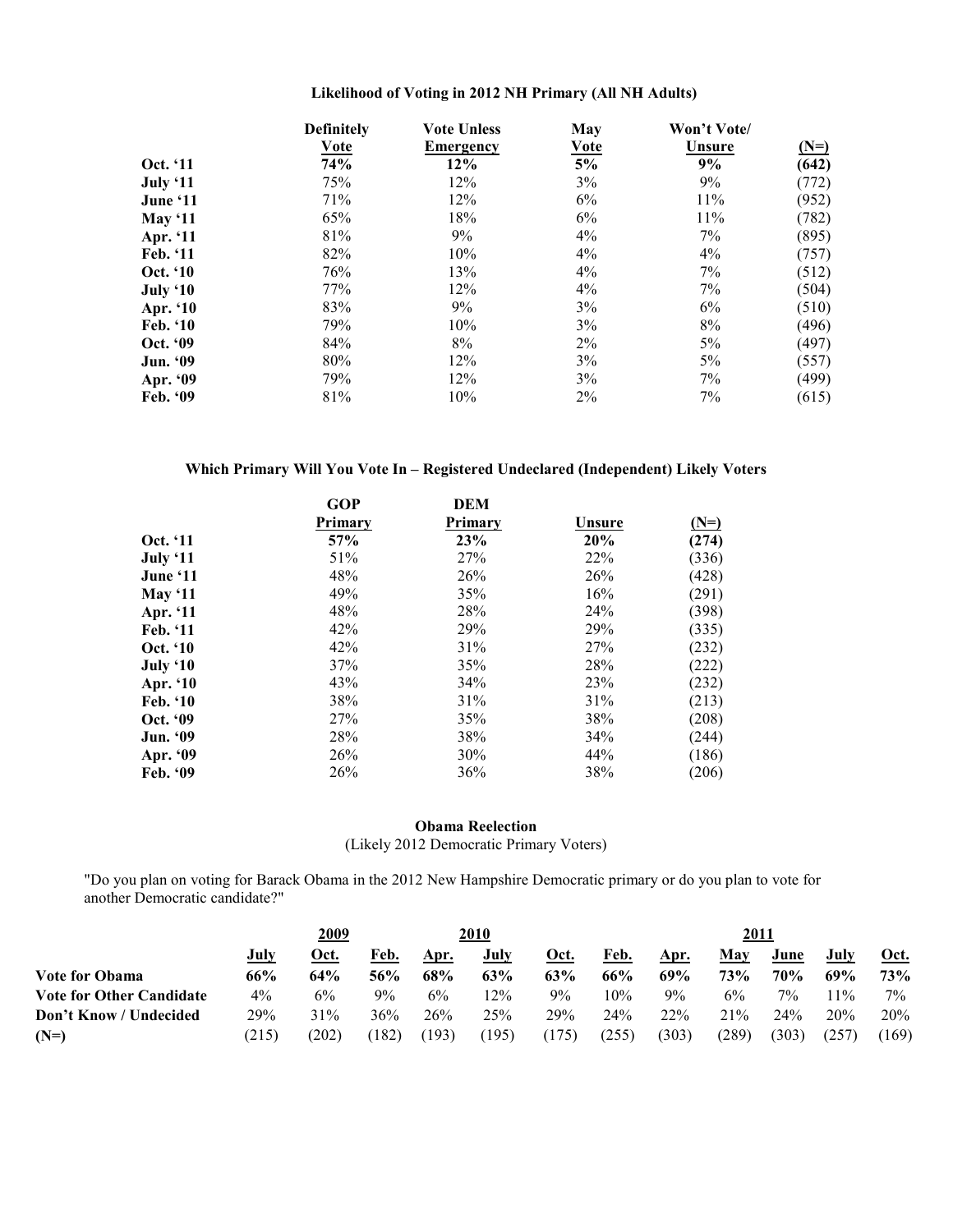## **Decided Who to Vote for in 2012 GOP Primary?**

(Likely 2012 NH GOP Primary Voters)

"Have you definitely decided who you will vote for in the New Hampshire primary … are you leaning toward someone … or have you considered some candidates but are still trying to decide?"

|                 | Def. Decided | <b>Leaning Toward</b> | <b>Still Trying</b> |        |
|-----------------|--------------|-----------------------|---------------------|--------|
|                 | <b>Vote</b>  | <b>Someone</b>        | <b>To Decide</b>    | $(N=)$ |
| Oct. '11        | 11%          | 21%                   | 68%                 | (348)  |
| July '11        | 8%           | 17%                   | 75%                 | (352)  |
| June '11        | 8%           | 16%                   | 76%                 | (423)  |
| May $11$        | $4\%$        | 9%                    | 87%                 | (350)  |
| Apr. '11        | 5%           | 16%                   | 79%                 | (416)  |
| Feb. '11        | 7%           | 15%                   | 78%                 | (345)  |
| <b>Oct.</b> '10 | 15%          | 12%                   | 73%                 | (224)  |
| July '10        | 7%           | 15%                   | 77%                 | (208)  |
| Apr. '10        | 9%           | 7%                    | 85%                 | (223)  |
| <b>Feb.</b> '10 | 7%           | 9%                    | 83%                 | (197)  |
| Oct. '09        | 7%           | 9%                    | 84%                 | (201)  |
| <b>Jun.</b> '09 | 7%           | 7%                    | 86%                 | (227)  |
| Apr. '09        | 5%           | 7%                    | 88%                 | (185)  |
| Feb. '09        | 8%           | 11%                   | 81%                 | (208)  |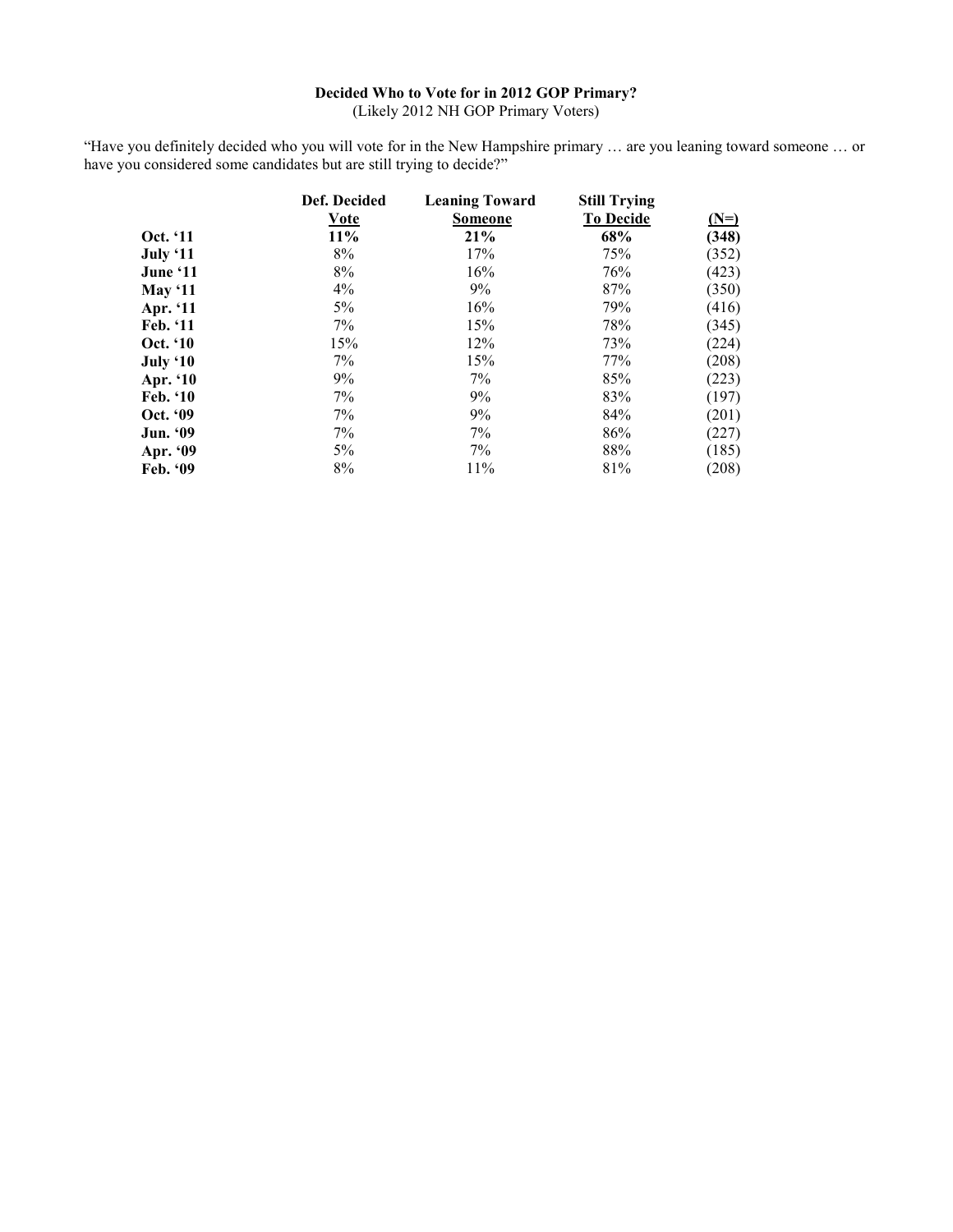#### **Republican Nomination in 2012 NH Primary**

(Likely 2012 NH GOP Primary Voters)

"I'm going to read you the names of the candidates who are either running or considering running for the Republican nomination. If the Republican primary for president were held today, which of the following would you support for the Republican nomination … Michele Bachmann … Herman Cain … Newt Gingrich … Rudy Giuliani … Jon Huntsman … Gary Johnson … Sarah Palin … Ron Paul … Rick Perry … Buddy Roemer … Mitt Romney … Rick Santorum … or someone else?" RANDOMIZE CANDIDATES

|                       | 2010         |                          |                          | <u>2011</u>              |                              |                          |                          |                   |                          |        |
|-----------------------|--------------|--------------------------|--------------------------|--------------------------|------------------------------|--------------------------|--------------------------|-------------------|--------------------------|--------|
|                       | Feb.         | Apr.                     | <b>July</b>              | <u>Oct.</u>              | Feb.                         | Apr.                     | $\underline{May}^1$      | June <sup>2</sup> | <b>July</b>              | Oct.   |
| Romney                | 47%          | 41%                      | 33%                      | 36%                      | 40%                          | 36%                      | 32%                      | 41%               | 35%                      | 37%    |
| $Cain +$              | --           | $\overline{a}$           | $- -$                    | $- -$                    | $-$                          | $-$                      | 4%                       | 4%                | 2%                       | 12%    |
| Pault                 | $-$          | 6%                       | 7%                       | 3%                       | 5%                           | 6%                       | 9%                       | 6%                | 7%                       | 9%     |
| Giuliani              | 13%          | 11%                      | 8%                       | 10%                      | 10%                          | 7%                       | 6%                       | 9%                | 7%                       | 8%     |
| Huntsman $\phi$       | --           | --                       | $\overline{\phantom{a}}$ | --                       | --                           | $\ast$                   | 4%                       | 3%                | $2\%$                    | 8%     |
| Perry ^               | $\mathbf{u}$ | $\overline{\phantom{a}}$ | $\overline{\phantom{a}}$ | $\overline{\phantom{a}}$ | $\overline{\phantom{a}}$     | $-$                      | $\overline{\phantom{a}}$ | $\mathbf{u}$      | 4%                       | 4%     |
| Gingrich              | 4%           | 5%                       | 11%                      | 7%                       | 6%                           | 4%                       | 6%                       | 3%                | $1\%$                    | 4%     |
| Palin                 | 9%           | 12%                      | 9%                       | 11%                      | 6%                           | 4%                       | 5%                       | 5%                | 3%                       | 3%     |
| Bachmann $\phi$       | --           | $\overline{\phantom{a}}$ | $\overline{a}$           | $\overline{\phantom{a}}$ | $-$                          | 4%                       | 4%                       | 4%                | 12%                      | 2%     |
| Santorum†             | $- -$        | 2%                       | 2%                       | $1\%$                    | $1\%$                        | $\ast$                   | 2%                       | 3%                | $1\%$                    | 2%     |
| Johnson†              | $-$          | $0\%$                    | $0\%$                    | 2%                       | $0\%$                        | $0\%$                    | $\ast$                   | $\ast$            | $1\%$                    | $\ast$ |
| Roemer +              | --           | --                       | $\overline{a}$           | $\overline{a}$           | $\overline{a}$               | $\overline{a}$           | 0%                       | $0\%$             | $\ast$                   | $\ast$ |
| Karger +              | --           | $\overline{a}$           | $- -$                    | $- -$                    | $-$                          | $-$                      | $0\%$                    | $\overline{a}$    | $-$                      |        |
| Martin +              | $-$          | $\overline{\phantom{a}}$ | $\overline{\phantom{a}}$ | $\overline{\phantom{a}}$ | $\overline{\phantom{a}}$     | $\overline{\phantom{a}}$ | $0\%$                    | $\overline{a}$    | $\overline{\phantom{a}}$ | $- -$  |
| Pawlenty#             | 4%           | 3%                       | 4%                       | 2%                       | 7%                           | 2%                       | 4%                       | 3%                | 3%                       | --     |
| <b>Daniels \$</b>     | $-$          | $\overline{\phantom{a}}$ | $\overline{\phantom{a}}$ | $\overline{\phantom{a}}$ | $0\%$                        | 2%                       | 4%                       | --                | --                       |        |
| Huckabee              | 7%           | 9%                       | 7%                       | 12%                      | 7%                           | 6%                       | $-$                      | $- -$             | --                       | --     |
| <b>Trump \$</b>       | --           | --                       | $\overline{\phantom{a}}$ | $-$                      | 3%                           | 11%                      | --                       | $-$               | $-$                      | $- -$  |
| <b>Barbour</b> @      | $- -$        | $- -$                    | $\overline{\phantom{a}}$ | $1\%$                    | $1\%$                        | $1\%$                    | --                       | --                | --                       | $-$    |
| <b>Crist</b>          | $1\%$        | $-$                      | $-$                      | $\overline{a}$           | $-$                          | --                       | --                       | $-$               | --                       | $-$    |
| Jindal                | 3%           | --                       | --                       | $- -$                    | --                           | --                       |                          | --                |                          |        |
| <b>Thune</b>          | $0\%$        | $0\%$                    | $\ast$                   | $\ast$                   | $\ast$                       | --                       | --                       | --                | --                       |        |
| <b>Someone</b>        | 3%           | 3%                       | 3%                       | 3%                       | 4%                           | $1\%$                    | 3%                       | 5%                | 2%                       |        |
| <b>Else</b>           |              |                          |                          |                          |                              |                          |                          |                   |                          |        |
| Don't Know            | 11%          | 9%                       | 16%                      | 11%                      | 10%                          | 14%                      | 17%                      | 13%               | 19%                      |        |
| $(N=)$                | (201)        | (228)                    | (210)                    | (227)                    | (355)                        | (415)                    | (347)                    | (419)             | (351)                    |        |
| # Added October, 2009 |              |                          |                          |                          | $\phi$ Added April, 2011     |                          |                          |                   | $* =$ Less than $1\%$    |        |
| † Added April, 2010   |              |                          |                          |                          | + Added May, 2011            |                          |                          |                   | $-$ = Not asked          |        |
| @ Added October, 2010 |              |                          |                          |                          | $^{\wedge}$ Added July, 2011 |                          |                          |                   |                          |        |

\$ Added February, 2011

 $\overline{a}$ 

<sup>&</sup>lt;sup>1</sup> CNN / WMUR Poll, conducted by UNH Survey Center

<sup>&</sup>lt;sup>2</sup> Boston Globe New Hampshire Primary Poll, conducted by UNH Survey Center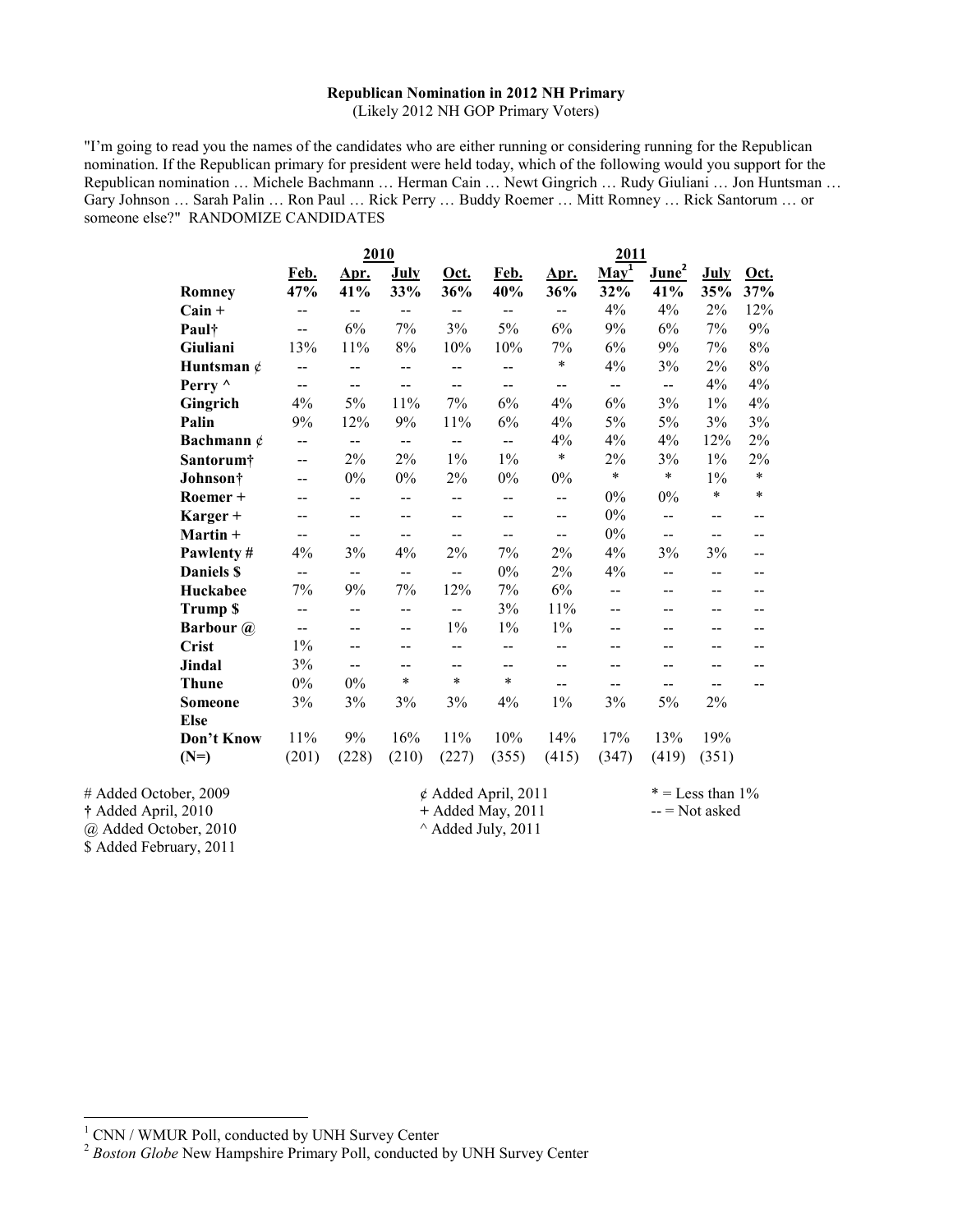|                       |                     | 2009                     |                          |                          |                    |                          |                    |
|-----------------------|---------------------|--------------------------|--------------------------|--------------------------|--------------------|--------------------------|--------------------|
|                       | Romney              |                          | Feb.<br>47%              | Apr.<br>39%              | <b>July</b><br>40% | Oct.<br>43%              |                    |
|                       | Bachmann $\phi$     |                          | --                       | $-$                      | --                 | --                       |                    |
|                       | Paul†               |                          | --                       | $-$                      | --                 | --                       |                    |
|                       | Giuliani            |                          | 7%                       | 10%                      | 9%                 | 8%                       |                    |
|                       | Perry ^             |                          | --                       | $\overline{\phantom{a}}$ | --                 | $\overline{\phantom{a}}$ |                    |
|                       | Pawlenty#           |                          | $\overline{\phantom{m}}$ | $\overline{\phantom{m}}$ | --                 | 3%                       |                    |
|                       | Palin               |                          | 3%                       | 8%                       | 17%                | 11%                      |                    |
|                       | $Cain +$            |                          | $- -$                    | $- -$                    | --                 | --                       |                    |
|                       | Huntsman $\phi$     |                          | $- -$                    | --                       | $- -$              | $-$                      |                    |
|                       | Gingrich            |                          | 7%                       | 6%                       | 5%                 | 7%                       |                    |
|                       | Johnson†            |                          | --                       |                          |                    | --                       |                    |
|                       | Santorum†           |                          | --                       |                          |                    | --                       |                    |
|                       | Roemer +            |                          |                          |                          |                    |                          |                    |
|                       | Karger +            |                          |                          |                          |                    |                          |                    |
|                       | Martin +            |                          |                          |                          |                    | --                       |                    |
|                       | Daniels \$          |                          | --                       | --                       | --                 | --                       |                    |
|                       | Huckabee            |                          | 9%                       | 12%                      | 11%                | 9%                       |                    |
|                       | <b>Trump \$</b>     |                          | --                       |                          |                    | --                       |                    |
|                       | <b>Barbour</b> @    |                          | --                       | --                       | $- -$              | $- -$                    |                    |
|                       | <b>Crist</b>        |                          | $\ast$                   | 0%                       | 2%                 | $\ast$                   |                    |
|                       | <b>Jindal</b>       |                          | $4\%$                    | $4\%$                    | $2\%$              | 4%                       |                    |
|                       | <b>Thune</b>        |                          | $- -$                    | $\overline{\phantom{m}}$ | $- -$              | $\qquad \qquad -$        |                    |
|                       | <b>Someone Else</b> |                          | 5%                       | 7%                       | 4%                 | 4%                       |                    |
|                       | Don't Know          |                          | 12%                      | 13%                      | 10%                | 11%                      |                    |
|                       | $(N=)$              |                          | (218)                    | (189)                    | (233)              | (201)                    |                    |
| # Added October, 2009 |                     | $\phi$ Added April, 2011 |                          |                          |                    |                          | $* =$ Less than 1% |
| † Added April, 2010   |                     | + Added May, 2011        |                          |                          |                    | $-$ = Not asked          |                    |
| @ Added October, 2010 |                     | ^ Added July, 2011       |                          |                          |                    |                          |                    |

**†** Added April, 2010 **+** Added May, 2011 -- = Not asked \$ Added February, 2011

# **More Important Aspect Of Nominee**

(Likely 2012 NH GOP Primary Voters)

"Some Republican voters think it is more important to nominate a candidate that shares their political and social values, while others think it is more important to nominate a candidate that can beat President Obama in the 2012 general election. What about yourself... do you feel it is more important that the Republican nominee shares your political and social values or it is more important that the nominee can beat President Obama?" [RESPONSES ROTATED]

|                                      | Oct. '11        |
|--------------------------------------|-----------------|
| <b>SHARES VALUES</b>                 | 54 <sup>%</sup> |
| ABLE TO BEAT OBAMA                   | 32%             |
| BOTH EQUALLY IMPORTANT (VOLUNTEERED) | $11\%$          |
| DON'T KNOW                           | 3%              |
| $(N=)$                               | (342)           |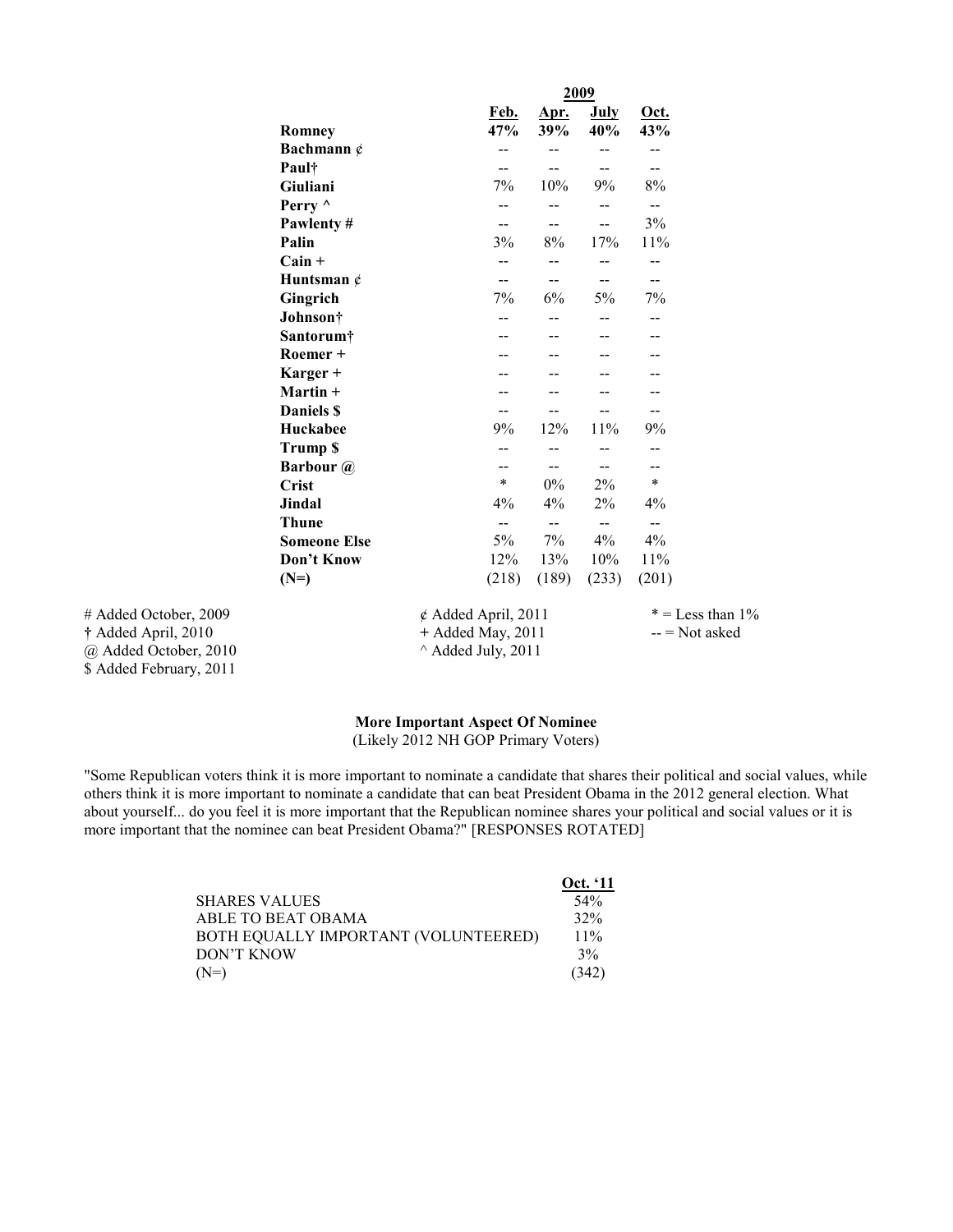## **Who Do You Expect To Win The NH Primary?**  (Likely 2012 NH GOP Primary Voters)

"Regardless of who you are voting for, which candidate do you think is most likely to win the New Hampshire Republican primary?"

|                     | Oct. '11 |
|---------------------|----------|
| Romney              | 65%      |
| Bachmann            | ÷        |
| Paul                | 4%       |
| Giuliani            | $1\%$    |
| Perry               | $4\%$    |
| Palin               | $1\%$    |
| Cain                | 2%       |
| Huntsman            | $1\%$    |
| Gingrich            | $\star$  |
| Johnson             | 0%       |
| Santorum            | $0\%$    |
| Roemer              | $0\%$    |
| <b>Someone Else</b> | $1\%$    |
| Don't Know          | 20%      |
| $(N=)$              | (346)    |

## **Who Has The Best Chance To Defeat Barack Obama?**  (Likely 2012 NH GOP Primary Voters)

"And regardless of who you are voting for, which candidate do you think has the best chance of defeating President Obama in the 2012 general election?"

|              | Oct. '11 |
|--------------|----------|
| Romney       | 52%      |
| Bachmann     | $1\%$    |
| Paul         | 5%       |
| Giuliani     | 3%       |
| Perry        | $7\%$    |
| Palin        | $1\%$    |
| Cain         | 5%       |
| Huntsman     | 2%       |
| Gingrich     | $1\%$    |
| Johnson      | $0\%$    |
| Santorum     | $0\%$    |
| Roemer       | $0\%$    |
| Someone Else | $2\%$    |
| Don't Know   | 22%      |
| $(N=)$       | (339)    |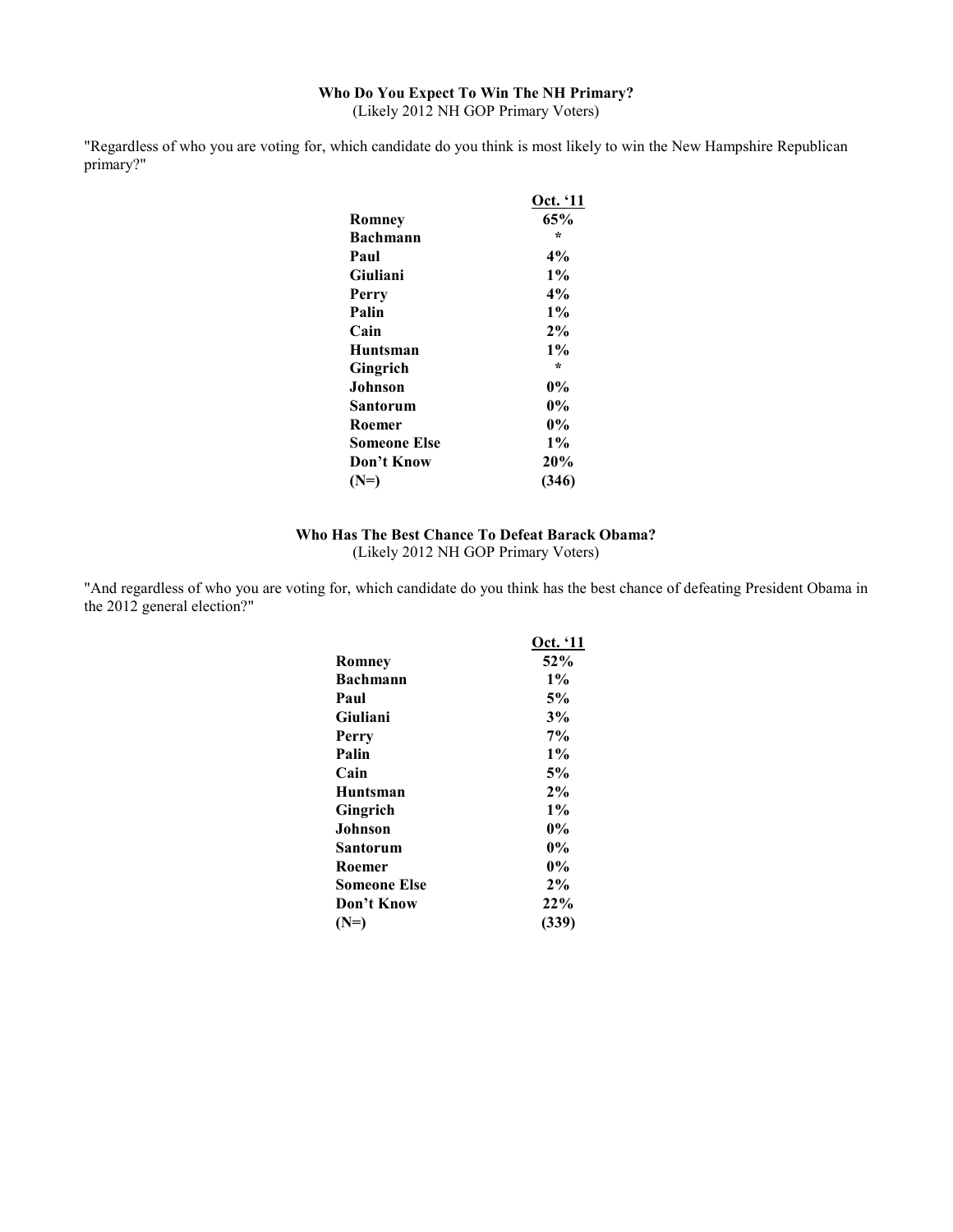## **GOP Favorability Ratings**

(Likely 2012 GOP Primary Voters)

"Next, I'd like to get your overall opinion of some REPUBLICANS who are running or may run for President in 2012. As I read each name, please say if you have a favorable or unfavorable opinion of this person - or if you have never heard of him."

"Minnesota Congresswoman Michele Bachmann?"

|                 | Favorable | Neutral | Unfavorable | Don't Know | Net     | (N    |
|-----------------|-----------|---------|-------------|------------|---------|-------|
| <b>Oct.</b> '11 | 31%       | 12%     | 49%         | 8%         | $-18%$  | (345) |
| July '11        | 52%       | 6%      | 23%         | 20%        | $+29\%$ | (354) |
| Apr. $`11$      | $26\%$    | 8%      | 29%         | 37%        | $-3\%$  | (419) |

"Businessman Herman Cain?"

|                 | Favorable | Neutral | Unfavorable | Don't Know | Net     | (N)   |
|-----------------|-----------|---------|-------------|------------|---------|-------|
| <b>Oct.</b> '11 | 49%       | $7\%$   | 19%         | 25%        | $+30%$  | (345) |
| July '11        | 32%       | 70/0    | 13%         | 47%        | $+19\%$ | (354) |

"Former Speaker of the House Newt Gingrich?"

|                 | Favorable | Neutral | Unfavorable | Don't Know | <b>Net</b> | $(\mathbf{N})$ |
|-----------------|-----------|---------|-------------|------------|------------|----------------|
| <b>Oct.</b> '11 | 36%       | 10%     | 49%         | 5%         | $-13%$     | (345)          |
| July '11        | 25%       | 8%      | 62%         | 6%         | $-37\%$    | (354)          |
| Apr. '11        | 42%       | 8%      | 44%         | 6%         | $-2\%$     | (419)          |
| Feb. '11        | 41%       | 12%     | 40%         | 7%         | $+1\%$     | (357)          |
| <b>Oct.</b> '10 | 46%       | 9%      | 39%         | 6%         | $+7\%$     | (225)          |
| July '10        | 61%       | 3%      | 32%         | $5\%$      | $+29%$     | (211)          |
| Apr. '10        | 53%       | 8%      | 31%         | 8%         | $+22\%$    | (227)          |
| <b>Feb.</b> '10 | 51%       | 6%      | 35%         | 8%         | $+16\%$    | (201)          |
| Oct. '09        | 53%       | 6%      | 28%         | 13%        | $+25%$     | (202)          |
| <b>Jun. '09</b> | 48%       | 6%      | 39%         | $7\%$      | $+9\%$     | (234)          |
| Apr. '09        | 49%       | $5\%$   | 35%         | 11%        | $+14\%$    | (192)          |
| Feb. $99$       | 54%       | $5\%$   | 33%         | 8%         | $+21\%$    | (218)          |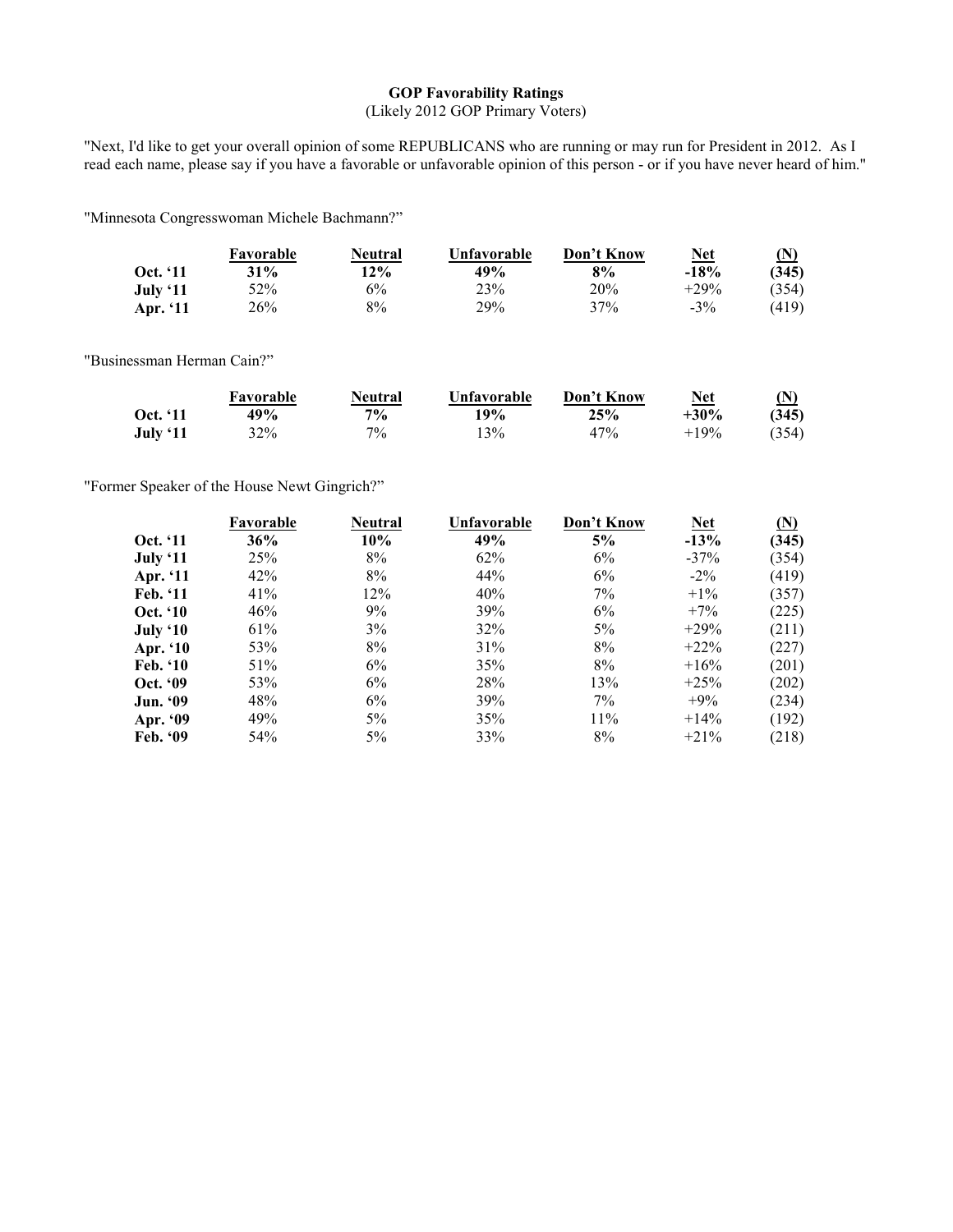"Former New York Mayor Rudy Giuliani?"

|                 | Favorable | <b>Neutral</b> | Unfavorable | Don't Know | <b>Net</b> | $(\underline{N})$ |
|-----------------|-----------|----------------|-------------|------------|------------|-------------------|
| <b>Oct.</b> '11 | 55%       | 12%            | 29%         | 4%         | $+26%$     | (344)             |
| July ' $11$     | 56%       | 8%             | 33%         | $4\%$      | $+23%$     | (354)             |
| Apr. '11        | 59%       | 8%             | 29%         | $4\%$      | $+30\%$    | (419)             |
| Feb. '11        | 59%       | 8%             | 29%         | $4\%$      | $+30\%$    | (357)             |
| <b>Oct.</b> '10 | 67%       | 8%             | 21%         | $4\%$      | $+46%$     | (226)             |
| July $`10$      | 64%       | $4\%$          | 28%         | 3%         | $+36%$     | (211)             |
| <b>Apr. '10</b> | 67%       | $5\%$          | 23%         | $5\%$      | $+44%$     | (228)             |
| <b>Feb.</b> '10 | 66%       | 7%             | 23%         | 3%         | $+43%$     | (201)             |
| <b>Oct. '09</b> | 60%       | 9%             | 27%         | $4\%$      | $+33%$     | (202)             |
| <b>Jun. '09</b> | 63%       | 6%             | 28%         | 3%         | $+35\%$    | (234)             |
| Apr. '09        | 66%       | $4\%$          | 27%         | 3%         | $+39%$     | (192)             |
| Feb. '09        | 58%       | 7%             | 33%         | $2\%$      | $+25%$     | (218)             |

"Former U.S. Ambassador to China John Huntsman?"

|                 | Favorable | Neutral | Unfavorable | Don't Know | <b>Net</b> | (N)   |
|-----------------|-----------|---------|-------------|------------|------------|-------|
| <b>Oct.</b> '11 | 27%       | 11%     | 29%         | 33%        | $-2\%$     | (345) |
| July '11        | 19%       | 13%     | 23%         | 46%        | $-4\%$     | (354) |
| Apr. '11        | $9\%$     | 8%      | 12%         | 71\%       | $-3\%$     | (418) |

"Former New Mexico Governor Gary Johnson?"

|                 | Favorable | Neutral | Unfavorable | Don't Know | <b>Net</b> | $\Omega$ |
|-----------------|-----------|---------|-------------|------------|------------|----------|
| <b>Oct.</b> '11 | 9%        | 14%     | 22%         | 54%        | $-13%$     | (345)    |
| July $`11$      | 12%       | 6%      | 17%         | 64%        | $-5\%$     | (354)    |
| Apr. '11        | $9\%$     | 12%     | 14%         | 66%        | $-5\%$     | (417)    |
| Feb. '11        | $6\%$     | 13%     | 11%         | 69%        | $-5\%$     | (357)    |
| <b>Oct.</b> '10 | 7%        | 8%      | 10%         | 75%        | $-3\%$     | (227)    |
| July '10        | $7\%$     | 6%      | 10%         | 77%        | $-3\%$     | (211)    |
| Apr. '10        | 12%       | 6%      | 5%          | 76%        | $+7\%$     | (227)    |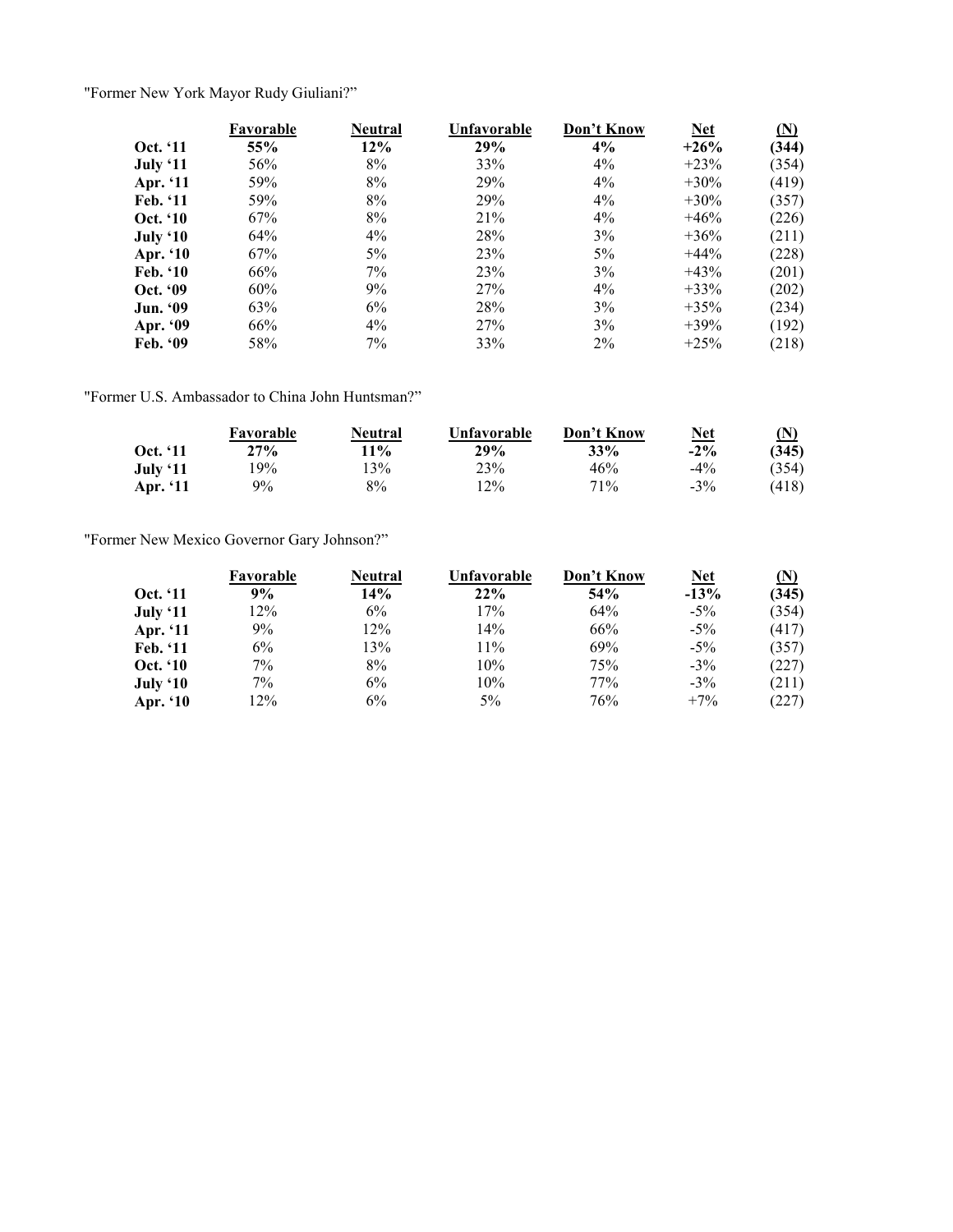"Former Alaska Governor Sarah Palin?"

|                 | Favorable | <b>Neutral</b> | Unfavorable | Don't Know | <b>Net</b> | (N)   |
|-----------------|-----------|----------------|-------------|------------|------------|-------|
| <b>Oct.</b> '11 | 30%       | 10%            | 59%         | 2%         | $-29%$     | (343) |
| July '11        | 41%       | $4\%$          | 52%         | $2\%$      | $-11\%$    | (354) |
| Apr. '11        | 37%       | 11%            | 50%         | $2\%$      | $-13%$     | (419) |
| Feb. '11        | 33%       | 13%            | 50%         | $4\%$      | $-17\%$    | (356) |
| <b>Oct.</b> '10 | 52%       | $11\%$         | 34%         | 3%         | $+18%$     | (226) |
| July $`10$      | 56%       | 6%             | 35%         | 3%         | $+21\%$    | (211) |
| <b>Apr. '10</b> | 51%       | 9%             | 35%         | $4\%$      | $+16\%$    | (228) |
| <b>Feb.</b> '10 | 51%       | 10%            | 34%         | $4\%$      | $+17\%$    | (201) |
| Oct. '09        | 52%       | 8%             | 36%         | $5\%$      | $+16\%$    | (201) |
| <b>Jun. '09</b> | 59%       | $4\%$          | 35%         | $2\%$      | $+24\%$    | (234) |
| Apr. '09        | 62%       | 7%             | 28%         | $4\%$      | $+34\%$    | (192) |
| Feb. '09        | 62%       | 8%             | 28%         | 3%         | $+34\%$    | (218) |

"Texas Congressman Ron Paul?"

|                 | Favorable | <b>Neutral</b> | Unfavorable | Don't Know | Net     | (N)   |
|-----------------|-----------|----------------|-------------|------------|---------|-------|
| <b>Oct.</b> '11 | 45%       | 11%            | 40%         | $4\%$      | $+5%$   | (345) |
| July '11        | 40%       | 8%             | 45%         | 7%         | $-5\%$  | (354) |
| Apr. '11        | 41%       | $7\%$          | 40%         | 12%        | $+1\%$  | (419) |
| Feb. '11        | 36%       | 10%            | 35%         | 19%        | $+1\%$  | (355) |
| Oct. '10        | 30%       | 12%            | 40%         | 17%        | $-10\%$ | (225) |
| July '10        | 38%       | $7\%$          | 35%         | 20%        | $+3\%$  | (211) |
| Apr. '10        | 36%       | 12%            | 39%         | 14%        | $-3\%$  | (227) |

"Texas Governor Rick Perry?"

|                 | Favorable | Neutral | Unfavorable | Don't Know | <b>Net</b> | (N)   |
|-----------------|-----------|---------|-------------|------------|------------|-------|
| <b>Oct.</b> '11 | 36%       | 8%      | 43%         | 12%        | $-7%$      | (345) |
| <b>July '11</b> | 34%       | 9%      | 15%         | 42%        | $+19%$     | (354) |

"Former Louisiana Governor Buddy Roemer?"

|          | Favorable | Neutral | Unfavorable | Don't Know | Net    | $\Omega$ |
|----------|-----------|---------|-------------|------------|--------|----------|
| Oct. '11 | 70/6      | 10%     | 25%         | 58%        | $-18%$ | (344)    |
| July '11 | $8\%$     | $9\%$   | $17\%$      | 66%        | $-9\%$ | (354)    |

"Former Massachusetts Governor Mitt Romney?"

|                 | Favorable | Neutral | Unfavorable | Don't Know | <b>Net</b> | (N)   |
|-----------------|-----------|---------|-------------|------------|------------|-------|
| <b>Oct.</b> '11 | 67%       | 10%     | 20%         | 3%         | $+47%$     | (345) |
| July $`11$      | 68%       | $7\%$   | 24%         | $2\%$      | $+44%$     | (354) |
| Apr. '11        | 70%       | 6%      | 21%         | 3%         | $+49%$     | (419) |
| Feb. '11        | 73%       | 8%      | 16%         | $4\%$      | $+57\%$    | (357) |
| <b>Oct.</b> '10 | 73%       | 6%      | 19%         | $1\%$      | $+54%$     | (226) |
| July $`10$      | 75%       | $5\%$   | 16%         | $4\%$      | $+59%$     | (211) |
| Apr. '10        | 72%       | 6%      | 18%         | $4\%$      | $+54%$     | (228) |
| Feb. '10        | 80%       | $5\%$   | 14%         | $2\%$      | $+66%$     | (201) |
| <b>Oct. '09</b> | 76%       | $4\%$   | 16%         | $5\%$      | $+60\%$    | (202) |
| <b>Jun. '09</b> | 69%       | $5\%$   | 22%         | $4\%$      | $+47%$     | (234) |
| Apr. '09        | 78%       | $2\%$   | 16%         | $4\%$      | $+62\%$    | (192) |
| Feb. '09        | 79%       | $4\%$   | 16%         | $1\%$      | $+63%$     | (218) |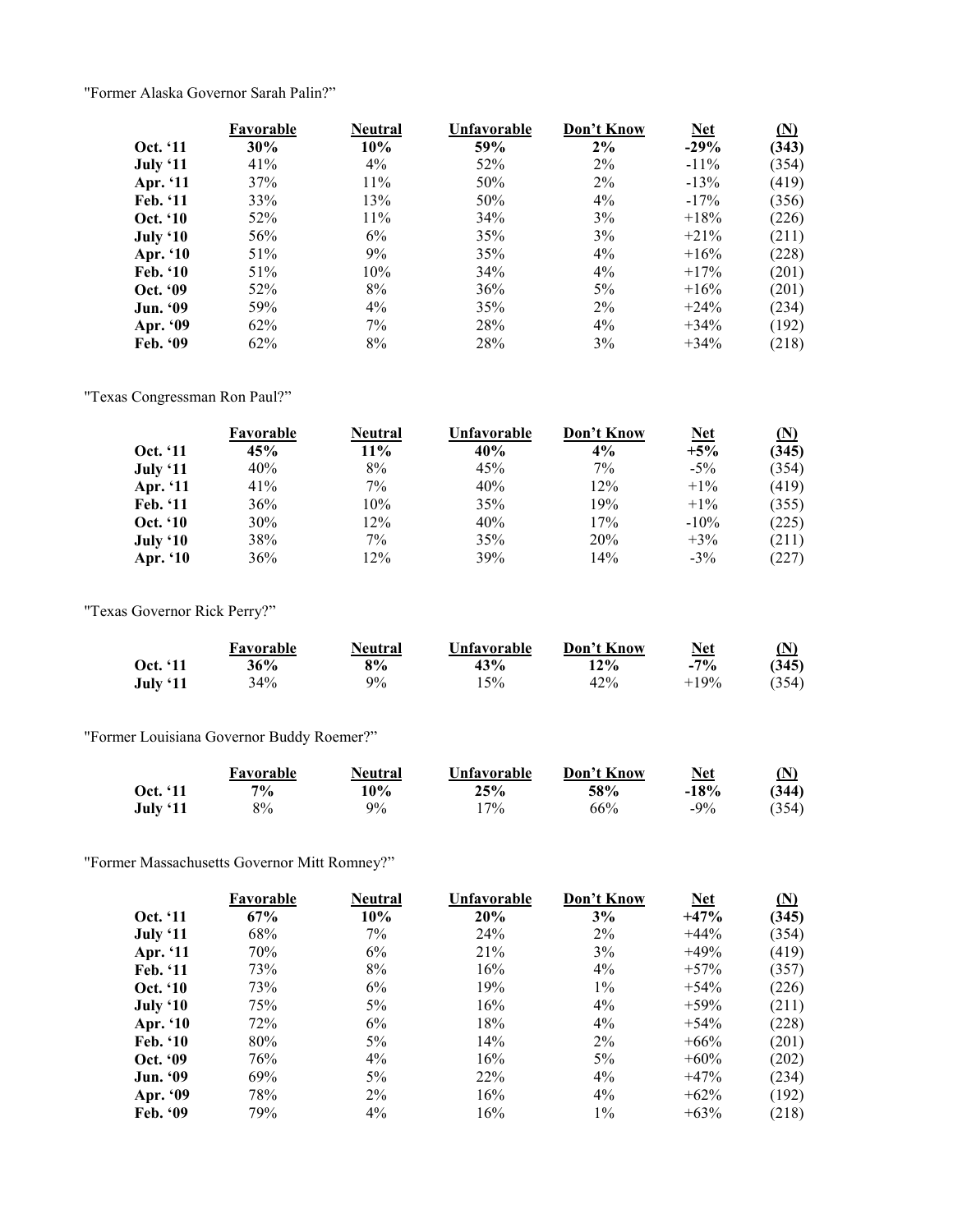"Former Pennsylvania Senator Rick Santorum?"

|                 | Favorable | Neutral | Unfavorable | Don't Know | <b>Net</b> | (N)   |
|-----------------|-----------|---------|-------------|------------|------------|-------|
| <b>Oct.</b> '11 | 28%       | $11\%$  | 30%         | 31%        | $-2\%$     | (344) |
| <b>July '11</b> | 33%       | 10%     | 21%         | 36%        | $+12\%$    | (353) |
| Apr. '11        | 31%       | 9%      | 19%         | 40%        | $+12\%$    | (419) |
| Feb. '11        | $30\%$    | 13%     | 12%         | 45%        | $+18%$     | (357) |
| <b>Oct.</b> '10 | 24%       | 13%     | 15%         | 48%        | $+9\%$     | (225) |
| July $`10$      | 30%       | 9%      | 15%         | 46%        | $+15%$     | (211) |
| Apr. '10        | 30%       | 9%      | 11%         | $50\%$     | $+19%$     | (226) |

## **2012 Presidential Trial Heats (Likely 2012 Voters)**

## **Obama v. Romney**

|                     | Feb. '11 | <b>April</b> '11 | July $`11$ | Oct. '11 |
|---------------------|----------|------------------|------------|----------|
| <b>Barack Obama</b> | 41%      | 43%              | 43%        | 42%      |
| <b>Mitt Romney</b>  | 49%      | 50%              | 47%        | 50%      |
| Other               | 3%       | $2\%$            | 2%         | 2%       |
| Undecided           | $7\%$    | 6%               | $7\%$      | $7\%$    |
| $(N=)$              | (712)    | (471)            | (729)      | (559)    |

## **Obama v. Paul**

| 47%<br><b>Barack Obama</b><br>43%<br><b>Ron Paul</b><br>2%<br>Other<br>8%<br>Undecided<br>(543)<br>$(N=)$ | Oct. '11 |
|-----------------------------------------------------------------------------------------------------------|----------|
|                                                                                                           |          |
|                                                                                                           |          |
|                                                                                                           |          |
|                                                                                                           |          |
|                                                                                                           |          |

## **Obama v. Perry**

|                     | Oct. '11 |  |
|---------------------|----------|--|
| <b>Barack Obama</b> | 49%      |  |
| <b>Rick Perry</b>   | 42%      |  |
| Other               | $1\%$    |  |
| Undecided           | $7\%$    |  |
| $(N=)$              | (546)    |  |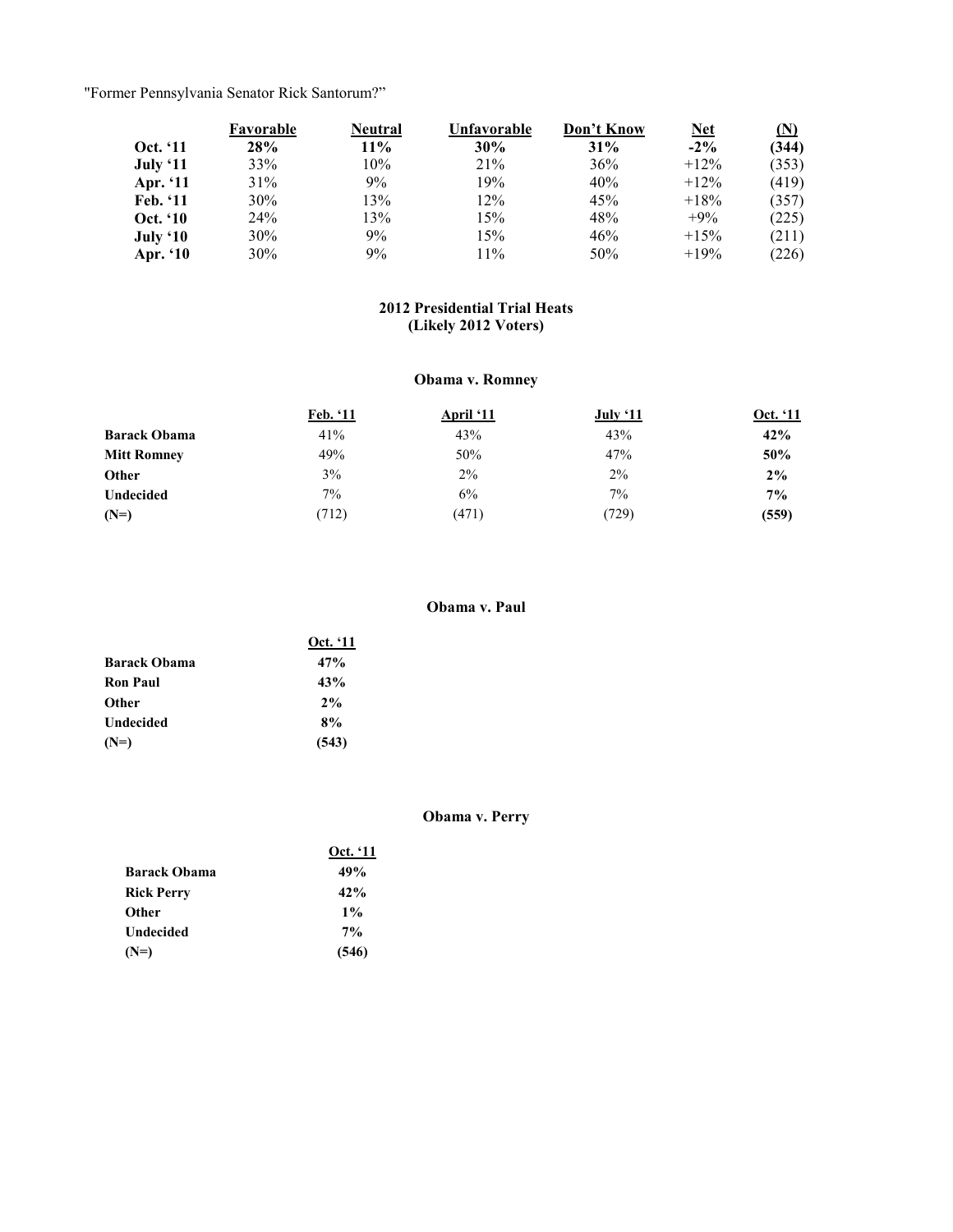## **2012 Presidential Primary – Undeclared Voters Primary Choice**

|                                  | Vote in<br><b>GOP Primary</b> | Vote in<br><b>DEM Primary</b> | $\overline{\mathbf{D}}\mathbf{K}$ | <u>(N)</u> |
|----------------------------------|-------------------------------|-------------------------------|-----------------------------------|------------|
| <b>STATEWIDE</b>                 | 57%                           | 23%                           | 20%                               | 274        |
| Democrat                         | 37%                           | 53%                           | 10%                               | 96         |
| Independent                      | 54%                           | $8\%$                         | 38%                               | 82         |
| Republican                       | 83%                           | 2%                            | 15%                               | 87         |
|                                  |                               |                               |                                   |            |
| Extremely interested             | 77%                           | 12%                           | 11%                               | 116        |
| Very interested                  | 44%                           | 28%                           | 29%                               | 85         |
| Somewhat/Not very interested     | 39%                           | 36%                           | 24%                               | 72         |
| Liberal                          | 25%                           | 61%                           | 15%                               | 39         |
| Moderate                         | 61%                           | 18%                           | 20%                               | 150        |
| Conservative                     | $70\%$                        | $8\%$                         | 22%                               | 63         |
|                                  |                               |                               |                                   |            |
| <b>Support Tea Party</b>         | $81\%$                        | $2\%$                         | 17%                               | 66         |
| Neutral                          | 52%                           | 23%                           | 25%                               | 111        |
| Oppose Tea Party                 | 43%                           | 41%                           | 17%                               | 92         |
| Approve of Obama                 | 39%                           | 43%                           | $18\%$                            | 120        |
|                                  |                               |                               |                                   |            |
| Neutral                          | 46%                           | 10%                           | 44%                               | 12         |
| Disapprove of Obama              | 73%                           | $8\%$                         | 19%                               | 140        |
| Read Union Leader                | 58%                           | 20%                           | 22%                               | 69         |
| Read Boston Globe                | 53%                           | 31%                           | 16%                               | 43         |
| Watch WMUR                       | 57%                           | 20%                           | 23%                               | 170        |
| Listen to NHPR                   | 60%                           | 24%                           | 16%                               | 117        |
|                                  |                               |                               |                                   |            |
| 18 to 34                         | 59%                           | 26%                           | 16%                               | 35         |
| 35 to 49                         | 53%                           | 23%                           | 24%                               | 65         |
| 50 to 64                         | 56%                           | 22%                           | 21%                               | 108        |
| 65 and over                      | 62%                           | 24%                           | 13%                               | 53         |
| Male                             | 58%                           | 19%                           | 23%                               | 144        |
| Female                           | 55%                           | 28%                           | 16%                               | 129        |
|                                  |                               |                               |                                   |            |
| High school or less              | 51%                           | 22%                           | 27%                               | 46         |
| Some college                     | 52%                           | 28%                           | 20%                               | 59         |
| College graduate                 | 58%                           | 23%                           | 19%                               | 87         |
| Post graduate                    | 63%                           | 18%                           | 18%                               | 75         |
| Protestant                       | 64%                           | 16%                           | 20%                               | 92         |
|                                  |                               |                               |                                   |            |
| Catholic                         | 57%                           | $18\%$                        | 25%                               | 75         |
| Other                            | 53%                           | 37%                           | $10\%$                            | 87         |
| Attend services 1 or more a week | 61%                           | 15%                           | 24%                               | 54         |
| 1 2 times a month                | 64%                           | $18\%$                        | 17%                               | 36         |
| Less often                       | 63%                           | 16%                           | 21%                               | 85         |
| Never                            | 52%                           | 37%                           | 11%                               | 77         |
|                                  |                               |                               |                                   |            |
| North Country                    | 39%                           | 30%                           | 32%                               | 21         |
| Central / Lakes                  | 61%                           | 21%                           | 19%                               | 51         |
| <b>Connecticut Valley</b>        | 54%                           | 30%                           | 16%                               | 38         |
| Mass Border                      | 52%                           | 27%                           | $21\%$                            | 80         |
| Seacoast                         | 62%                           | 22%                           | 16%                               | 45         |
| Manchester Area                  | 66%                           | 12%                           | 21%                               | 39         |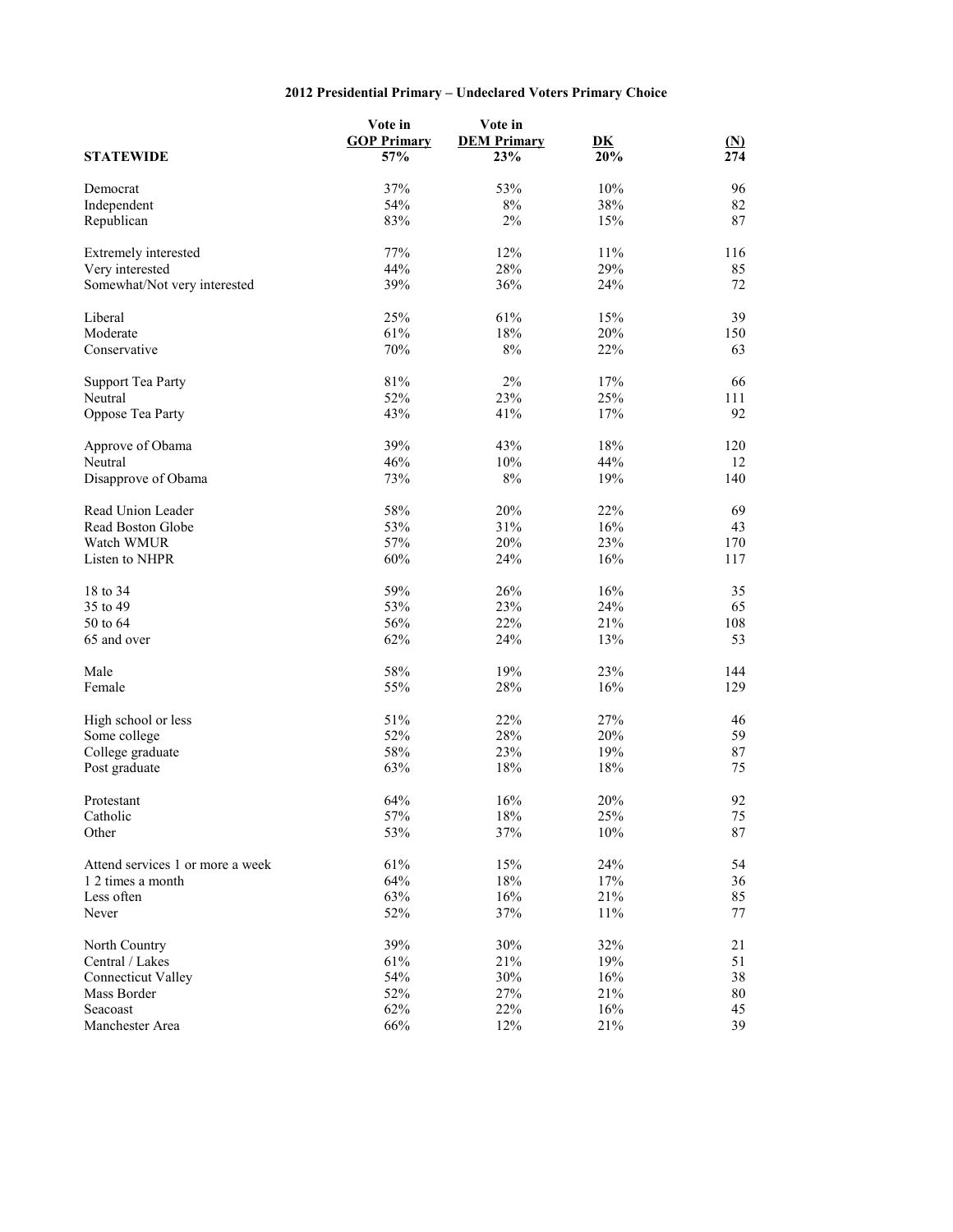## **2012 Presidential Primary – Democratic Voters Primary Choice**

|                                  | Vote for | Vote for            |                           |            |
|----------------------------------|----------|---------------------|---------------------------|------------|
|                                  | Obama    | <b>Someone Else</b> | $\overline{\mathbf{D}}$ K | <u>(N)</u> |
| <b>STATEWIDE</b>                 | 73%      | 7%                  | 20%                       | 169        |
| Registered Democrat              | 69%      | 7%                  | 24%                       | 106        |
| Registered Undeclared            | 76%      | 9%                  | 15%                       | 55         |
| Extremely interested             | 85%      | 6%                  | $9\%$                     | 61         |
| Very interested                  | 71%      | $7\%$               | 22%                       | 59         |
| Somewhat/Not very interested     | 61%      | 10%                 | 30%                       | 48         |
| Liberal                          | 82%      | 3%                  | 16%                       | 75         |
| Moderate                         | 67%      | 9%                  | 25%                       | 73         |
| Conservative                     | 50%      | 36%                 | 14%                       | 12         |
| Approve of Obama                 | 85%      | $1\%$               | 14%                       | 135        |
| Neutral                          | 51%      | $0\%$               | 49%                       | 3          |
| Disapprove of Obama              | 25%      | 38%                 | 37%                       | 30         |
| Read Union Leader                | 52%      | 13%                 | 34%                       | 38         |
| Read Boston Globe                | 87%      | 5%                  | $8\%$                     | 35         |
| Watch WMUR                       | 67%      | 10%                 | 23%                       | 105        |
| Listen to NHPR                   | 82%      | 5%                  | 13%                       | 76         |
| 18 to 34                         | 68%      | 8%                  | 24%                       | 14         |
| 35 to 49                         | 60%      | 16%                 | 24%                       | 35         |
| 50 to 64                         | 76%      | 6%                  | 18%                       | 70         |
| 65 and over                      | 78%      | 4%                  | 19%                       | 45         |
| Male                             | 77%      | 6%                  | 17%                       | 65         |
| Female                           | 71%      | $8\%$               | 22%                       | 104        |
| High school or less              | 58%      | 12%                 | 30%                       | 25         |
| Some college                     | 70%      | 6%                  | 24%                       | 36         |
| College graduate                 | 77%      | 6%                  | 17%                       | 54         |
| Post graduate                    | 77%      | $8\%$               | 15%                       | 50         |
| Protestant                       | $80\%$   | 4%                  | 17%                       | 50         |
| Catholic                         | 57%      | 18%                 | 25%                       | 47         |
| Other                            | 79%      | 4%                  | 17%                       | 64         |
| Attend services 1 or more a week | 75%      | $3\%$               | 21%                       | 33         |
| 1 2 times a month                | 66%      | 13%                 | 21%                       | 20         |
| Less often                       | $68\%$   | $9\%$               | 23%                       | 48         |
| Never                            | 76%      | 7%                  | 17%                       | 59         |
| North Country                    | 64%      | $0\%$               | 36%                       | 10         |
| Central / Lakes                  | 64%      | 22%                 | 15%                       | 27         |
| <b>Connecticut Valley</b>        | 84%      | 4%                  | 13%                       | 34         |
| Mass Border                      | $78\%$   | $8\%$               | 15%                       | 45         |
| Seacoast                         | $88\%$   | $0\%$               | 12%                       | 29         |
| Manchester Area                  | 45%      | $7\%$               | 47%                       | 24         |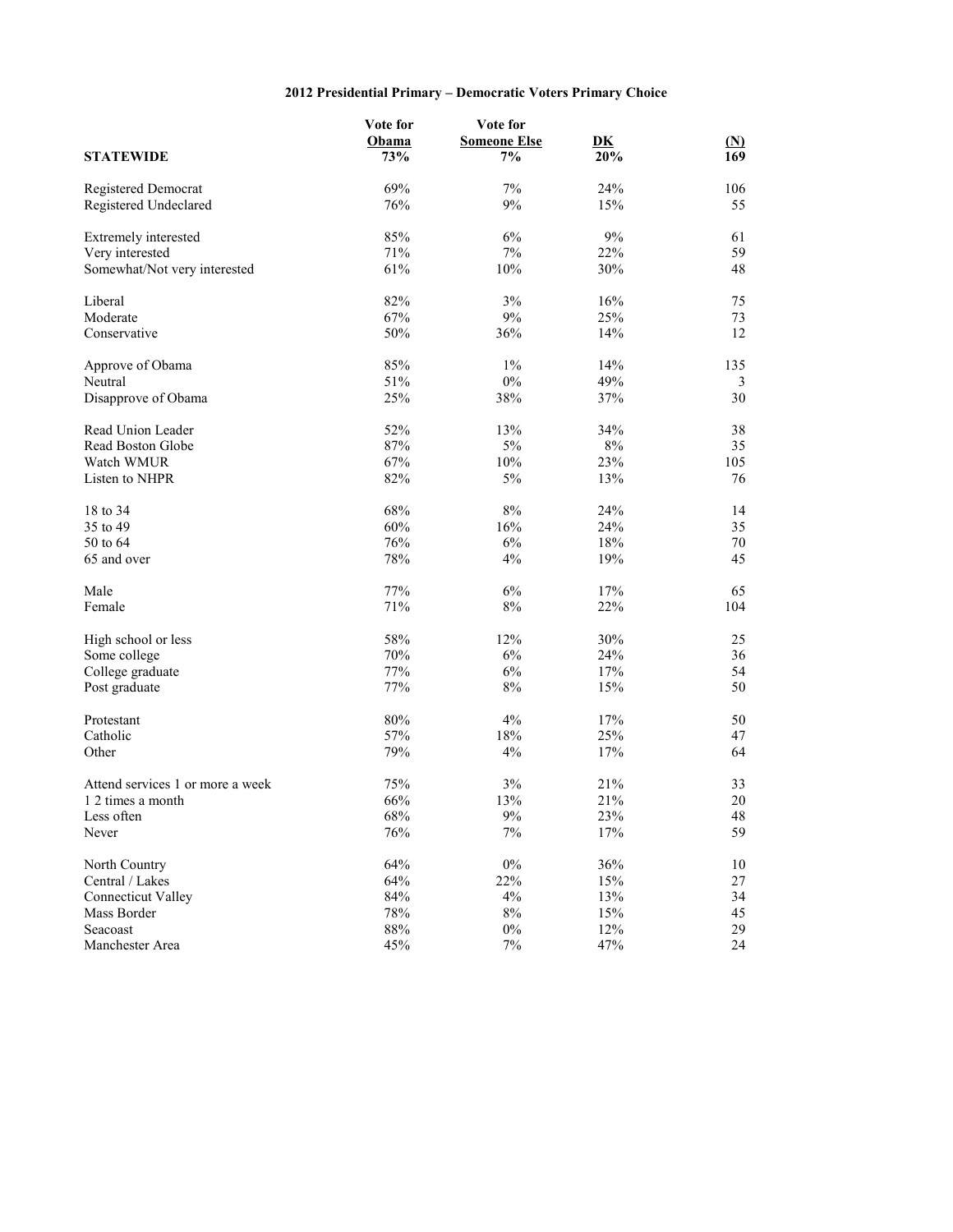## **Favorability Rating – Former Massachusetts Governor Mitt Romney**

| <b>STATEWIDE</b>                               | Favorable<br>67% | <b>Neutral</b><br>10% | <b>Unfavorable</b><br>20% | $\underline{\mathbf{D}}\underline{\mathbf{K}}$<br>$\overline{3\%}$ | $\underline{\textbf{(N)}}$<br>$\overline{345}$ |
|------------------------------------------------|------------------|-----------------------|---------------------------|--------------------------------------------------------------------|------------------------------------------------|
|                                                |                  |                       |                           |                                                                    |                                                |
| Registered Undeclared<br>Registered Republican | 67%<br>70%       | 10%<br>$9\%$          | 20%<br>19%                | 3%<br>$2\%$                                                        | 139<br>192                                     |
| Democrat                                       | 53%              | 14%                   | 27%                       | $6\%$                                                              | 44                                             |
| Independent                                    | 56%              | 18%                   | 24%                       | $2\%$                                                              | 57                                             |
| Republican                                     | 72%              | $8\%$                 | 18%                       | $2\%$                                                              | 235                                            |
|                                                |                  |                       |                           |                                                                    |                                                |
| Romney supporter                               | 95%              | 4%                    | $1\%$                     | $0\%$                                                              | 126                                            |
| Cain supporter                                 | 54%              | 11%                   | 35%                       | $0\%$                                                              | 40                                             |
| Perry supporter                                | 40%              | 13%                   | 47%                       | $0\%$                                                              | 14                                             |
| Paul supporter                                 | 50%              | $9\%$                 | 36%                       | 6%                                                                 | 30                                             |
| Huntsman supporter                             | 33%              | 23%                   | 42%                       | $2\%$                                                              | 26                                             |
| Support other candidate                        | 57%              | 15%                   | 26%                       | $3\%$                                                              | 69                                             |
| Undecided                                      | 66%              | 3%                    | 15%                       | 16%                                                                | 33                                             |
| Extremely interested                           | 67%              | 9%                    | 24%                       | $1\%$                                                              | 178                                            |
| Very interested                                | 72%              | $8\%$                 | 16%                       | $3\%$                                                              | 118                                            |
| Somewhat/Not very interested                   | 58%              | 20%                   | 14%                       | $9\%$                                                              | 49                                             |
|                                                |                  |                       |                           |                                                                    |                                                |
| Liberal                                        | 24%              | $8\%$                 | 49%                       | 19%                                                                | 14                                             |
| Moderate                                       | 69%              | 12%                   | 16%                       | 3%                                                                 | 139                                            |
| Conservative                                   | 69%              | $7\%$                 | 23%                       | $1\%$                                                              | 173                                            |
| <b>Support Tea Party</b>                       | 68%              | $10\%$                | 22%                       | $1\%$                                                              | 167                                            |
| Neutral                                        | 74%              | 10%                   | 11%                       | $5\%$                                                              | 111                                            |
| Oppose Tea Party                               | 55%              | 10%                   | 30%                       | 4%                                                                 | 65                                             |
|                                                |                  |                       |                           |                                                                    |                                                |
| Read Union Leader                              | 73%              | 5%                    | 20%                       | $2\%$                                                              | 121                                            |
| Read Boston Globe                              | 64%              | $9\%$                 | 24%                       | $2\%$                                                              | 41                                             |
| Watch WMUR                                     | 72%              | $8\%$                 | 18%                       | $2\%$                                                              | 207                                            |
| Listen to NHPR                                 | 60%              | 10%                   | 26%                       | 4%                                                                 | 108                                            |
| 18 to 34                                       | 49%              | 25%                   | 26%                       | $1\%$                                                              | 29                                             |
| 35 to 49                                       | 67%              | $8\%$                 | 23%                       | $2\%$                                                              | 87                                             |
| 50 to 64                                       | 64%              | 11%                   | 22%                       | 3%                                                                 | 132                                            |
| 65 and over                                    | 77%              | 6%                    | 14%                       | 4%                                                                 | 83                                             |
| Male                                           | 66%              | 12%                   | 19%                       | $2\%$                                                              | 189                                            |
| Female                                         | 69%              | $8\%$                 | 20%                       | $3\%$                                                              | 156                                            |
|                                                |                  |                       |                           |                                                                    |                                                |
| High school or less                            | 59%              | $12\%$                | 23%                       | $5\%$                                                              | 53                                             |
| Some college                                   | 72%              | $9\%$                 | 16%                       | $3\%$                                                              | 82                                             |
| College graduate                               | 66%              | 12%                   | 20%                       | $1\%$                                                              | 113                                            |
| Post graduate                                  | 67%              | $7\%$                 | 23%                       | $3\%$                                                              | 87                                             |
| Protestant                                     | 68%              | $10\%$                | 18%                       | $4\%$                                                              | 149                                            |
| Catholic                                       | 71%              | $8\%$                 | 20%                       | $1\%$                                                              | 98                                             |
| Other                                          | 59%              | 14%                   | 25%                       | $3\%$                                                              | 79                                             |
|                                                |                  |                       |                           |                                                                    |                                                |
| Attend services 1 or more a week               | 72%              | $5\%$                 | 18%                       | $5\%$                                                              | 94                                             |
| 1 2 times a month                              | 75%              | $4\%$                 | 20%                       | $1\%$                                                              | 53                                             |
| Less often                                     | 66%              | 12%                   | 22%                       | $0\%$                                                              | 97                                             |
| Never                                          | 57%              | 15%                   | 24%                       | $4\%$                                                              | 83                                             |
| North Country                                  | 74%              | $1\%$                 | 21%                       | 4%                                                                 | 29                                             |
| Central / Lakes                                | 62%              | $11\%$                | 21%                       | 6%                                                                 | 69                                             |
| <b>Connecticut Valley</b>                      | 61%              | 16%                   | 24%                       | $0\%$                                                              | 37                                             |
| Mass Border                                    | 74%              | $6\%$                 | $18\%$                    | $2\%$                                                              | 105                                            |
| Seacoast                                       | $70\%$           | 12%                   | 17%                       | $1\%$                                                              | 53                                             |
| Manchester Area                                | 59%              | 17%                   | 21%                       | 4%                                                                 | 52                                             |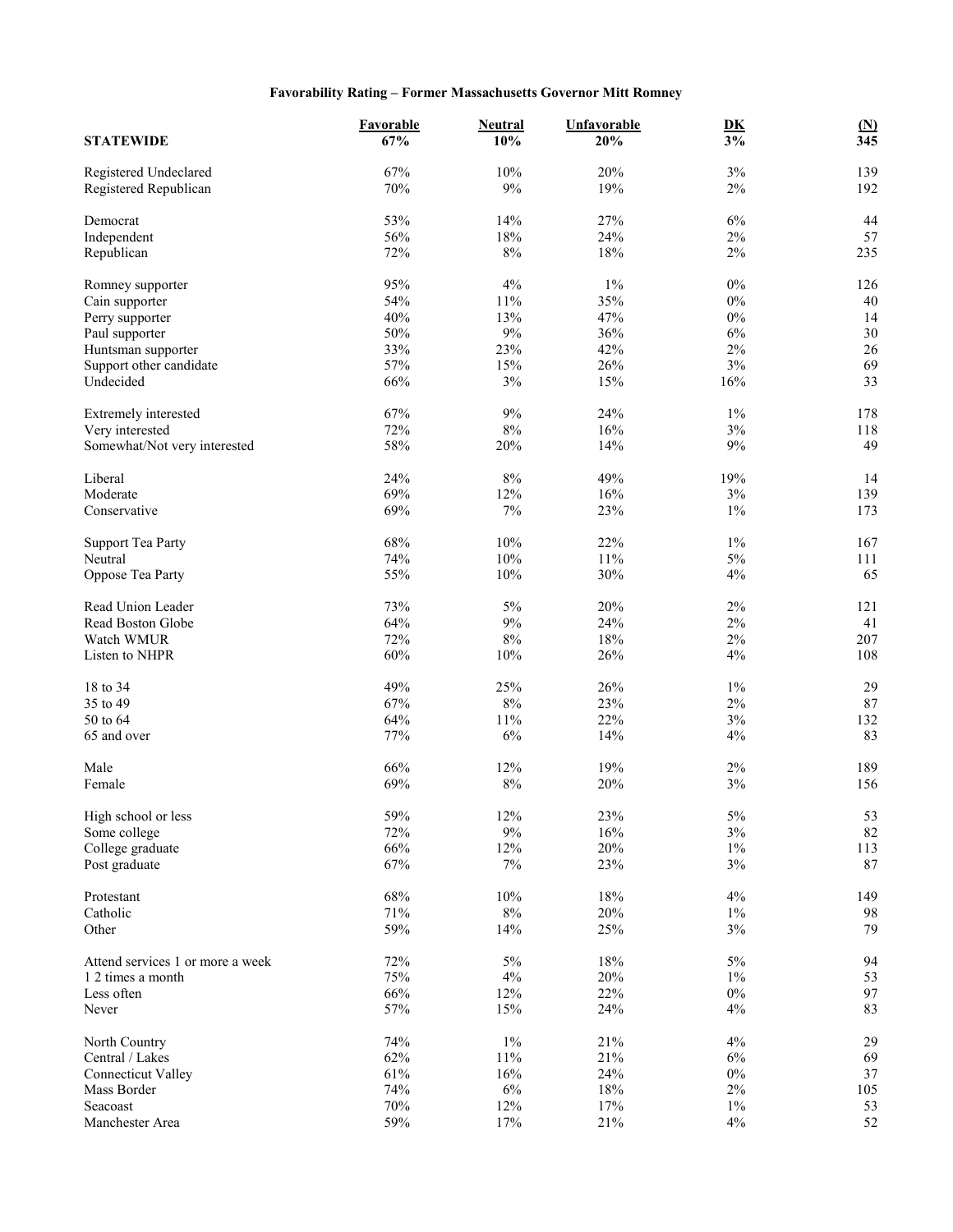## **Favorability Rating – Texas Congressman Ron Paul**

| <b>STATEWIDE</b>                               | Favorable<br>45% | Neutral<br>11% | <b>Unfavorable</b><br>40% | $\mathbf{D}\mathbf{K}$<br>$\overline{4\%}$ | $\frac{\text{(N)}}{345}$ |
|------------------------------------------------|------------------|----------------|---------------------------|--------------------------------------------|--------------------------|
| Registered Undeclared<br>Registered Republican | 49%<br>42%       | 7%<br>13%      | 40%<br>40%                | 4%<br>$5\%$                                | 139<br>192               |
|                                                |                  |                |                           |                                            |                          |
| Democrat                                       | 38%              | 15%            | 45%                       | $2\%$                                      | 44                       |
| Independent                                    | 52%              | 17%            | 29%                       | $3\%$                                      | 57                       |
| Republican                                     | 44%              | $10\%$         | 41%                       | $5\%$                                      | 235                      |
| Romney supporter                               | 37%              | 13%            | 46%                       | 4%                                         | 126                      |
| Cain supporter                                 | 47%              | 7%             | 43%                       | 3%                                         | 40                       |
| Perry supporter                                | 65%              | $0\%$          | 35%                       | $0\%$                                      | 14                       |
| Paul supporter                                 | 100%             | $0\%$          | $0\%$                     | $0\%$                                      | 30                       |
| Huntsman supporter                             | 42%              | 16%            | 42%                       | $0\%$                                      | 26                       |
| Support other candidate                        | 44%              | 12%            | 42%                       | $2\%$                                      | 69                       |
| Undecided                                      | 22%              | 17%            | 40%                       | 21%                                        | 33                       |
| Extremely interested                           | 44%              | $8\%$          | 45%                       | 3%                                         | 178                      |
| Very interested                                | 43%              | 14%            | 39%                       | 4%                                         | 118                      |
| Somewhat/Not very interested                   | 50%              | 18%            | 22%                       | $10\%$                                     | 49                       |
|                                                | 12%              |                |                           |                                            |                          |
| Liberal                                        | 48%              | 7%<br>13%      | 51%<br>33%                | 30%<br>$5\%$                               | 14                       |
| Moderate<br>Conservative                       |                  | $9\%$          | 45%                       | $1\%$                                      | 139<br>173               |
|                                                | 44%              |                |                           |                                            |                          |
| <b>Support Tea Party</b>                       | 47%              | 10%            | 41%                       | $2\%$                                      | 167                      |
| Neutral                                        | 46%              | 13%            | 34%                       | $7\%$                                      | 111                      |
| Oppose Tea Party                               | 38%              | 10%            | 46%                       | $6\%$                                      | 65                       |
| Read Union Leader                              | 38%              | 14%            | 46%                       | $2\%$                                      | 121                      |
| Read Boston Globe                              | 49%              | 9%             | 42%                       | $0\%$                                      | 41                       |
| Watch WMUR                                     | 45%              | 13%            | 38%                       | 4%                                         | 207                      |
| Listen to NHPR                                 | 47%              | 11%            | 39%                       | 3%                                         | 108                      |
|                                                |                  |                |                           |                                            |                          |
| 18 to 34<br>35 to 49                           | 39%<br>50%       | 18%<br>13%     | 41%<br>32%                | $1\%$<br>4%                                | 29<br>$87\,$             |
| 50 to 64                                       | 44%              | $9\%$          | 43%                       | 4%                                         | 132                      |
| 65 and over                                    | 44%              | $9\%$          | 41%                       | 6%                                         | 83                       |
|                                                |                  |                |                           |                                            |                          |
| Male                                           | 47%              | 11%            | 39%                       | 4%                                         | 189                      |
| Female                                         | 43%              | 11%            | 41%                       | $5\%$                                      | 156                      |
| High school or less                            | 47%              | $10\%$         | 35%                       | $7\%$                                      | 53                       |
| Some college                                   | 40%              | 12%            | 44%                       | 4%                                         | 82                       |
| College graduate                               | 51%              | $9\%$          | 38%                       | $2\%$                                      | 113                      |
| Post graduate                                  | 42%              | 14%            | 37%                       | $7\%$                                      | 87                       |
|                                                |                  |                |                           |                                            |                          |
| Protestant<br>Catholic                         | 41%<br>40%       | 13%<br>$7\%$   | 40%<br>$51\%$             | $6\%$<br>$1\%$                             | 149<br>98                |
| Other                                          | 58%              | 12%            | 24%                       | 6%                                         | 79                       |
|                                                |                  |                |                           |                                            |                          |
| Attend services 1 or more a week               | 44%              | $8\%$          | 38%                       | $9\%$                                      | 94                       |
| 1 2 times a month                              | 36%              | $8\%$          | 55%                       | $0\%$                                      | 53                       |
| Less often                                     | 43%              | 12%            | 44%                       | $1\%$                                      | 97                       |
| Never                                          | 55%              | 13%            | 26%                       | $6\%$                                      | 83                       |
| North Country                                  | 44%              | 15%            | 35%                       | $5\%$                                      | 29                       |
| Central / Lakes                                | 40%              | $8\%$          | 44%                       | $8\%$                                      | 69                       |
| <b>Connecticut Valley</b>                      | 57%              | $18\%$         | 23%                       | $3\%$                                      | 37                       |
| Mass Border                                    | 40%              | 13%            | 42%                       | $5\%$                                      | 105                      |
| Seacoast                                       | 53%              | $8\%$          | 39%                       | $0\%$                                      | 53                       |
| Manchester Area                                | 45%              | $8\%$          | 46%                       | $1\%$                                      | $52\,$                   |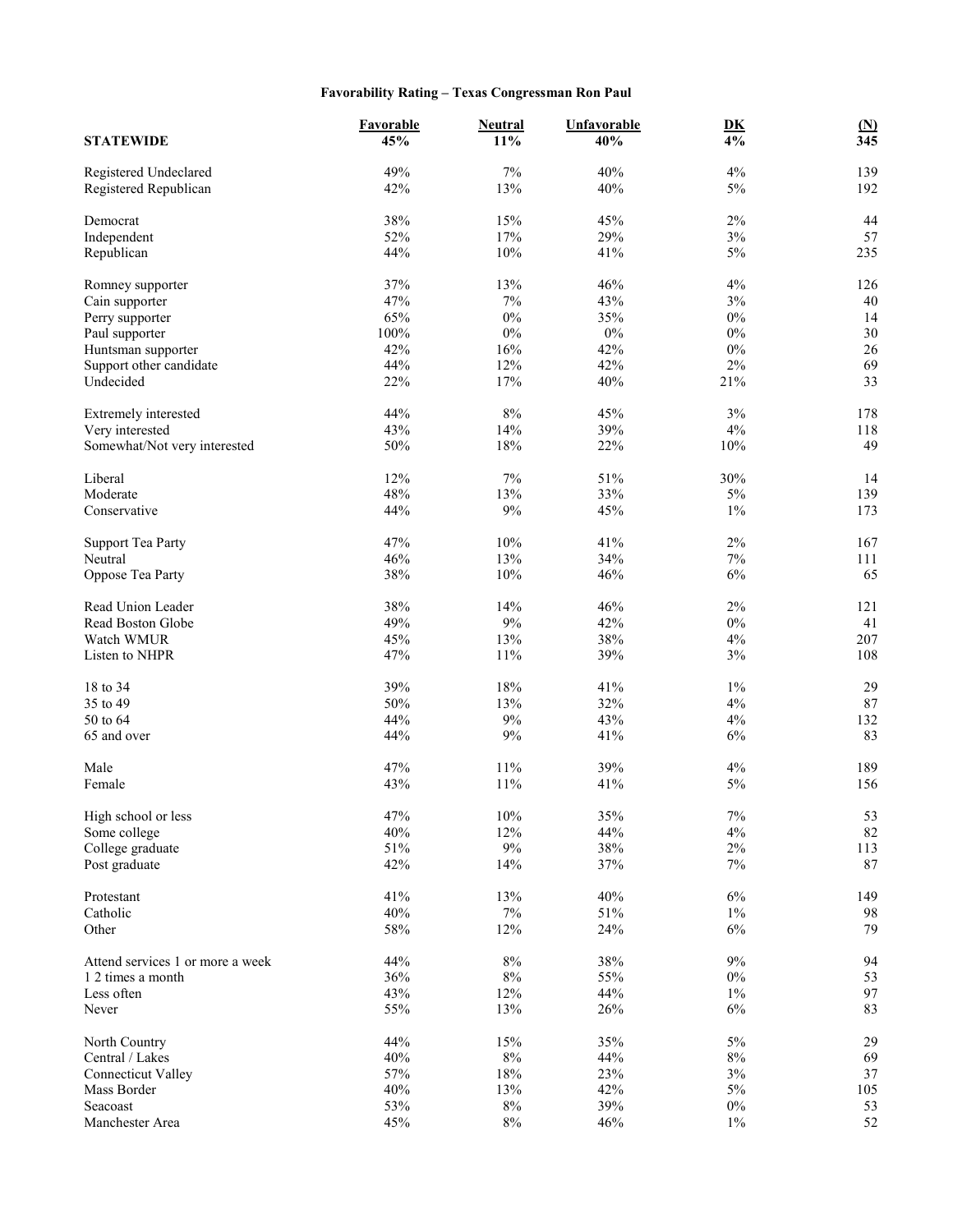## **Favorability Rating – Former New Mexico Governor Gary Johnson**

| <b>STATEWIDE</b>                 | Favorable<br>9% | <b>Neutral</b><br>14% | Unfavorable<br>22% | DK<br>54%  | $(\underline{N})$<br>$\overline{345}$ |
|----------------------------------|-----------------|-----------------------|--------------------|------------|---------------------------------------|
|                                  |                 |                       |                    |            |                                       |
| Registered Undeclared            | 7%              | 14%                   | 18%                | 62%        | 139                                   |
| Registered Republican            | 11%             | 15%                   | 23%                | 51%        | 192                                   |
| Democrat                         | 11%             | 13%                   | 22%                | 54%        | 44                                    |
| Independent                      | 5%              | 23%                   | 18%                | 55%        | 57                                    |
| Republican                       | 10%             | 13%                   | 23%                | 55%        | 235                                   |
|                                  |                 |                       |                    |            |                                       |
| Romney supporter                 | $6\%$           | 17%                   | 29%                | 48%        | 126                                   |
| Cain supporter                   | $8\%$           | 14%                   | 32%                | 45%        | 40                                    |
| Perry supporter                  | 4%              | $0\%$                 | 6%                 | 89%        | 14                                    |
| Paul supporter                   | 19%<br>$9\%$    | 13%                   | 11%                | 56%        | 30                                    |
| Huntsman supporter               |                 | 13%                   | 19%                | 59%        | $26\,$                                |
| Support other candidate          | 11%             | 16%                   | 18%                | 56%        | 69                                    |
| Undecided                        | $8\%$           | 12%                   | 9%                 | 71%        | 33                                    |
| Extremely interested             | 12%             | 14%                   | 24%                | 50%        | 178                                   |
| Very interested                  | $9\%$           | $10\%$                | 22%                | 59%        | 118                                   |
| Somewhat/Not very interested     | $0\%$           | 25%                   | 17%                | 58%        | 49                                    |
|                                  |                 |                       |                    |            |                                       |
| Liberal                          | $0\%$           | 10%                   | 14%                | 76%        | 14                                    |
| Moderate                         | $9\%$           | 16%                   | 17%                | 58%        | 139                                   |
| Conservative                     | 10%             | 13%                   | 28%                | 49%        | 173                                   |
| <b>Support Tea Party</b>         | 11%             | 14%                   | 25%                | 51%        | 167                                   |
| Neutral                          | 6%              | 16%                   | 17%                | 61%        | 111                                   |
| Oppose Tea Party                 | 12%             | 11%                   | 22%                | 56%        | 65                                    |
|                                  |                 |                       |                    |            |                                       |
| Read Union Leader                | 10%             | 17%                   | 27%                | 46%        | 121                                   |
| Read Boston Globe                | 16%             | 16%                   | 17%                | 51%        | 41                                    |
| Watch WMUR                       | $8\%$           | 14%                   | 22%                | 55%        | 207                                   |
| Listen to NHPR                   | 14%             | 16%                   | 17%                | 54%        | 108                                   |
| 18 to 34                         | $9\%$           | 12%                   | 16%                | 63%        | 29                                    |
| 35 to 49                         | $8\%$           | 19%                   | 19%                | 54%        | $87\,$                                |
| 50 to 64                         | $8\%$           | $11\%$                | 24%                | 56%        | 132                                   |
| 65 and over                      | 12%             | 13%                   | 25%                | 50%        | 83                                    |
| Male                             | 14%             | 15%                   | 23%                | 49%        | 189                                   |
| Female                           | 4%              | 14%                   | 22%                | 61%        | 156                                   |
|                                  |                 |                       |                    |            |                                       |
| High school or less              | $3\%$           | $11\%$                | $31\%$             | 55%        | 53                                    |
| Some college                     | $5\%$           | $20\%$                | 31%                | 44%        | 82                                    |
| College graduate                 | 12%             | 13%                   | 18%                | 57%        | 113                                   |
| Post graduate                    | 12%             | 13%                   | 12%                | 63%        | 87                                    |
|                                  | $9\%$           |                       |                    |            |                                       |
| Protestant<br>Catholic           |                 | 16%<br>$11\%$         | 19%<br>30%         | 57%<br>49% | 149                                   |
|                                  | 11%<br>9%       | 17%                   | 17%                |            | 98<br>79                              |
| Other                            |                 |                       |                    | 57%        |                                       |
| Attend services 1 or more a week | $8\%$           | 15%                   | 27%                | 49%        | 94                                    |
| 1 2 times a month                | 9%              | $8\%$                 | 15%                | 68%        | 53                                    |
| Less often                       | 9%              | 16%                   | 22%                | 53%        | 97                                    |
| Never                            | 11%             | $15\%$                | $20\%$             | 54%        | 83                                    |
| North Country                    | 10%             | $11\%$                | 38%                | 41%        | 29                                    |
| Central / Lakes                  | $9\%$           | 15%                   | 23%                | 53%        | 69                                    |
| <b>Connecticut Valley</b>        | $6\%$           | $17\%$                | $8\%$              | 69%        | $37\,$                                |
| Mass Border                      | 13%             | 12%                   | 25%                | 49%        | 105                                   |
| Seacoast                         | $5\%$           | 15%                   | 14%                | 67%        | 53                                    |
| Manchester Area                  | $8\%$           | 16%                   | 23%                | 52%        | 52                                    |
|                                  |                 |                       |                    |            |                                       |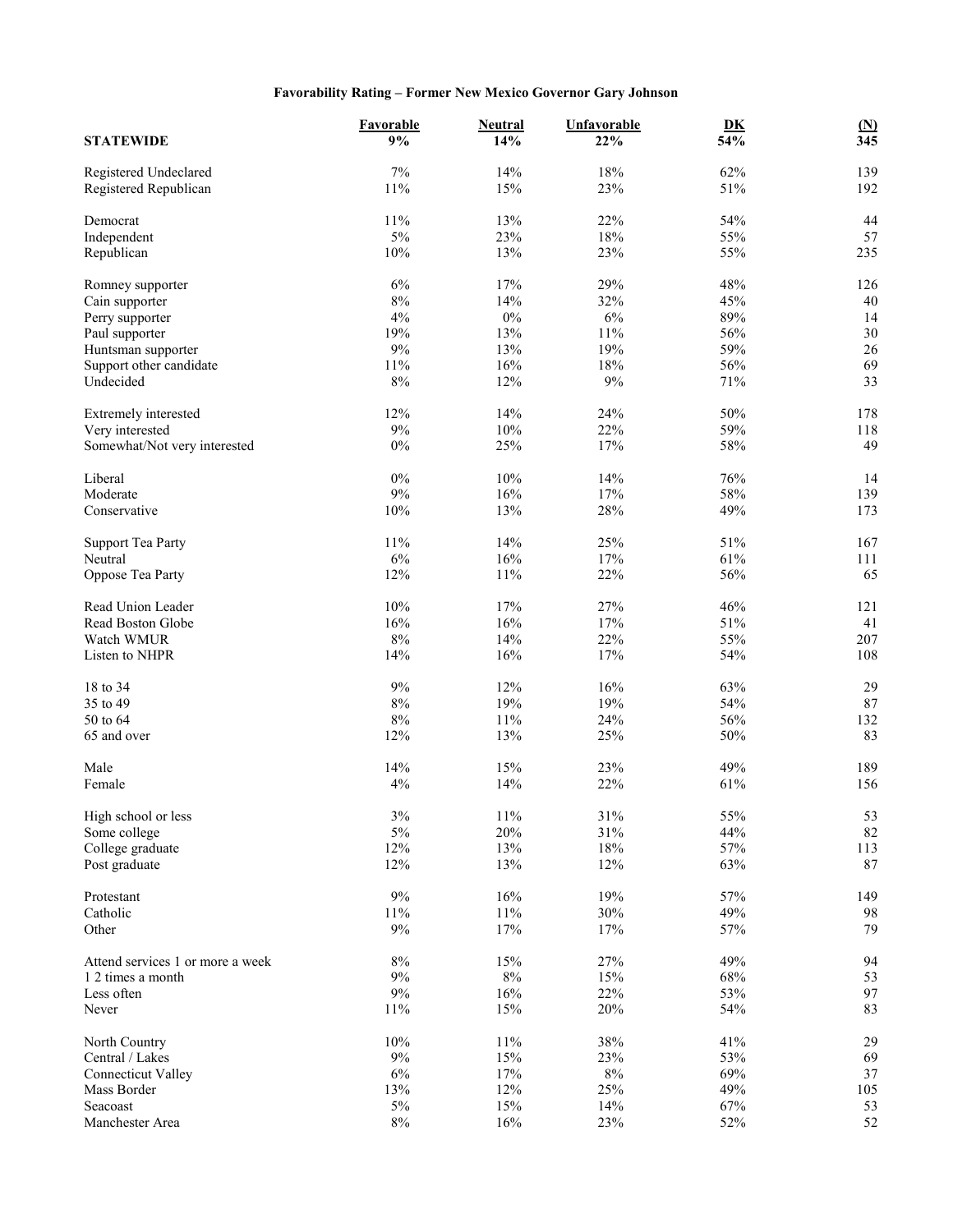## **Favorability Rating – Former Speaker of the House Newt Gingrich**

| <b>STATEWIDE</b>                 | Favorable<br>36% | <b>Neutral</b><br>10% | Unfavorable<br>49% | $\underline{\mathbf{D}}\underline{\mathbf{K}}$<br>$\overline{5\%}$ | $(\underline{N})$<br>345 |
|----------------------------------|------------------|-----------------------|--------------------|--------------------------------------------------------------------|--------------------------|
| Registered Undeclared            | 28%              | 12%                   | 54%                | 5%                                                                 | 139                      |
| Registered Republican            | 43%              | 9%                    | 42%                | $6\%$                                                              | 192                      |
| Democrat                         | 9%               | $7\%$                 | 78%                | 6%                                                                 | 44                       |
| Independent                      | 24%              | 14%                   | 59%                | 4%                                                                 | 57                       |
| Republican                       | 43%              | $10\%$                | 42%                | $6\%$                                                              | 235                      |
| Romney supporter                 | 36%              | 10%                   | 51%                | 4%                                                                 | 126                      |
| Cain supporter                   | 60%              | 15%                   | 22%                | $3\%$                                                              | 40                       |
| Perry supporter                  | 39%              | $8\%$                 | 45%                | $8\%$                                                              | 14                       |
| Paul supporter                   | $8\%$            | $8\%$                 | 77%                | 6%                                                                 | 30                       |
| Huntsman supporter               | 12%              | 21%                   | 66%                | $0\%$                                                              | 26                       |
| Support other candidate          | 39%              | 4%                    | 52%                | $5\%$                                                              | 69                       |
| Undecided                        | 44%              | 12%                   | 27%                | 17%                                                                | 33                       |
|                                  |                  |                       |                    |                                                                    |                          |
| Extremely interested             | 45%              | 9%                    | 43%                | 3%                                                                 | 178                      |
| Very interested                  | 30%              | $8\%$                 | 53%                | $8\%$                                                              | 118                      |
| Somewhat/Not very interested     | 14%              | 20%                   | 60%                | $6\%$                                                              | 49                       |
| Liberal                          | 7%               | $1\%$                 | 77%                | 15%                                                                | 14                       |
| Moderate                         | 26%              | $6\%$                 | 62%                | $5\%$                                                              | 139                      |
| Conservative                     | 45%              | 12%                   | 39%                | 4%                                                                 | 173                      |
| <b>Support Tea Party</b>         | 50%              | $10\%$                | 36%                | $3\%$                                                              | 167                      |
| Neutral                          | 27%              | 12%                   | 53%                | $8\%$                                                              | 111                      |
| Oppose Tea Party                 | 14%              | 5%                    | 77%                | $5\%$                                                              | 65                       |
| Read Union Leader                | 49%              | $9\%$                 | 37%                | $6\%$                                                              | 121                      |
| Read Boston Globe                | 24%              | 15%                   | 58%                | $3\%$                                                              | 41                       |
| Watch WMUR                       | 35%              | $10\%$                | 50%                | $5\%$                                                              | 207                      |
| Listen to NHPR                   | 31%              | $7\%$                 | 59%                | 3%                                                                 | 108                      |
| 18 to 34                         | 16%              | 18%                   | 64%                | $1\%$                                                              | 29                       |
| 35 to 49                         | 35%              | 12%                   | 45%                | $8\%$                                                              | $87\,$                   |
| 50 to 64                         | 35%              | 6%                    | 54%                | $5\%$                                                              | 132                      |
| 65 and over                      | 40%              | 10%                   | 45%                | 5%                                                                 | 83                       |
|                                  |                  |                       |                    |                                                                    |                          |
| Male                             | 37%              | 12%                   | 49%                | $2\%$                                                              | 189                      |
| Female                           | 34%              | $8\%$                 | 49%                | $9\%$                                                              | 156                      |
| High school or less              | 33%              | $9\%$                 | 44%                | 13%                                                                | 53                       |
| Some college                     | 45%              | $7\%$                 | 43%                | $6\%$                                                              | 82                       |
| College graduate                 | 28%              | $16\%$                | 53%                | 4%                                                                 | 113                      |
| Post graduate                    | 35%              | $6\%$                 | 56%                | $3\%$                                                              | 87                       |
| Protestant                       | 39%              | 12%                   | 45%                | 4%                                                                 | 149                      |
| Catholic                         | 40%              | $8\%$                 | 44%                | $8\%$                                                              | 98                       |
| Other                            | 17%              | $10\%$                | 69%                | 4%                                                                 | 79                       |
|                                  |                  |                       |                    |                                                                    |                          |
| Attend services 1 or more a week | 38%              | $8\%$                 | 48%                | $6\%$                                                              | 94                       |
| 1 2 times a month                | 46%              | $3\%$                 | 44%                | $8\%$                                                              | 53<br>97                 |
| Less often                       | 33%              | 16%                   | 48%                | $2\%$                                                              |                          |
| Never                            | 22%              | $9\%$                 | 61%                | $8\%$                                                              | 83                       |
| North Country                    | 27%              | $5\%$                 | 58%                | 9%                                                                 | 29                       |
| Central / Lakes                  | 25%              | $9\%$                 | 57%                | 9%                                                                 | 69                       |
| <b>Connecticut Valley</b>        | 29%              | 16%                   | 55%                | $0\%$                                                              | 37                       |
| Mass Border                      | 41%              | $9\%$                 | 45%                | $5\%$                                                              | 105                      |
| Seacoast                         | 41%              | 13%                   | 43%                | $3\%$                                                              | 53                       |
| Manchester Area                  | 43%              | $9\%$                 | 44%                | 4%                                                                 | 52                       |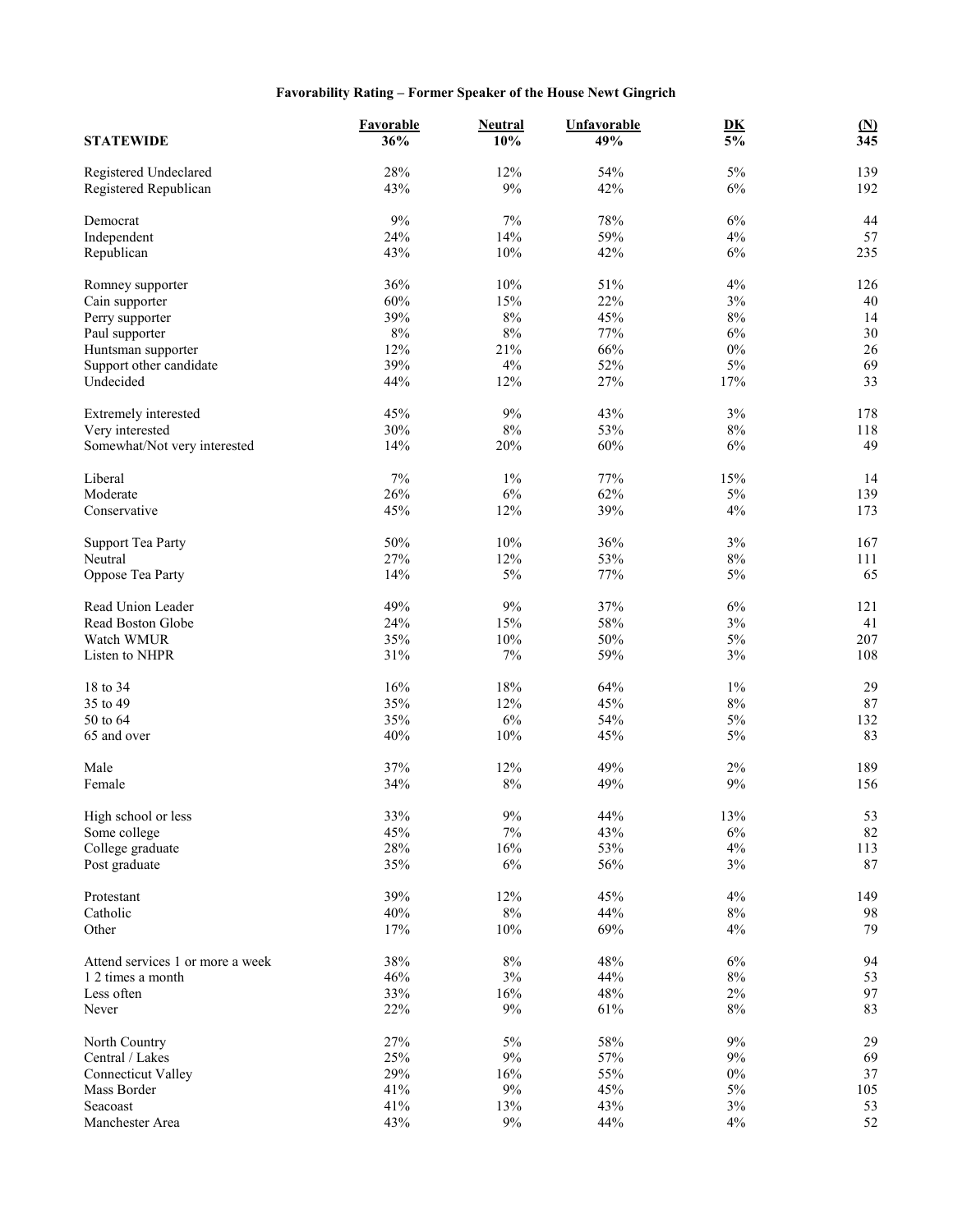## **Favorability Rating – Former New York City Mayor Rudy Giuliani**

| <b>STATEWIDE</b>                 | Favorable<br>55% | <b>Neutral</b><br>12% | Unfavorable<br>29% | $\underline{\mathbf{D}}\underline{\mathbf{K}}$<br>4% | $\mathbf{M}$<br>344 |
|----------------------------------|------------------|-----------------------|--------------------|------------------------------------------------------|---------------------|
| Registered Undeclared            | 46%              | 15%                   | 36%                | 4%                                                   | 139                 |
| Registered Republican            | 62%              | 10%                   | 23%                | 4%                                                   | 191                 |
| Democrat                         | 34%              | 19%                   | 45%                | $2\%$                                                | 44                  |
| Independent                      | 53%              | 11%                   | 30%                | 6%                                                   | 57                  |
| Republican                       | 59%              | 11%                   | 25%                | 4%                                                   | 234                 |
| Romney supporter                 | 56%              | 14%                   | 26%                | 4%                                                   | 125                 |
| Cain supporter                   | 38%              | 19%                   | 40%                | $3\%$                                                | 40                  |
|                                  | 42%              | $0\%$                 | 51%                | 7%                                                   | 14                  |
| Perry supporter                  |                  |                       |                    |                                                      |                     |
| Paul supporter                   | 60%              | 4%                    | 32%                | 4%                                                   | 30                  |
| Huntsman supporter               | 25%              | 18%                   | 57%                | $0\%$                                                | 26                  |
| Support other candidate          | 75%              | $8\%$                 | 16%                | $1\%$                                                | 69                  |
| Undecided                        | 57%              | 12%                   | 15%                | 16%                                                  | 33                  |
| Extremely interested             | 54%              | 14%                   | 30%                | $2\%$                                                | 178                 |
| Very interested                  | 56%              | $9\%$                 | 30%                | $5\%$                                                | 117                 |
| Somewhat/Not very interested     | 58%              | 13%                   | 19%                | $9\%$                                                | 48                  |
| Liberal                          | 24%              | 13%                   | 48%                | 15%                                                  | 14                  |
| Moderate                         | 57%              | 10%                   | 30%                | 3%                                                   | 139                 |
| Conservative                     | 57%              | 12%                   | 27%                | 4%                                                   | 172                 |
|                                  |                  |                       |                    |                                                      |                     |
| <b>Support Tea Party</b>         | 58%              | $10\%$                | 28%                | 4%                                                   | 167                 |
| Neutral                          | 59%              | 11%                   | 26%                | 4%                                                   | 110                 |
| Oppose Tea Party                 | 42%              | 17%                   | 36%                | $5\%$                                                | 65                  |
| Read Union Leader                | 55%              | 12%                   | 28%                | $5\%$                                                | 120                 |
| Read Boston Globe                | 63%              | $7\%$                 | 27%                | $3\%$                                                | 40                  |
| Watch WMUR                       | 56%              | 14%                   | 28%                | $2\%$                                                | 206                 |
| Listen to NHPR                   | 54%              | 16%                   | 25%                | 5%                                                   | 108                 |
| 18 to 34                         | 54%              | 22%                   | 22%                | $1\%$                                                | 29                  |
| 35 to 49                         | 74%              | 6%                    | 17%                | $3\%$                                                | $87\,$              |
| 50 to 64                         | 48%              | $10\%$                | 37%                | $5\%$                                                | 131                 |
| 65 and over                      | 46%              | 19%                   | 31%                | 5%                                                   | 83                  |
|                                  |                  |                       |                    |                                                      |                     |
| Male                             | 49%              | 15%                   | 33%                | $3\%$                                                | 189                 |
| Female                           | 62%              | $9\%$                 | 24%                | $5\%$                                                | 155                 |
| High school or less              | 43%              | $15\%$                | $38\%$             | $4\%$                                                | 53                  |
| Some college                     | 64%              | 11%                   | 21%                | $4\%$                                                | $81\,$              |
| College graduate                 | 55%              | 12%                   | 30%                | $4\%$                                                | 113                 |
| Post graduate                    | 54%              | 13%                   | 29%                | 4%                                                   | 87                  |
|                                  |                  |                       |                    |                                                      |                     |
| Protestant                       | 59%              | $11\%$                | 25%                | $5\%$                                                | 147                 |
| Catholic                         | 50%              | 15%                   | 30%                | 4%                                                   | 98                  |
| Other                            | 55%              | 11%                   | 33%                | $2\%$                                                | 79                  |
| Attend services 1 or more a week | 52%              | 10%                   | 31%                | 7%                                                   | 93                  |
| 1 2 times a month                | 58%              | $11\%$                | 27%                | $3\%$                                                | 53                  |
| Less often                       | 60%              | 15%                   | 22%                | $3\%$                                                | 97                  |
| Never                            | 51%              | 13%                   | 34%                | $2\%$                                                | 82                  |
| North Country                    | 53%              | $3\%$                 | 37%                | $7\%$                                                | 29                  |
| Central / Lakes                  | 57%              | 12%                   | 24%                | 7%                                                   | 68                  |
| <b>Connecticut Valley</b>        | 56%              | $8\%$                 | 32%                | 4%                                                   | 37                  |
| Mass Border                      | 59%              | 15%                   | 21%                | $5\%$                                                | 105                 |
| Seacoast                         | 56%              | $11\%$                | 32%                | $1\%$                                                | 53                  |
| Manchester Area                  | 46%              | 14%                   | 40%                | $0\%$                                                | 51                  |
|                                  |                  |                       |                    |                                                      |                     |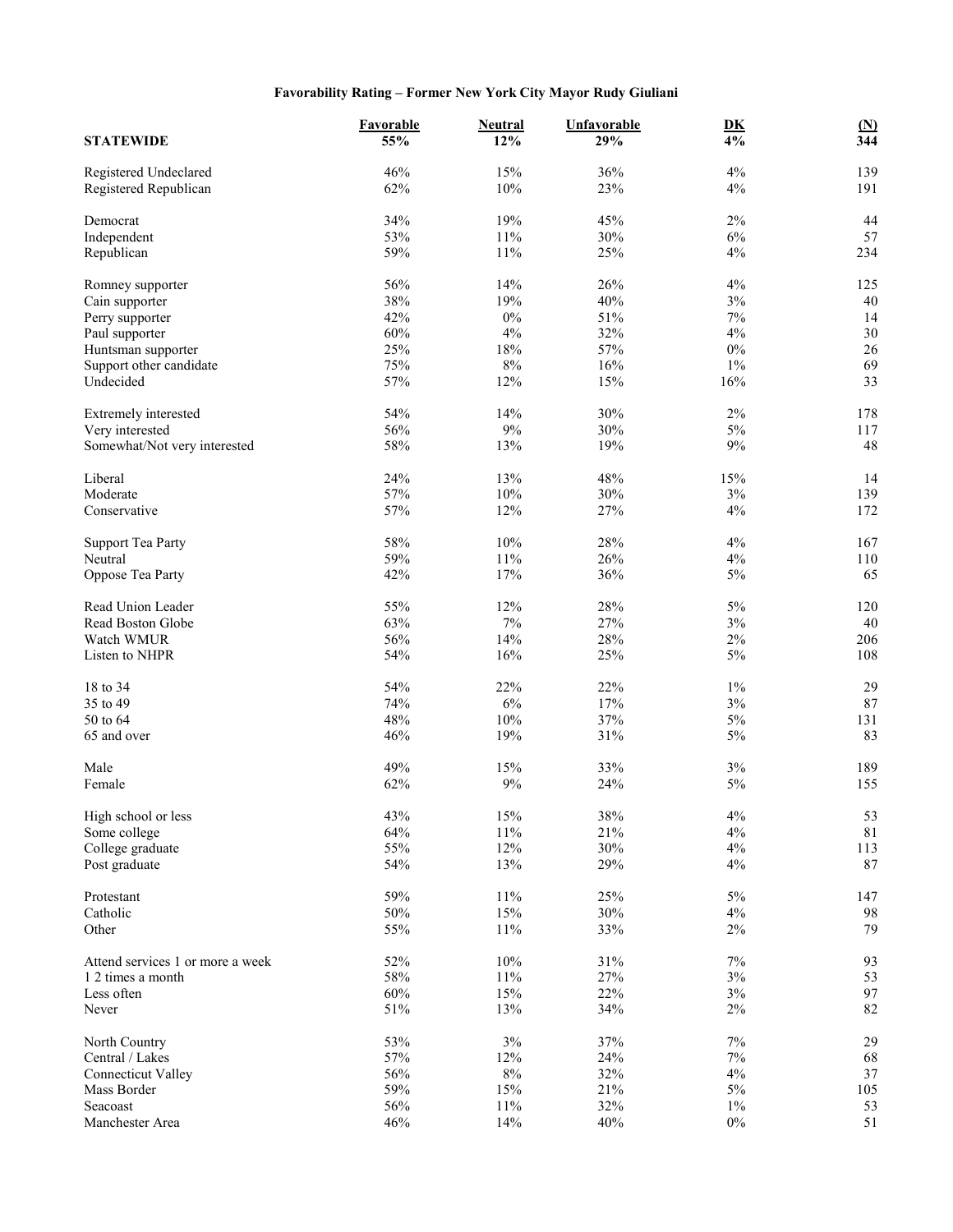## **Favorability Rating – Former Pennsylvania Senator Rick Santorum**

|                                          | Favorable  | <b>Neutral</b> | <b>Unfavorable</b> | DK         | $(\underline{N})$ |
|------------------------------------------|------------|----------------|--------------------|------------|-------------------|
| <b>STATEWIDE</b>                         | 28%        | 11%            | 30%                | 31%        | $\overline{344}$  |
| Registered Undeclared                    | 24%        | 9%             | 37%                | 31%        | 139               |
| Registered Republican                    | 30%        | 13%            | 25%                | 32%        | 191               |
| Democrat                                 | 16%        | 10%            | 49%                | 24%        | 44                |
| Independent                              | 21%        | 15%            | 33%                | 31%        | 57                |
| Republican                               | 32%        | 10%            | 26%                | 32%        | 234               |
| Romney supporter                         | 24%        | 11%            | 30%                | 34%        | 125               |
| Cain supporter                           | 47%        | 17%            | 29%                | $7\%$      | 40                |
| Perry supporter                          | 42%        | $0\%$          | 13%                | 46%        | 14                |
| Paul supporter                           | 14%        | $8\%$          | 42%                | 37%        | 30                |
| Huntsman supporter                       | 20%        | $9\%$          | 58%                | 13%        | 26                |
| Support other candidate                  | 30%        | 12%            | 20%                | 37%        | 69                |
| Undecided                                | 29%        | $8\%$          | 21%                | 42%        | 33                |
|                                          |            |                |                    |            |                   |
| Extremely interested                     | 35%        | 12%            | 32%                | 21%        | 177               |
| Very interested                          | 23%        | $8\%$          | 30%                | 39%        | 118               |
| Somewhat/Not very interested             | 13%        | 17%            | 22%                | 49%        | 49                |
| Liberal                                  | 9%         | 18%            | 47%                | 26%        | 14                |
| Moderate                                 | 21%        | 9%             | 30%                | 40%        | 137               |
| Conservative                             | 36%        | 11%            | 29%                | 24%        | 173               |
| <b>Support Tea Party</b>                 | 39%        | 12%            | 22%                | 27%        | 166               |
| Neutral                                  | 19%        | 9%             | 31%                | 41%        | 111               |
| Oppose Tea Party                         | 15%        | 10%            | 46%                | 29%        | 65                |
| Read Union Leader                        | 37%        | 9%             | 29%                | 24%        | 120               |
| Read Boston Globe                        | 29%        | $8\%$          | 38%                | 25%        | 41                |
| Watch WMUR                               | 26%        | 13%            | 28%                | 33%        | 207               |
| Listen to NHPR                           | 30%        | $10\%$         | 37%                | 23%        | 107               |
|                                          |            |                |                    |            |                   |
| 18 to 34                                 | 29%        | 4%             | 41%                | 25%        | 29                |
| 35 to 49                                 | 28%        | $9\%$          | 25%                | 38%        | 86                |
| 50 to 64                                 | 27%        | 11%            | 28%                | 34%        | 132               |
| 65 and over                              | 27%        | 14%            | 36%                | 24%        | 83                |
| Male                                     | 30%        | 13%            | 34%                | 22%        | 189               |
| Female                                   | 24%        | 9%             | 25%                | 42%        | 155               |
| High school or less                      | 27%        | $6\%$          | 27%                | 41%        | 53                |
| Some college                             | 27%        | 12%            | 30%                | 30%        | 82                |
| College graduate                         | 28%        | 14%            | 30%                | 28%        | 113               |
| Post graduate                            | $28\%$     | $7\%$          | 33%                | 32%        | 86                |
| Protestant                               | 30%        | $8\%$          | 28%                | 34%        | 149               |
| Catholic                                 | 30%        | 16%            | $28\%$             | 27%        | 98                |
| Other                                    | 24%        | 9%             | 38%                | 29%        | 78                |
| Attend services 1 or more a week         | 33%        | 9%             | 28%                | 30%        | 94                |
| 1 2 times a month                        | 21%        | $8\%$          | 36%                | 36%        | 52                |
| Less often                               | 32%        | $9\%$          | 29%                | 30%        | 97                |
| Never                                    | 22%        | 15%            | 32%                | 30%        | 83                |
|                                          |            |                |                    |            |                   |
| North Country                            | 27%        | $8\%$          | 22%                | 44%        | 29                |
| Central / Lakes                          | 33%        | 10%            | 36%                | 21%        | 69                |
| <b>Connecticut Valley</b><br>Mass Border | 26%<br>27% | 20%            | 25%                | 30%        | 37                |
| Seacoast                                 | 31%        | $8\%$<br>12%   | 27%<br>$31\%$      | 37%<br>26% | 105<br>52         |
|                                          | 20%        |                |                    |            |                   |
| Manchester Area                          |            | 13%            | $35\%$             | 31%        | 52                |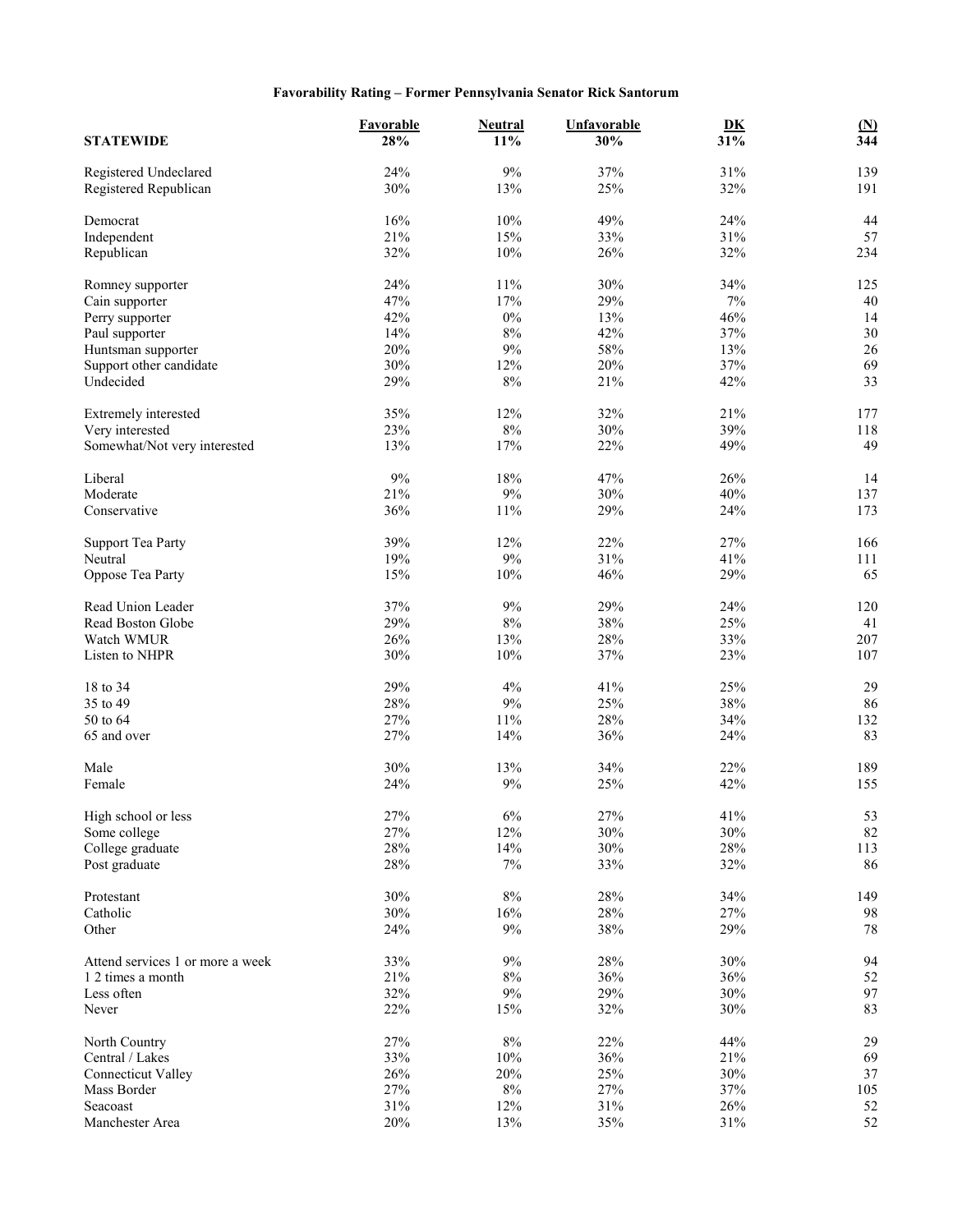## **Favorability Rating – Minnesota Congresswoman Michelle Bachmann**

| <b>STATEWIDE</b>                               | Favorable<br>31% | <b>Neutral</b><br>12% | Unfavorable<br>49% | $\underline{\mathbf{D}}\underline{\mathbf{K}}$<br>$8\%$ | $\underline{\textbf{(N)}}$<br>$\overline{345}$ |
|------------------------------------------------|------------------|-----------------------|--------------------|---------------------------------------------------------|------------------------------------------------|
| Registered Undeclared<br>Registered Republican | 21%<br>38%       | 12%<br>14%            | 62%<br>39%         | $5\%$<br>$9\%$                                          | 139<br>192                                     |
|                                                |                  |                       |                    |                                                         |                                                |
| Democrat                                       | 7%               | $5\%$                 | 86%                | $2\%$                                                   | 44                                             |
| Independent                                    | 13%              | 17%                   | 60%                | $9\%$                                                   | 57                                             |
| Republican                                     | 40%              | 13%                   | 39%                | $8\%$                                                   | 235                                            |
| Romney supporter                               | 26%              | 15%                   | 49%                | $10\%$                                                  | 126                                            |
| Cain supporter                                 | 47%              | 13%                   | 40%                | $0\%$                                                   | 40                                             |
| Perry supporter                                | 42%              | $8\%$                 | 42%                | $8\%$                                                   | 14                                             |
| Paul supporter                                 | 20%              | 20%                   | 61%                | $0\%$                                                   | 30                                             |
| Huntsman supporter                             | 13%              | $0\%$                 | 87%                | $0\%$                                                   | $26\,$                                         |
| Support other candidate                        | 45%              | 9%                    | 38%                | $8\%$                                                   | 69                                             |
| Undecided                                      | 25%              | 13%                   | 39%                | 23%                                                     | 33                                             |
|                                                |                  |                       |                    |                                                         |                                                |
| Extremely interested                           | 34%              | 15%                   | 48%                | 4%                                                      | 178                                            |
| Very interested                                | 26%              | $10\%$                | 55%                | $9\%$                                                   | 118                                            |
| Somewhat/Not very interested                   | 32%              | 11%                   | 38%                | 19%                                                     | 49                                             |
| Liberal                                        | $0\%$            | $2\%$                 | 76%                | 22%                                                     | 14                                             |
| Moderate                                       | 18%              | 10%                   | 64%                | $8\%$                                                   | 139                                            |
| Conservative                                   | 44%              | 14%                   | 35%                | 6%                                                      | 173                                            |
|                                                | 49%              | 15%                   | 31%                | $5\%$                                                   | 167                                            |
| <b>Support Tea Party</b><br>Neutral            | 20%              | 10%                   | 56%                | 14%                                                     | 111                                            |
|                                                | 3%               | $7\%$                 | 85%                | 5%                                                      | 65                                             |
| Oppose Tea Party                               |                  |                       |                    |                                                         |                                                |
| Read Union Leader                              | 39%              | 15%                   | 40%                | $6\%$                                                   | 121                                            |
| Read Boston Globe                              | 14%              | 16%                   | 63%                | $8\%$                                                   | 41                                             |
| Watch WMUR                                     | 28%              | 16%                   | 50%                | 7%                                                      | 207                                            |
| Listen to NHPR                                 | 24%              | $7\%$                 | 67%                | 3%                                                      | 108                                            |
| 18 to 34                                       | 18%              | $8\%$                 | 64%                | 10%                                                     | 29                                             |
| 35 to 49                                       | 33%              | $15\%$                | 44%                | $8\%$                                                   | 87                                             |
| 50 to 64                                       | 33%              | 12%                   | 50%                | $5\%$                                                   | 132                                            |
| 65 and over                                    | 28%              | 11%                   | 49%                | 12%                                                     | 83                                             |
|                                                |                  |                       |                    |                                                         |                                                |
| Male                                           | 35%              | 13%                   | 46%                | $6\%$                                                   | 189                                            |
| Female                                         | 26%              | 12%                   | 53%                | $9\%$                                                   | 156                                            |
| High school or less                            | 27%              | 17%                   | 43%                | 13%                                                     | 53                                             |
| Some college                                   | $38\%$           | 13%                   | 39%                | $9\%$                                                   | 82                                             |
| College graduate                               | 33%              | 13%                   | $51\%$             | $3\%$                                                   | 113                                            |
| Post graduate                                  | 23%              | $8\%$                 | 60%                | $9\%$                                                   | 87                                             |
| Protestant                                     | 34%              | $13\%$                | 44%                | $9\%$                                                   | 149                                            |
| Catholic                                       | 33%              | 13%                   | 49%                | $5\%$                                                   | 98                                             |
| Other                                          | 20%              | 12%                   | 58%                | $10\%$                                                  | 79                                             |
|                                                |                  |                       |                    |                                                         |                                                |
| Attend services 1 or more a week               | 35%              | 14%                   | 41%                | $9\%$                                                   | 94                                             |
| 1 2 times a month                              | 34%              | $8\%$                 | 53%                | 4%                                                      | 53                                             |
| Less often                                     | 25%              | 16%                   | 53%                | $7\%$                                                   | 97                                             |
| Never                                          | 27%              | $10\%$                | 53%                | $10\%$                                                  | 83                                             |
| North Country                                  | 41%              | 4%                    | 44%                | $11\%$                                                  | 29                                             |
| Central / Lakes                                | 21%              | $11\%$                | 63%                | $6\%$                                                   | 69                                             |
| <b>Connecticut Valley</b>                      | $28\%$           | 19%                   | 47%                | $7\%$                                                   | $37\,$                                         |
| Mass Border                                    | 32%              | 16%                   | 43%                | $8\%$                                                   | 105                                            |
| Seacoast                                       | 35%              | $8\%$                 | 48%                | $9\%$                                                   | 53                                             |
| Manchester Area                                | 33%              | 12%                   | $48\%$             | $7\%$                                                   | $52\,$                                         |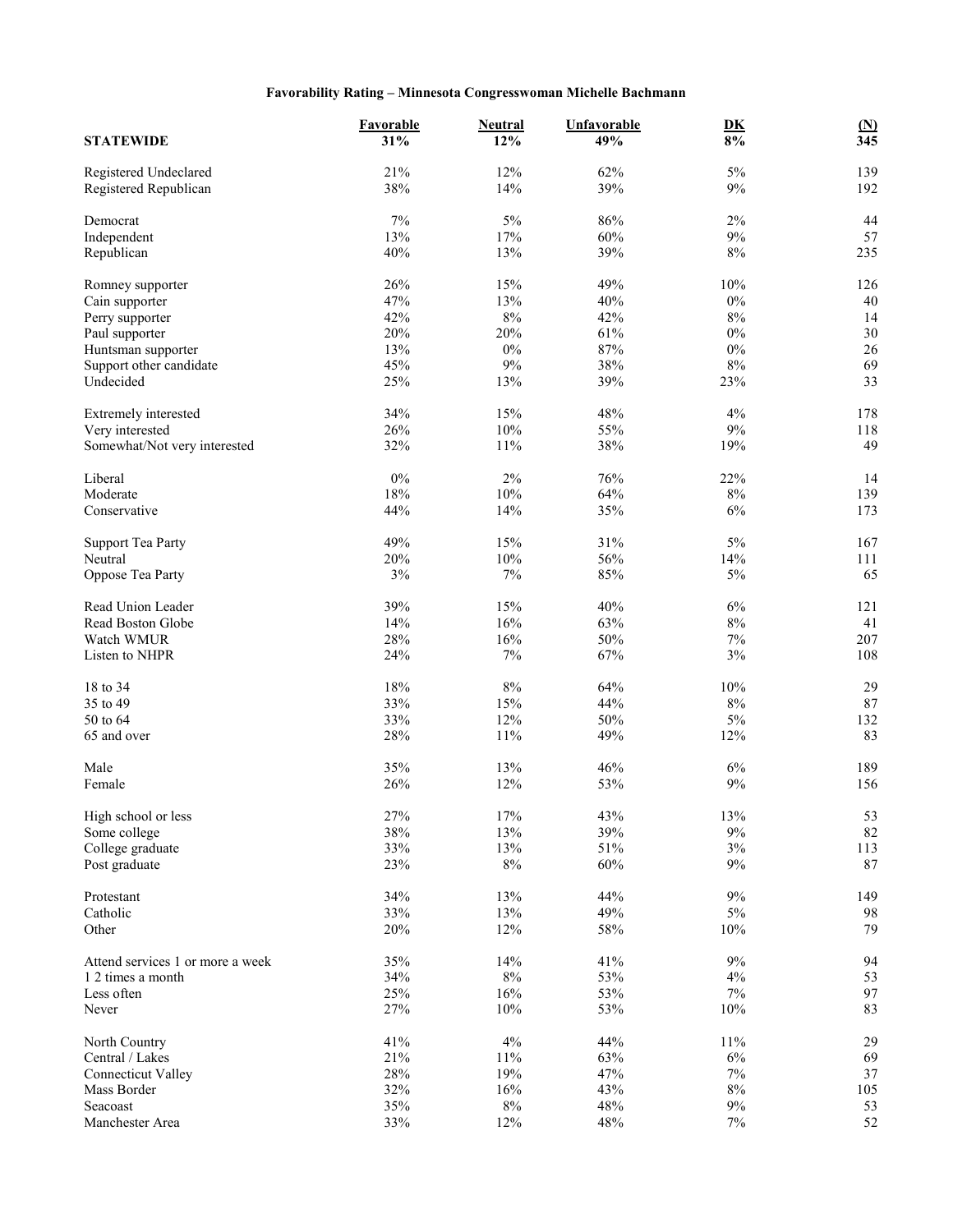## **Favorability Rating – Former U.S. Ambassador to China John Huntsman**

| <b>STATEWIDE</b>                               | Favorable<br>27% | <b>Neutral</b><br>$11\%$ | <b>Unfavorable</b><br>29% | $\underline{\mathbf{D}}\underline{\mathbf{K}}$<br>33% | $\frac{\text{(N)}}{345}$ |
|------------------------------------------------|------------------|--------------------------|---------------------------|-------------------------------------------------------|--------------------------|
| Registered Undeclared<br>Registered Republican | 36%<br>20%       | $7\%$<br>14%             | 27%<br>29%                | 30%<br>36%                                            | 139<br>192               |
|                                                |                  |                          |                           |                                                       |                          |
| Democrat                                       | 52%<br>30%       | $3\%$<br>17%             | 13%<br>29%                | 31%                                                   | 44<br>57                 |
| Independent<br>Republican                      | 22%              | $11\%$                   | 32%                       | 25%<br>35%                                            | 235                      |
|                                                |                  |                          |                           |                                                       |                          |
| Romney supporter                               | 24%              | $10\%$                   | 31%                       | 35%                                                   | 126                      |
| Cain supporter                                 | 16%              | 19%                      | 49%                       | 16%                                                   | 40                       |
| Perry supporter                                | 32%              | $0\%$                    | 21%                       | 47%                                                   | 14                       |
| Paul supporter                                 | 29%              | 9%                       | 29%                       | 32%                                                   | 30                       |
| Huntsman supporter                             | $88\%$           | $6\%$                    | $0\%$                     | $6\%$                                                 | 26                       |
| Support other candidate                        | 17%              | $10\%$                   | 30%                       | 44%                                                   | 69<br>33                 |
| Undecided                                      | 27%              | 14%                      | 12%                       | 47%                                                   |                          |
| Extremely interested                           | 32%              | 10%                      | 34%                       | 24%                                                   | 178                      |
| Very interested                                | 25%              | $10\%$                   | 25%                       | 40%                                                   | 118                      |
| Somewhat/Not very interested                   | 14%              | 16%                      | 20%                       | $50\%$                                                | 49                       |
| Liberal                                        | 36%              | $2\%$                    | 20%                       | 42%                                                   | 14                       |
| Moderate                                       | 35%              | $6\%$                    | 21%                       | 37%                                                   | 139                      |
| Conservative                                   | 20%              | 14%                      | 37%                       | 29%                                                   | 173                      |
|                                                |                  |                          |                           |                                                       |                          |
| <b>Support Tea Party</b>                       | 20%              | 13%                      | 38%                       | 30%                                                   | 167                      |
| Neutral                                        | 28%              | 10%                      | 19%                       | 42%                                                   | 111                      |
| Oppose Tea Party                               | 44%              | $5\%$                    | 23%                       | 28%                                                   | 65                       |
| Read Union Leader                              | 26%              | $11\%$                   | 31%                       | 32%                                                   | 121                      |
| Read Boston Globe                              | 38%              | $6\%$                    | 22%                       | 35%                                                   | 41                       |
| Watch WMUR                                     | 26%              | $11\%$                   | 28%                       | 35%                                                   | 207                      |
| Listen to NHPR                                 | 45%              | $10\%$                   | 20%                       | 25%                                                   | 108                      |
| 18 to 34                                       | 33%              | $8\%$                    | 31%                       | 28%                                                   | 29                       |
| 35 to 49                                       | 25%              | $11\%$                   | 28%                       | 36%                                                   | $87\,$                   |
| 50 to 64                                       | 25%              | $8\%$                    | 34%                       | 33%                                                   | 132                      |
| 65 and over                                    | 31%              | 14%                      | 23%                       | 32%                                                   | 83                       |
|                                                |                  |                          |                           |                                                       |                          |
| Male                                           | 30%              | $11\%$                   | 35%                       | 23%                                                   | 189                      |
| Female                                         | 23%              | $11\%$                   | 21%                       | 45%                                                   | 156                      |
| High school or less                            | $17\%$           | $7\%$                    | 30%                       | 46%                                                   | 53                       |
| Some college                                   | 16%              | 15%                      | 42%                       | 27%                                                   | 82                       |
| College graduate                               | 28%              | 13%                      | 24%                       | 35%                                                   | 113                      |
| Post graduate                                  | 43%              | $7\%$                    | 20%                       | 29%                                                   | 87                       |
| Protestant                                     | 24%              | 14%                      | 30%                       | 33%                                                   | 149                      |
| Catholic                                       | 24%              | $10\%$                   | 35%                       | 31%                                                   | 98                       |
| Other                                          | 38%              | $7\%$                    | 19%                       | 36%                                                   | 79                       |
|                                                |                  |                          |                           |                                                       |                          |
| Attend services 1 or more a week               | 24%              | $9\%$                    | 32%                       | 35%                                                   | 94                       |
| 1 2 times a month                              | 23%              | $5\%$                    | 24%                       | 49%                                                   | 53                       |
| Less often                                     | 28%              | 13%                      | 34%                       | 25%                                                   | 97                       |
| Never                                          | 33%              | 13%                      | 22%                       | 32%                                                   | 83                       |
| North Country                                  | 20%              | 13%                      | 24%                       | 44%                                                   | 29                       |
| Central / Lakes                                | 38%              | $6\%$                    | 30%                       | 26%                                                   | 69                       |
| <b>Connecticut Valley</b>                      | 24%              | $12\%$                   | 23%                       | 41%                                                   | 37                       |
| Mass Border                                    | 20%              | 12%                      | 38%                       | 30%                                                   | 105                      |
| Seacoast                                       | 35%              | $10\%$                   | $17\%$                    | $38\%$                                                | 53                       |
| Manchester Area                                | 26%              | 12%                      | 29%                       | 33%                                                   | 52                       |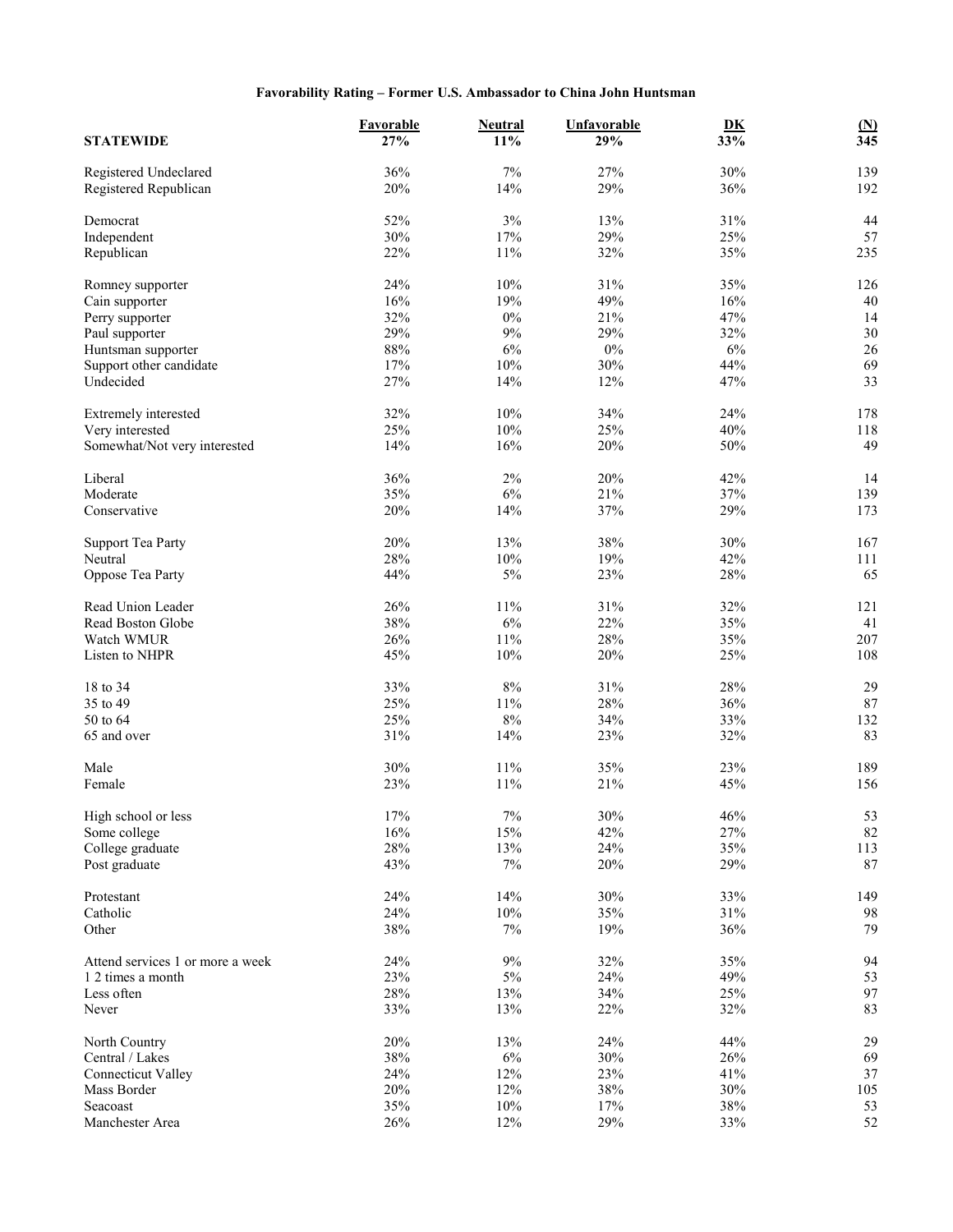## **Favorability Rating – Texas Governor Rick Perry**

| <b>STATEWIDE</b>                                      | <b>Favorable</b><br>36% | <b>Neutral</b><br>8% | <b>Unfavorable</b><br>43% | D <sub>K</sub><br>12% | $\frac{\text{(N)}}{345}$ |
|-------------------------------------------------------|-------------------------|----------------------|---------------------------|-----------------------|--------------------------|
| Registered Undeclared                                 | 29%                     | 10%                  | 51%                       | 10%                   | 139                      |
| Registered Republican                                 | 42%                     | $8\%$                | 37%                       | 13%                   | 192                      |
| Democrat                                              | 14%                     | 4%                   | 73%                       | $9\%$                 | 44                       |
| Independent                                           | 16%                     | 15%                  | 58%                       | $11\%$                | 57                       |
| Republican                                            | 46%                     | $7\%$                | 33%                       | 13%                   | 235                      |
| Romney supporter                                      | 28%                     | $8\%$                | 47%                       | $17\%$                | 126                      |
| Cain supporter                                        | 50%                     | 14%                  | 35%                       | $0\%$                 | 40                       |
| Perry supporter                                       | $100\%$                 | $0\%$                | $0\%$                     | $0\%$                 | 14                       |
| Paul supporter                                        | 24%                     | $8\%$                | 60%                       | $8\%$                 | 30                       |
| Huntsman supporter                                    | 16%                     | $0\%$                | 84%                       | $0\%$                 | 26                       |
| Support other candidate                               | 39%                     | $10\%$               | 35%                       | $16\%$                | 69                       |
| Undecided                                             | 45%                     | 9%                   | 24%                       | 22%                   | 33                       |
| Extremely interested                                  | 38%                     | $8\%$                | 43%                       | 10%                   | 178                      |
| Very interested                                       | 35%                     | 7%                   | 46%                       | 12%                   | 118                      |
| Somewhat/Not very interested                          | 35%                     | 11%                  | 34%                       | 20%                   | 49                       |
| Liberal                                               | 5%                      | $2\%$                | 71%                       | 22%                   | 14                       |
| Moderate                                              | 24%                     | $7\%$                | 54%                       | 14%                   | 139                      |
| Conservative                                          | 51%                     | $8\%$                | 32%                       | $8\%$                 | 173                      |
| <b>Support Tea Party</b>                              | 49%                     | 9%                   | 32%                       | 9%                    | 167                      |
| Neutral                                               | 30%                     | 9%                   | 41%                       | 20%                   | 111                      |
| Oppose Tea Party                                      | 15%                     | $3\%$                | 75%                       | $7\%$                 | 65                       |
| Read Union Leader                                     | 40%                     | 7%                   | 39%                       | 13%                   | 121                      |
| Read Boston Globe                                     | 31%                     | 6%                   | 50%                       | 14%                   | 41                       |
| Watch WMUR                                            | 34%                     | $8\%$                | 45%                       | 12%                   | 207                      |
| Listen to NHPR                                        | 26%                     | $9\%$                | 57%                       | $8\%$                 | 108                      |
| 18 to 34                                              | 41%                     | 4%                   | 42%                       | 14%                   | 29                       |
| 35 to 49                                              | 45%                     | $8\%$                | 33%                       | 15%                   | 87                       |
| 50 to 64                                              | 36%                     | $6\%$                | 49%                       | $9\%$                 | 132                      |
| 65 and over                                           | 27%                     | 12%                  | 47%                       | 14%                   | 83                       |
| Male                                                  | 40%                     | $7\%$                | 42%                       | 10%                   | 189                      |
| Female                                                | 32%                     | $10\%$               | 44%                       | 15%                   | 156                      |
|                                                       |                         |                      |                           |                       |                          |
| High school or less<br>Some college                   | 33%<br>43%              | $8\%$<br>$8\%$       | $38\%$<br>34%             | 22%<br>15%            | 53<br>82                 |
| College graduate                                      | 36%                     | $10\%$               | 48%                       | $5\%$                 | 113                      |
| Post graduate                                         | 36%                     | $6\%$                | 45%                       | 13%                   | 87                       |
| Protestant                                            | 41%                     | $7\%$                | 39%                       | 13%                   | 149                      |
| Catholic                                              | 39%                     | $11\%$               | 39%                       | $11\%$                | 98                       |
| Other                                                 | 28%                     | $7\%$                | 56%                       | 10%                   | 79                       |
|                                                       |                         |                      |                           |                       |                          |
| Attend services 1 or more a week<br>1 2 times a month | 38%                     | $9\%$                | 36%                       | 16%                   | 94                       |
| Less often                                            | 35%<br>37%              | $10\%$<br>$9\%$      | 40%<br>45%                | 15%<br>$9\%$          | 53<br>97                 |
| Never                                                 | 36%                     | $3\%$                | 52%                       | $10\%$                | 83                       |
|                                                       |                         |                      |                           |                       |                          |
| North Country                                         | 35%                     | $2\%$                | 33%                       | 30%                   | 29                       |
| Central / Lakes                                       | 31%<br>45%              | $6\%$<br>4%          | 56%<br>48%                | $7\%$<br>$3\%$        | 69<br>37                 |
| <b>Connecticut Valley</b><br>Mass Border              | 35%                     | $9\%$                | 40%                       | 16%                   | 105                      |
| Seacoast                                              | 36%                     | 15%                  | 44%                       | $6\%$                 | 53                       |
| Manchester Area                                       | 42%                     | $11\%$               | 32%                       | 16%                   | $52\,$                   |
|                                                       |                         |                      |                           |                       |                          |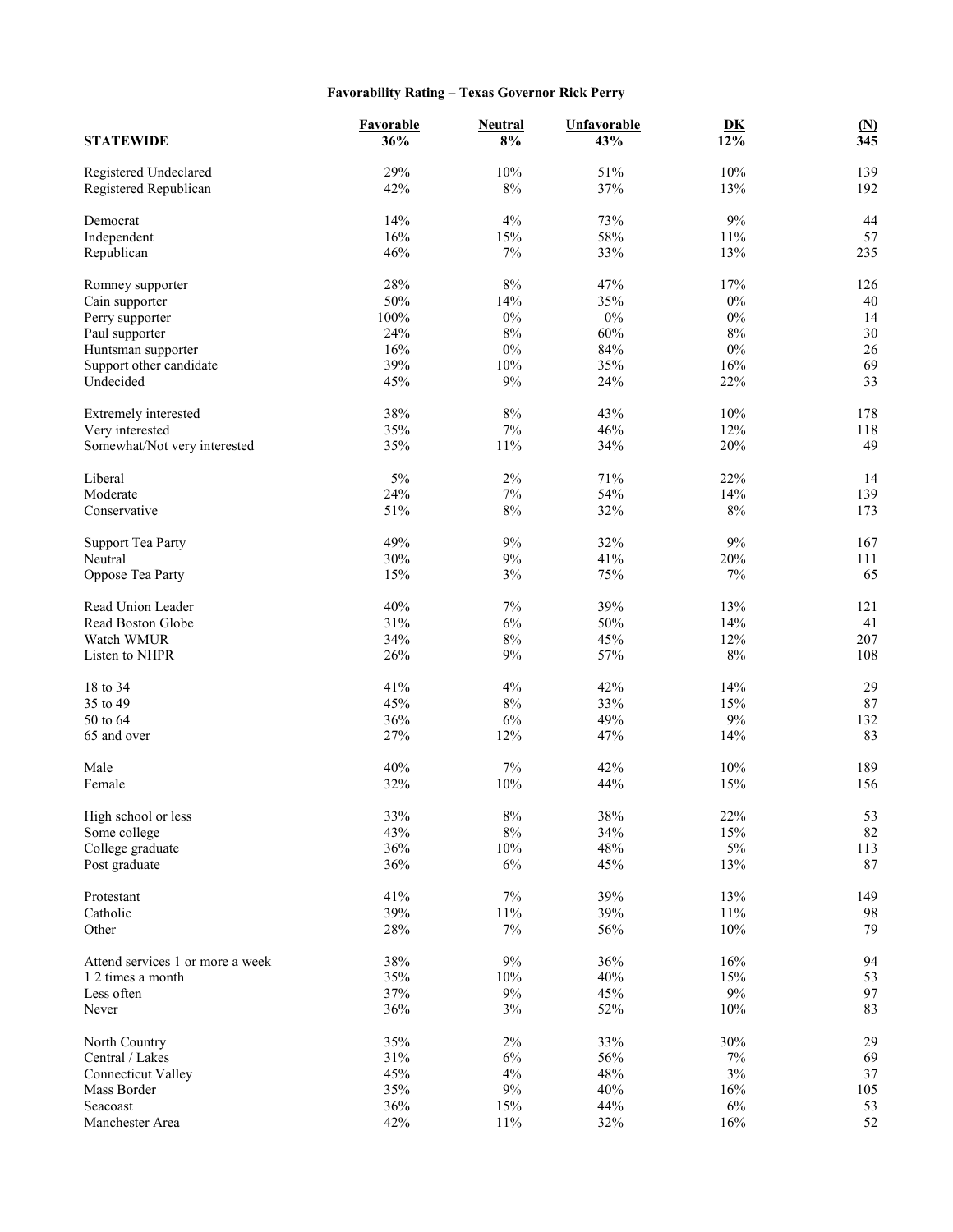## **Favorability Rating – Businessman Herman Cain**

| <b>STATEWIDE</b>                     | Favorable<br>49% | <b>Neutral</b><br>$7\%$ | <b>Unfavorable</b><br>19% | DK<br>25% | $\underline{\textbf{(N)}}$<br>$\overline{345}$ |
|--------------------------------------|------------------|-------------------------|---------------------------|-----------|------------------------------------------------|
| Registered Undeclared                | 45%              | 10%                     | 20%                       | 25%       | 139                                            |
| Registered Republican                | 53%              | $5\%$                   | 17%                       | 25%       | 192                                            |
| Democrat                             | 32%              | 13%                     | 28%                       | 28%       | 44                                             |
| Independent                          | 40%              | 13%                     | 21%                       | 26%       | 57                                             |
| Republican                           | 55%              | 5%                      | 16%                       | 24%       | 235                                            |
| Romney supporter                     | 42%              | $8\%$                   | 19%                       | 31%       | 126                                            |
| Cain supporter                       | 94%              | 3%                      | 3%                        | $0\%$     | 40                                             |
| Perry supporter                      | 48%              | $8\%$                   | 14%                       | 30%       | 14                                             |
| Paul supporter                       | 59%              | $8\%$                   | 15%                       | 19%       | 30                                             |
| Huntsman supporter                   | 45%              | 16%                     | 29%                       | $11\%$    | $26\,$                                         |
|                                      | 35%              | 6%                      | 28%                       | 30%       |                                                |
| Support other candidate<br>Undecided | 51%              | $0\%$                   | 9%                        | 40%       | 69<br>33                                       |
|                                      |                  |                         |                           |           |                                                |
| Extremely interested                 | 55%              | 5%                      | 17%                       | 23%       | 178                                            |
| Very interested                      | 48%              | $8\%$                   | 23%                       | 21%       | 118                                            |
| Somewhat/Not very interested         | 33%              | 10%                     | 15%                       | 43%       | 49                                             |
| Liberal                              | 21%              | $5\%$                   | 33%                       | 41%       | 14                                             |
| Moderate                             | 44%              | 7%                      | 19%                       | 30%       | 139                                            |
| Conservative                         | 57%              | 6%                      | 18%                       | 19%       | 173                                            |
|                                      |                  |                         |                           |           |                                                |
| <b>Support Tea Party</b>             | 65%              | 4%                      | 14%                       | $18\%$    | 167                                            |
| Neutral                              | 41%              | 10%                     | 17%                       | 32%       | 111                                            |
| Oppose Tea Party                     | 25%              | $8\%$                   | 34%                       | 33%       | 65                                             |
| Read Union Leader                    | 59%              | 4%                      | 19%                       | $18\%$    | 121                                            |
| Read Boston Globe                    | 51%              | $3\%$                   | 20%                       | 26%       | 41                                             |
| Watch WMUR                           | 45%              | $9\%$                   | 21%                       | 25%       | 207                                            |
| Listen to NHPR                       | 46%              | $8\%$                   | 23%                       | 23%       | 108                                            |
|                                      |                  |                         |                           |           |                                                |
| 18 to 34                             | 44%              | $6\%$                   | 28%                       | 22%       | 29                                             |
| 35 to 49                             | 46%              | 10%                     | 12%                       | 32%       | $87\,$                                         |
| 50 to 64                             | 50%              | 7%                      | 20%                       | 24%       | 132                                            |
| 65 and over                          | 53%              | 3%                      | 21%                       | 23%       | 83                                             |
| Male                                 | 54%              | $8\%$                   | 20%                       | $18\%$    | 189                                            |
| Female                               | 44%              | $5\%$                   | 17%                       | 34%       | 156                                            |
| High school or less                  | 45%              | $3\%$                   | 16%                       | 36%       | 53                                             |
| Some college                         | 52%              | $6\%$                   | 18%                       | 24%       | 82                                             |
| College graduate                     | 51%              | 9%                      | 17%                       | 23%       | 113                                            |
| Post graduate                        | 46%              | $7\%$                   | 23%                       | 24%       | 87                                             |
|                                      |                  |                         |                           |           |                                                |
| Protestant                           | 53%              | $6\%$                   | 15%                       | 26%       | 149                                            |
| Catholic                             | 48%              | $9\%$                   | 24%                       | $18\%$    | 98                                             |
| Other                                | 43%              | $7\%$                   | 19%                       | 32%       | 79                                             |
| Attend services 1 or more a week     | 49%              | 4%                      | 21%                       | 27%       | 94                                             |
| 1 2 times a month                    | 51%              | $6\%$                   | $8\%$                     | 35%       | 53                                             |
| Less often                           | 46%              | 12%                     | 24%                       | $18\%$    | 97                                             |
| Never                                | 51%              | $5\%$                   | 18%                       | 26%       | 83                                             |
|                                      |                  |                         |                           |           |                                                |
| North Country                        | 49%              | $5\%$                   | 17%                       | 29%       | 29                                             |
| Central / Lakes                      | 49%              | 3%                      | 26%                       | 22%       | 69                                             |
| <b>Connecticut Valley</b>            | 42%              | 19%                     | 13%                       | 25%       | 37                                             |
| Mass Border                          | 51%              | $3\%$                   | 17%                       | 29%       | 105                                            |
| Seacoast                             | 57%              | $11\%$                  | $11\%$                    | 21%       | 53                                             |
| Manchester Area                      | 43%              | $7\%$                   | 27%                       | 23%       | 52                                             |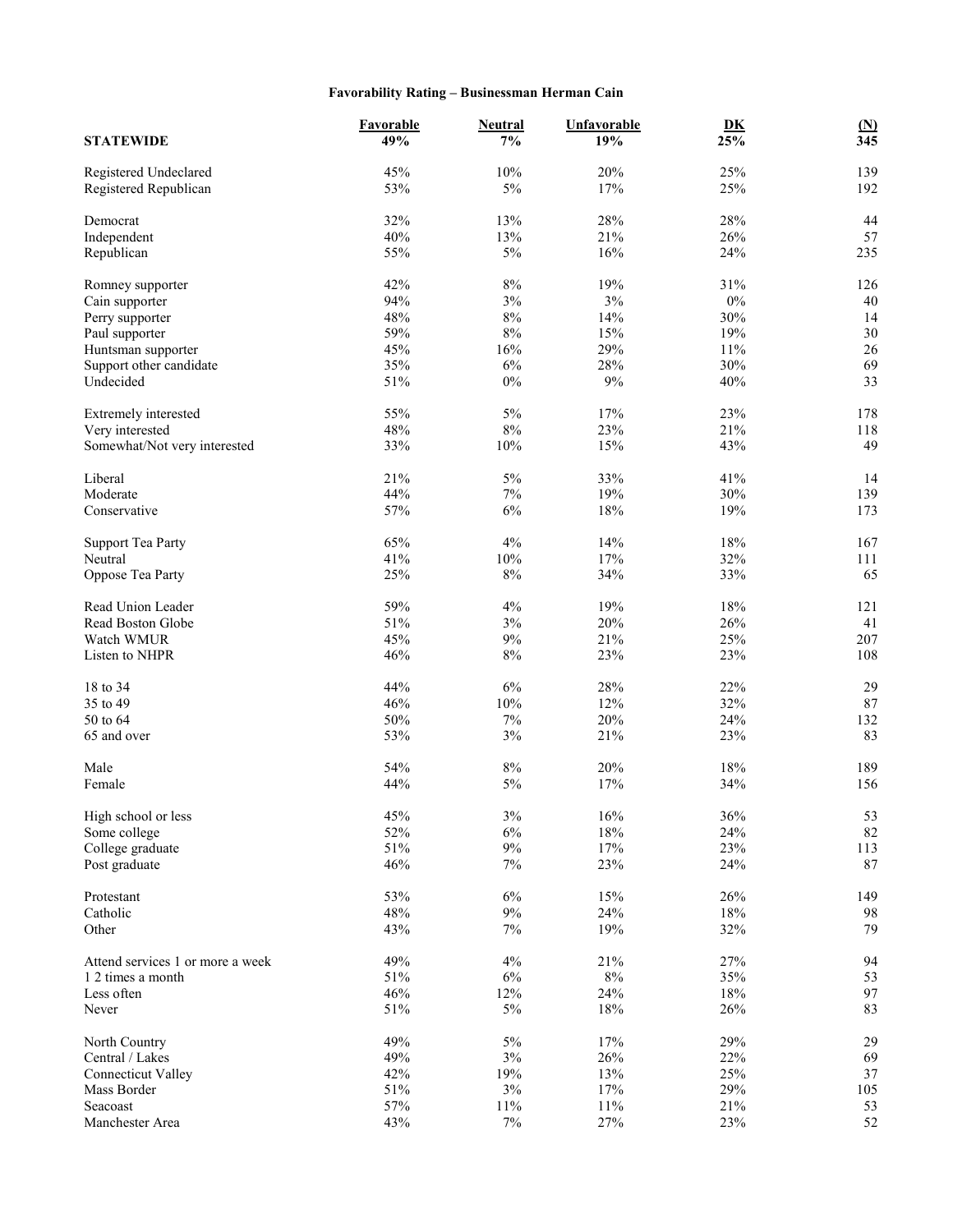## **Favorability Rating – Former Louisiana Governor Buddy Roemer**

|                                  | <b>Favorable</b> | <b>Neutral</b> | Unfavorable | DK     | $\underline{\textbf{(N)}}$ |
|----------------------------------|------------------|----------------|-------------|--------|----------------------------|
| <b>STATEWIDE</b>                 | $7\%$            | 10%            | 25%         | 58%    | 344                        |
| Registered Undeclared            | 6%               | 10%            | 23%         | 61%    | 139                        |
| Registered Republican            | $8\%$            | 10%            | 24%         | 57%    | 191                        |
| Democrat                         | 6%               | 6%             | 33%         | 56%    | 43                         |
| Independent                      | 4%               | 15%            | 31%         | 50%    | 57                         |
| Republican                       | 9%               | 9%             | 20%         | 62%    | 235                        |
| Romney supporter                 | $3\%$            | 11%            | 28%         | 57%    | 125                        |
| Cain supporter                   | 7%               | $9\%$          | 25%         | 59%    | 40                         |
| Perry supporter                  | 4%               | $0\%$          | 14%         | 81%    | 14                         |
| Paul supporter                   | 6%               | 19%            | 10%         | 65%    | 30                         |
| Huntsman supporter               | 9%               | 16%            | 39%         | 36%    | 26                         |
| Support other candidate          | 13%              | 9%             | 25%         | 53%    | 69                         |
| Undecided                        | 9%               | $0\%$          | 13%         | 78%    | 33                         |
| Extremely interested             | $8\%$            | 12%            | 24%         | 56%    | 178                        |
| Very interested                  | $6\%$            | $6\%$          | 27%         | 61%    | 117                        |
| Somewhat/Not very interested     | $6\%$            | 15%            | 22%         | 57%    | 49                         |
| Liberal                          | $0\%$            | 14%            | 27%         | 59%    | 14                         |
| Moderate                         | $8\%$            | $8\%$          | 27%         | 57%    | 139                        |
| Conservative                     | 7%               | 11%            | 22%         | 59%    | 172                        |
| <b>Support Tea Party</b>         | 7%               | $8\%$          | 22%         | 63%    | 167                        |
| Neutral                          | 6%               | 12%            | 23%         | 58%    | 109                        |
| Oppose Tea Party                 | 10%              | $8\%$          | 33%         | 48%    | 65                         |
| Read Union Leader                | 10%              | 10%            | 26%         | 54%    | 119                        |
| Read Boston Globe                | 16%              | $9\%$          | 25%         | 49%    | 41                         |
| Watch WMUR                       | $7\%$            | 11%            | 25%         | 57%    | 207                        |
| Listen to NHPR                   | 8%               | $9\%$          | 28%         | 54%    | 108                        |
| 18 to 34                         | 4%               | 10%            | 22%         | 64%    | 29                         |
| 35 to 49                         | 11%              | 8%             | 18%         | 63%    | $87\,$                     |
| 50 to 64                         | $9\%$            | 14%            | 25%         | 53%    | 131                        |
| 65 and over                      | 4%               | 5%             | 32%         | 59%    | 83                         |
| Male                             | 9%               | 11%            | 26%         | 54%    | 188                        |
| Female                           | $5\%$            | $8\%$          | 23%         | 63%    | 156                        |
|                                  |                  |                |             |        |                            |
| High school or less              | $8\%$            | $3\%$          | $30\%$      | 59%    | 53                         |
| Some college                     | $6\%$            | $10\%$         | 32%         | 52%    | 82                         |
| College graduate                 | $6\%$            | 13%            | 17%         | 63%    | 112                        |
| Post graduate                    | 11%              | $9\%$          | 21%         | 59%    | 87                         |
| Protestant                       | $8\%$            | $9\%$          | 18%         | 65%    | 149                        |
| Catholic                         | 10%              | $9\%$          | 25%         | 56%    | 98                         |
| Other                            | $5\%$            | 12%            | 37%         | 46%    | 79                         |
| Attend services 1 or more a week | $5\%$            | $8\%$          | 22%         | 64%    | 94                         |
| 1 2 times a month                | 13%              | $11\%$         | 20%         | 56%    | 53                         |
| Less often                       | 10%              | $10\%$         | 28%         | 52%    | 97                         |
| Never                            | 5%               | $10\%$         | 25%         | 60%    | 83                         |
| North Country                    | $0\%$            | 6%             | 24%         | $70\%$ | 29                         |
| Central / Lakes                  | 4%               | $5\%$          | 36%         | 55%    | 69                         |
| <b>Connecticut Valley</b>        | $4\%$            | 13%            | 17%         | 66%    | 37                         |
| Mass Border                      | 11%              | 12%            | 23%         | 54%    | 105                        |
| Seacoast                         | 11%              | $11\%$         | 21%         | 57%    | 52                         |
| Manchester Area                  | $6\%$            | 12%            | 22%         | 59%    | 52                         |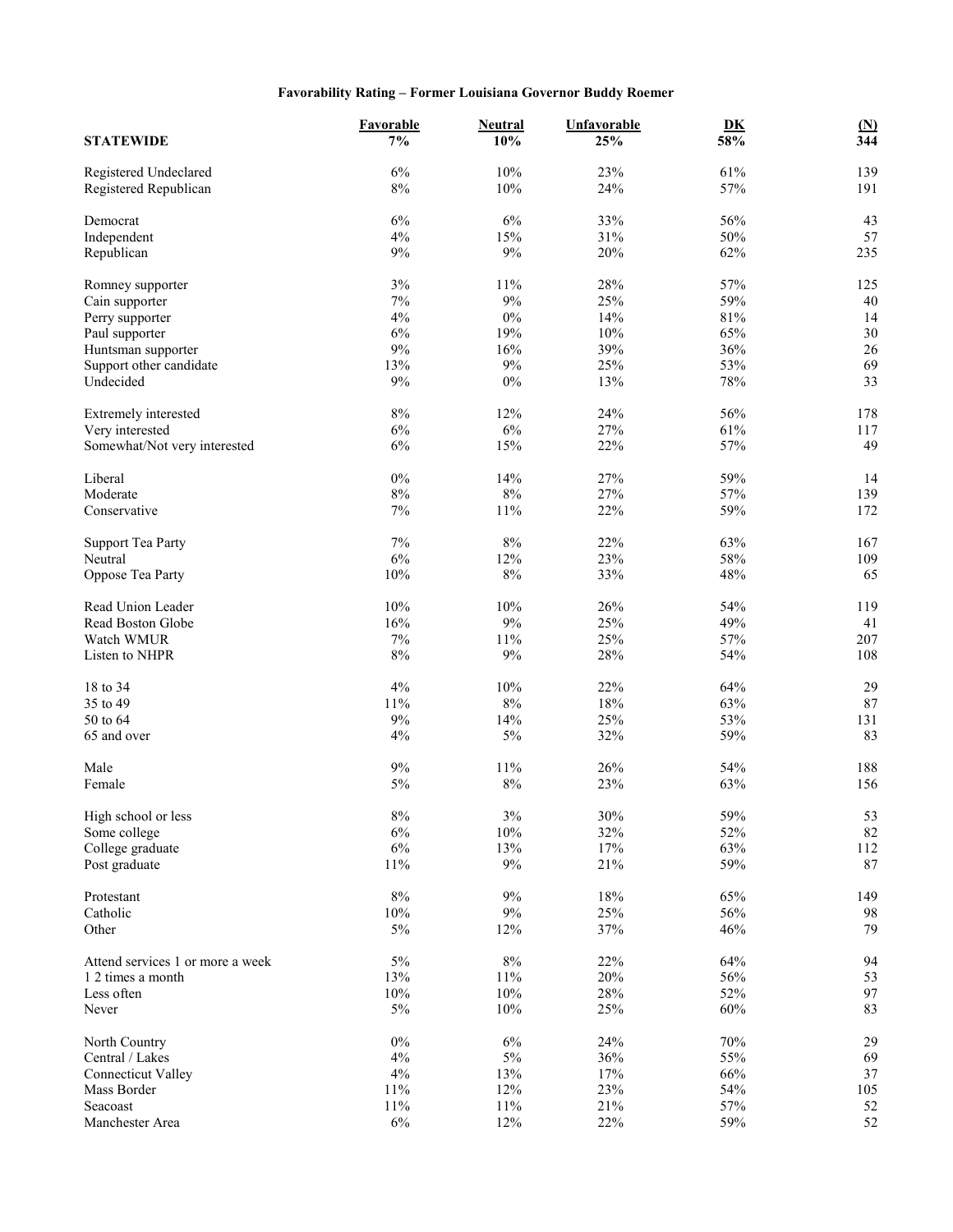#### **Decided Primary Vote (2012 Likely GOP Primary Voters)**

| <b>STATEWIDE</b>                 | Def. Decided<br>11% | <b>Leaning Towards Still Trying</b><br><b>Somewhat</b><br>21% | <b>To Decide</b><br>68% | $\frac{\text{(N)}}{346}$ |
|----------------------------------|---------------------|---------------------------------------------------------------|-------------------------|--------------------------|
| Registered Undeclared            | 9%                  | 13%                                                           | 78%                     | 142                      |
| Registered Republican            | 13%                 | 26%                                                           | 61%                     | 190                      |
| Democrat                         | 10%                 | 9%                                                            | 81%                     | 45                       |
| Independent                      | $9\%$               | 24%                                                           | 67%                     | 59                       |
| Republican                       | 12%                 | 21%                                                           | 67%                     | 233                      |
| Romney supporter                 | 13%                 | 26%                                                           | 61%                     | 125                      |
| Cain supporter                   | 14%                 | 35%                                                           | 51%                     | 40                       |
| Perry supporter                  | $0\%$               | 0%                                                            | 100%                    | 14                       |
| Paul supporter                   | 24%                 | $4\%$                                                         | 72%                     | 30                       |
| Huntsman supporter               | 4%                  | 41%                                                           | 55%                     | 26                       |
| Support other candidate          | 11%                 | 18%                                                           | 71%                     | 69                       |
| Undecided                        | $0\%$               | $0\%$                                                         | 100%                    | 35                       |
| Extremely interested             | 13%                 | 21%                                                           | 65%                     | 179                      |
| Very interested                  | 11%                 | 24%                                                           | 65%                     | 118                      |
| Somewhat/Not very interested     | 3%                  | 10%                                                           | 87%                     | 49                       |
| Liberal                          | $0\%$               | 34%                                                           | 66%                     | 14                       |
| Moderate                         | 9%                  | 19%                                                           | 72%                     | 142                      |
| Conservative                     | 14%                 | 21%                                                           | 66%                     | 171                      |
| <b>Support Tea Party</b>         | 12%                 | 20%                                                           | 68%                     | 167                      |
| Neutral                          | 10%                 | 20%                                                           | 69%                     | 110                      |
| Oppose Tea Party                 | 11%                 | 23%                                                           | 65%                     | 65                       |
| Read Union Leader                | 13%                 | 18%                                                           | 69%                     | 122                      |
|                                  | 12%                 | 20%                                                           | 67%                     | 40                       |
| Read Boston Globe                |                     |                                                               |                         |                          |
| Watch WMUR<br>Listen to NHPR     | 10%<br>14%          | 22%<br>17%                                                    | 68%<br>68%              | 206<br>108               |
|                                  |                     |                                                               |                         |                          |
| 18 to 34                         | 4%                  | 30%                                                           | 66%                     | 29                       |
| 35 to 49                         | 10%                 | 22%                                                           | 67%                     | $87\,$                   |
| 50 to 64                         | 12%                 | 19%                                                           | 69%                     | 131                      |
| 65 and over                      | 13%                 | 18%                                                           | 69%                     | 85                       |
| Male                             | 10%                 | 24%                                                           | 66%                     | 190                      |
| Female                           | 12%                 | 17%                                                           | 72%                     | 156                      |
| High school or less              | 7%                  | 27%                                                           | 67%                     | 53                       |
| Some college                     | $9\%$               | 20%                                                           | $71\%$                  | $8\sqrt{1}$              |
| College graduate                 | 14%                 | 15%                                                           | 71%                     | 114                      |
| Post-graduate                    | 12%                 | 23%                                                           | 65%                     | 88                       |
| Protestant                       | 12%                 | 21%                                                           | 67%                     | 149                      |
| Catholic                         | $9\%$               | 21%                                                           | $70\%$                  | 97                       |
| Other                            | 13%                 | 17%                                                           | 70%                     | 79                       |
| Attend services 1 or more a week | 14%                 | 20%                                                           | 65%                     | 96                       |
| 1-2 times a month                | $8\%$               | $18\%$                                                        | 74%                     | 54                       |
| Less often                       | $7\%$               | 23%                                                           | 69%                     | 96                       |
| Never                            | 14%                 | 18%                                                           | 68%                     | 82                       |
| North Country                    | 19%                 | 14%                                                           | 68%                     | 29                       |
| Central / Lakes                  | $7\%$               | 29%                                                           | 64%                     | 70                       |
| <b>Connecticut Valley</b>        | 11%                 | 23%                                                           | 66%                     | 37                       |
| Mass Border                      | 13%                 | 21%                                                           | 65%                     | 104                      |
| Seacoast                         | 13%                 | 15%                                                           | 72%                     | 53                       |
| Manchester Area                  | $5\%$               | 16%                                                           | 79%                     | 53                       |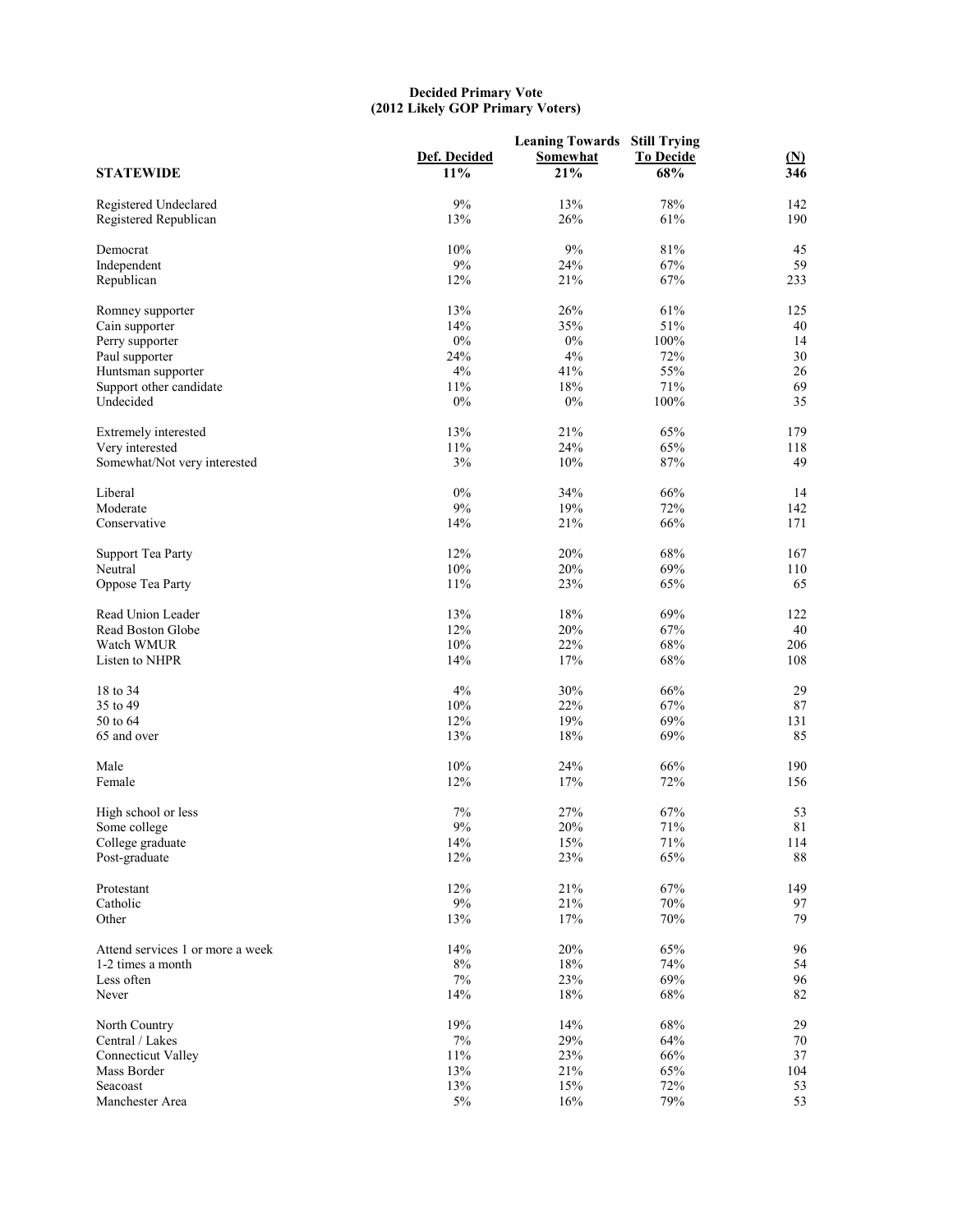## **Support for GOP Candidate**

|                                  | Romney | <b>Cain</b> | Perry | <b>Paul</b> | Huntsman | Other  | Don't Know | $(N=)$      |
|----------------------------------|--------|-------------|-------|-------------|----------|--------|------------|-------------|
| <b>STATEWIDE</b>                 | 37%    | 12%         | 4%    | 9%          | 8%       | 20%    | 10%        | 340         |
|                                  | 31%    | 9%          | $8\%$ | 13%         | 13%      | 15%    | $10\%$     | 138         |
| Registered Undeclared            | 42%    | 14%         | $2\%$ | $6\%$       | $3\%$    | 22%    | 11%        | 187         |
| Registered Republican            |        |             |       |             |          |        |            |             |
| Democrat                         | 35%    | $7\%$       | $3\%$ | $6\%$       | 25%      | 19%    | $5\%$      | 43          |
| Independent                      | 29%    | $5\%$       | $3\%$ | $18\%$      | 11%      | 20%    | 14%        | 56          |
| Republican                       | 39%    | 15%         | $5\%$ | 7%          | 3%       | 20%    | 11%        | 231         |
|                                  |        |             |       |             |          |        |            |             |
| Def. decided vote                | 43%    | 15%         | $0\%$ | 19%         | 3%       | 20%    | $0\%$      | 37          |
| Leaning toward someone           | 46%    | 20%         | $0\%$ | 2%          | 15%      | 17%    | $0\%$      | 71          |
| Still trying to decide           | 33%    | 9%          | $6\%$ | 9%          | $6\%$    | 21%    | 15%        | 230         |
| Extremely interested             | 36%    | 15%         | $3\%$ | $8\%$       | 10%      | 17%    | 11%        | 177         |
| Very interested                  | 42%    | $8\%$       | $4\%$ | $11\%$      | $6\%$    | 19%    | $9\%$      | 116         |
| Somewhat/Not very interested     | 31%    | $8\%$       | 10%   | $5\%$       | $0\%$    | 36%    | 11%        | 47          |
|                                  |        |             |       |             |          |        |            |             |
| Liberal                          | 18%    | $0\%$       | $0\%$ | $0\%$       | 39%      | $2\%$  | 41%        | 12          |
| Moderate                         | 38%    | 7%          | 5%    | 8%          | $9\%$    | 23%    | $9\%$      | 139         |
| Conservative                     | 37%    | 17%         | 4%    | 10%         | 3%       | 20%    | $9\%$      | 170         |
|                                  |        |             |       |             |          |        |            |             |
| <b>Support Tea Party</b>         | 31%    | 19%         | $6\%$ | 10%         | 3%       | 20%    | 11%        | 167         |
| Neutral                          | 46%    | $5\%$       | $3\%$ | 10%         | 5%       | 22%    | $8\%$      | 108         |
| Oppose Tea Party                 | 40%    | $2\%$       | $2\%$ | 4%          | 26%      | 19%    | $8\%$      | 62          |
|                                  |        |             |       |             |          |        |            |             |
| Read Union Leader                | 37%    | 13%         | $3\%$ | 7%          | $6\%$    | 21%    | 13%        | 121         |
| Read Boston Globe                | 36%    | 12%         | $5\%$ | 14%         | 20%      | $9\%$  | $4\%$      | 40          |
| Watch WMUR                       | 40%    | $11\%$      | 4%    | $9\%$       | 6%       | 20%    | $10\%$     | 206         |
| Listen to NHPR                   | 32%    | $6\%$       | 4%    | 13%         | 19%      | 16%    | $9\%$      | 106         |
| 18 to 34                         | 23%    | 20%         | 4%    | 12%         | 16%      | 24%    | $1\%$      | 29          |
| 35 to 49                         | 29%    | 12%         | $1\%$ | 10%         | 5%       | 36%    | $6\%$      | 86          |
| 50 to 64                         | 34%    | 14%         | $9\%$ | $8\%$       | $7\%$    | $18\%$ | $10\%$     | 130         |
| 65 and over                      | 54%    | 6%          | $1\%$ | $8\%$       | $7\%$    | $7\%$  | 17%        | 81          |
|                                  |        |             |       |             |          |        |            |             |
| Male                             | 35%    | 13%         | 4%    | 7%          | 10%      | 20%    | $10\%$     | 185         |
| Female                           | 40%    | $10\%$      | $5\%$ | $11\%$      | 4%       | 20%    | $10\%$     | 154         |
|                                  |        |             |       |             |          |        |            |             |
| High school or less              | 44%    | 17%         | $8\%$ | 7%          | $0\%$    | 13%    | 12%        | 53          |
| Some college                     | 36%    | 14%         | $7\%$ | 3%          | $2\%$    | 26%    | 11%        | 81          |
| College graduate                 | 39%    | 13%         | 3%    | 14%         | $9\%$    | 17%    | $5\%$      | 110         |
| Post graduate                    | 31%    | $7\%$       | $2\%$ | 9%          | 14%      | 22%    | 15%        | 87          |
| Protestant                       | 39%    | 17%         | $4\%$ | $11\%$      | $4\%$    | 14%    | 12%        | 145         |
| Catholic                         | 41%    | $9\%$       | $5\%$ | 4%          | $5\%$    | 32%    | $5\%$      | 95          |
| Other                            | 27%    | $9\%$       | $3\%$ | 13%         | 16%      | 20%    | 12%        | 79          |
|                                  |        |             |       |             |          |        |            |             |
| Attend services 1 or more a week | 39%    | 12%         | $2\%$ | $10\%$      | $3\%$    | 20%    | 13%        | 95          |
| 1 2 times a month                | 36%    | 13%         | $5\%$ | $4\%$       | $9\%$    | 27%    | $7\%$      | 52          |
| Less often                       | 40%    | 13%         | $5\%$ | $8\%$       | 9%       | 20%    | $5\%$      | 94          |
| Never                            | 28%    | $11\%$      | $6\%$ | 12%         | 10%      | $18\%$ | 15%        | $8\sqrt{1}$ |
|                                  | 34%    | 16%         | $4\%$ | 13%         | 10%      |        | $9\%$      | 29          |
| North Country                    |        |             |       |             | 13%      | 13%    |            |             |
| Central / Lakes                  | 30%    | 14%         | 2%    | 7%          |          | 23%    | 12%        | 66          |
| <b>Connecticut Valley</b>        | 35%    | $6\%$       | $6\%$ | 12%         | $18\%$   | $20\%$ | $3\%$      | 36          |
| Mass Border                      | 45%    | 11%         | $1\%$ | $8\%$       | $1\%$    | 25%    | 9%         | 103         |
| Seacoast                         | 43%    | $11\%$      | 13%   | 9%          | 6%       | 10%    | $8\%$      | 53          |
| Manchester Area                  | 29%    | 13%         | $4\%$ | 6%          | $5\%$    | 24%    | 19%        | 53          |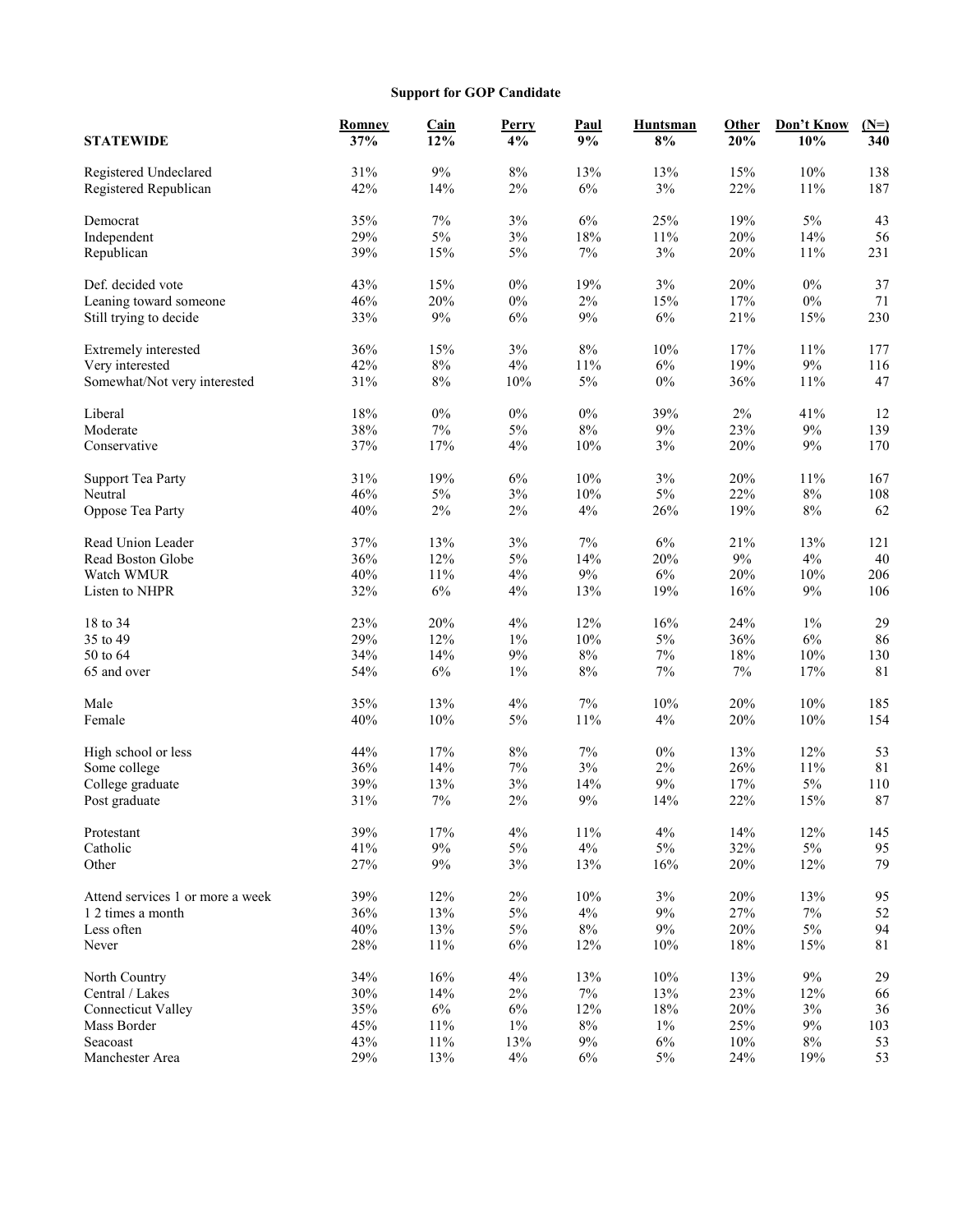## **Support for GOP Candidate – No Palin Or Giuliani (Second Choice Used)**

| <b>STATEWIDE</b>                 | <b>Romney</b><br>42% | <b>Cain</b><br>13% | Perry<br>6%  | Paul<br>11%    | <b>Huntsman</b><br>8% | Other<br>10% | Don't Know<br>10% | $(N=)$<br>$\frac{1}{334}$ |
|----------------------------------|----------------------|--------------------|--------------|----------------|-----------------------|--------------|-------------------|---------------------------|
| Registered Undeclared            | 36%                  | $9\%$              | 10%          | 15%            | 13%                   | $6\%$        | 10%               | 135                       |
| Registered Republican            | 46%                  | 15%                | $3\%$        | $8\%$          | 3%                    | 13%          | 11%               | 187                       |
| Democrat                         | 41%                  | $7\%$              | $3\%$        | $8\%$          | 27%                   | 9%           | $5\%$             | 41                        |
| Independent                      | 33%                  | 7%                 | $3\%$        | 20%            | 11%                   | $11\%$       | 14%               | 54                        |
| Republican                       | 44%                  | 16%                | $7\%$        | $9\%$          | $3\%$                 | 10%          | 11%               | 230                       |
| Def. decided vote                | 43%                  | 15%                | $5\%$        | 24%            | 3%                    | $10\%$       | $0\%$             | 37                        |
| Leaning toward someone           | 51%                  | 23%                | $0\%$        | $2\%$          | 15%                   | $9\%$        | $0\%$             | 71                        |
| Still trying to decide           | 39%                  | 10%                | $8\%$        | $11\%$         | $6\%$                 | 11%          | 15%               | 225                       |
| Extremely interested             | 38%                  | 16%                | $5\%$        | $10\%$         | 10%                   | $10\%$       | 11%               | 176                       |
| Very interested                  | 49%                  | $9\%$              | 4%           | 13%            | 6%                    | $10\%$       | $9\%$             | 116                       |
| Somewhat/Not very interested     | 39%                  | 12%                | 14%          | $9\%$          | $0\%$                 | 14%          | 12%               | 43                        |
| Liberal                          | 20%                  | $0\%$              | $0\%$        | $0\%$          | 39%                   | $0\%$        | 41%               | 12                        |
| Moderate                         | 47%                  | $10\%$             | $6\%$        | 11%            | 10%                   | 7%           | $9\%$             | 134                       |
| Conservative                     | 40%                  | 17%                | 6%           | $11\%$         | 3%                    | 13%          | $9\%$             | 170                       |
| <b>Support Tea Party</b>         | 34%                  | 20%                | $9\%$        | $11\%$         | 3%                    | 12%          | 11%               | 165                       |
| Neutral                          | 52%                  | $8\%$              | $3\%$        | 13%            | $5\%$                 | $10\%$       | $9\%$             | 104                       |
| Oppose Tea Party                 | 48%                  | 2%                 | $2\%$        | $8\%$          | 26%                   | 7%           | 8%                | 61                        |
| Read Union Leader                | 45%                  | 13%                | 4%           | 9%             | 7%                    | $10\%$       | 13%               | 120                       |
| Read Boston Globe                | 36%                  | 15%                | $5\%$        | 19%            | 20%                   | $1\%$        | $4\%$             | 40                        |
| Watch WMUR                       | 47%                  | 12%                | $5\%$        | 12%            | 6%                    | $8\%$        | $10\%$            | 201                       |
| Listen to NHPR                   | 36%                  | $6\%$              | 4%           | 15%            | 19%                   | $10\%$       | $9\%$             | 106                       |
| 18 to 34                         | 35%                  | 24%                | 4%           | 12%            | 16%                   | 7%           | $1\%$             | 29                        |
| 35 to 49                         | 38%                  | 14%                | $6\%$        | 16%            | $6\%$                 | 14%          | $7\%$             | 81                        |
| 50 to 64                         | 37%                  | 15%                | $10\%$       | 9%             | $7\%$                 | $11\%$       | 10%               | 129                       |
| 65 and over                      | 56%                  | $6\%$              | $1\%$        | $9\%$          | $7\%$                 | $5\%$        | 17%               | 81                        |
| Male                             | 37%                  | 14%                | 6%           | 9%             | 11%                   | 13%          | 10%               | 184                       |
| Female                           | 49%                  | 12%                | $5\%$        | 13%            | $4\%$                 | $7\%$        | 10%               | 151                       |
| High school or less              | 46%                  | 17%                | $9\%$        | $11\%$         | $0\%$                 | $6\%$        | 12%               | 53                        |
| Some college                     | 43%                  | 19%                | $9\%$        | $5\%$          | 2%                    | 9%           | 11%               | 78                        |
| College graduate                 | 44%                  | 13%                | $5\%$        | 15%            | $9\%$                 | $8\%$        | $6\%$             | 108                       |
| Post graduate                    | 36%                  | $7\%$              | $2\%$        | 12%            | 15%                   | 14%          | 16%               | 85                        |
| Protestant                       | 41%                  | 17%                | $6\%$        | 12%            | $4\%$                 | $8\%$        | 12%               | 145                       |
| Catholic                         | $51\%$               | $10\%$             | $6\%$        | $5\%$          | $5\%$                 | $18\%$       | $5\%$             | 93                        |
| Other                            | 31%                  | 13%                | 6%           | 18%            | 16%                   | 3%           | 12%               | 75                        |
| Attend services 1 or more a week | 47%                  | 12%                | $5\%$        | $11\%$         | $3\%$                 | $8\%$        | 13%               | 95                        |
| 1 2 times a month                | 44%                  | 13%                | $5\%$        | 4%             | 9%                    | $17\%$       | $7\%$             | 51                        |
| Less often                       | 44%                  | 13%                | $5\%$        | $11\%$         | $9\%$                 | 12%          | $5\%$             | 91                        |
| Never                            | 30%                  | 15%                | 8%           | 16%            | 11%                   | $5\%$        | 15%               | $80\,$                    |
| North Country                    | 37%                  | 16%                | 4%           | 13%            | 10%                   | 10%          | $9\%$             | 29                        |
| Central / Lakes                  | 33%                  | 17%                | $2\%$        | $9\%$          | 13%                   | 13%          | 12%               | 66                        |
| <b>Connecticut Valley</b>        | 37%                  | $6\%$              | 10%          | $18\%$         | 19%                   | $8\%$        | $3\%$             | 35                        |
| Mass Border                      | 52%                  | 13%                | $4\%$        | 11%            | $1\%$                 | 11%          | $9\%$             | $100\,$                   |
| Seacoast<br>Manchester Area      | 46%<br>37%           | 11%<br>13%         | 14%<br>$4\%$ | $9\%$<br>$9\%$ | 6%<br>$5\%$           | $6\%$<br>12% | $8\%$<br>19%      | 53<br>51                  |
|                                  |                      |                    |              |                |                       |              |                   |                           |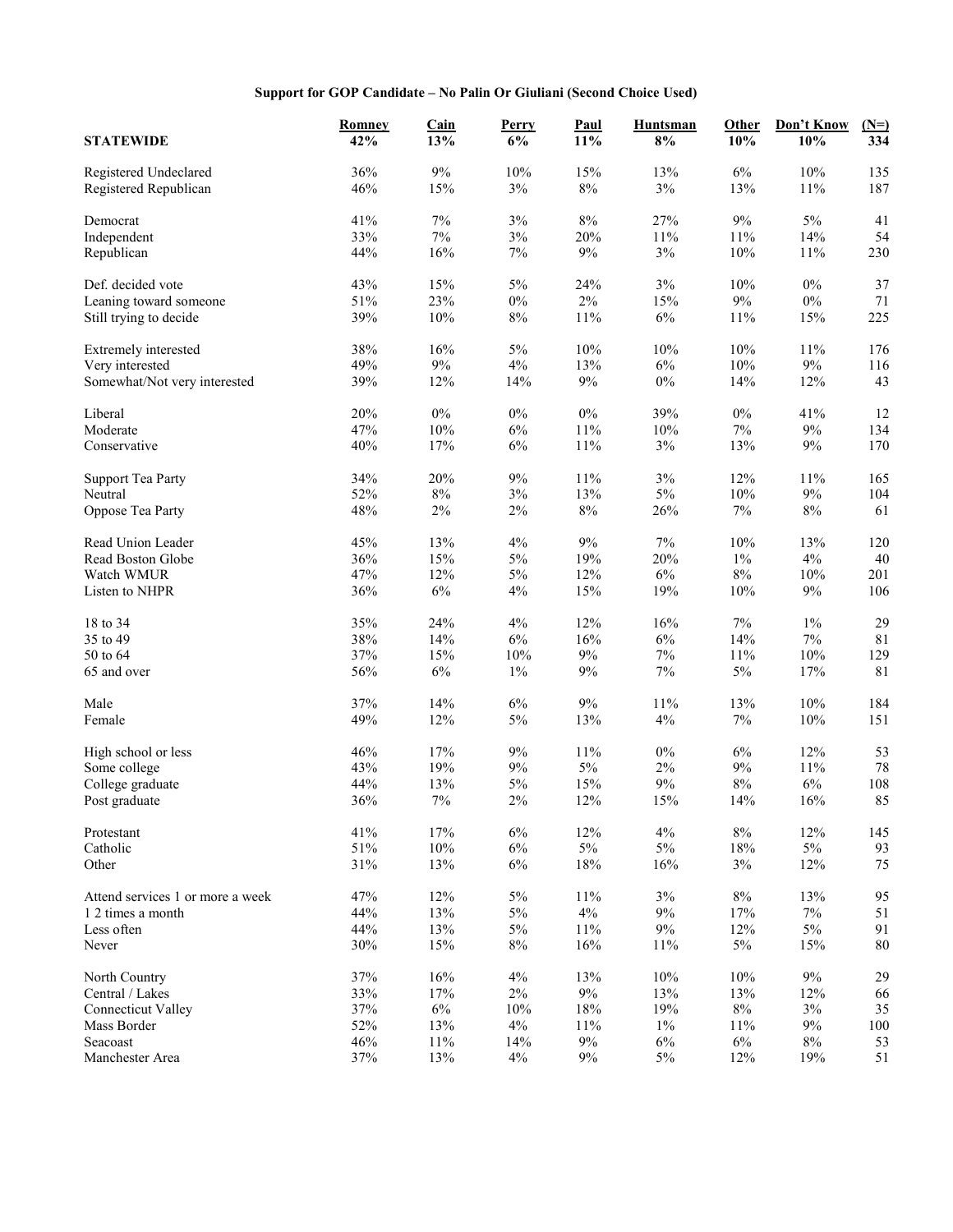## **Support for GOP Candidate – Second Choice**

|                                  |                        |               |                 |             |              | <b>No Second</b> |                   |               |
|----------------------------------|------------------------|---------------|-----------------|-------------|--------------|------------------|-------------------|---------------|
| <b>STATEWIDE</b>                 | <b>Bachmann</b><br>18% | Romney<br>12% | Giuliani<br>13% | Palin<br>9% | Other<br>19% | Choice<br>17%    | Don't Know<br>13% | $(N=)$<br>308 |
| Registered Undeclared            | 21%                    | 11%           | 8%              | $9\%$       | 19%          | 18%              | 14%               | 126           |
| Registered Republican            | 14%                    | 14%           | 17%             | 10%         | 18%          | 14%              | 13%               | 171           |
| Def. decided vote                | 14%                    | 13%           | 13%             | 15%         | 24%          | 15%              | 5%                | 35            |
| Leaning toward someone           | 24%                    | 15%           | 20%             | 6%          | 12%          | 21%              | $3\%$             | 60            |
| Still trying to decide           | 17%                    | 11%           | 11%             | 9%          | 20%          | 16%              | 17%               | 212           |
|                                  |                        |               |                 |             |              |                  |                   |               |
| Democrat                         | 18%                    | $8\%$         | 8%              | 9%          | 25%          | 26%              | $6\%$             | 40            |
| Independent<br>Republican        | 20%<br>16%             | 13%<br>13%    | 5%<br>16%       | 12%<br>9%   | $9\%$<br>20% | 30%<br>12%       | 12%<br>14%        | 53<br>209     |
|                                  |                        |               |                 |             |              |                  |                   |               |
| Romney supporter                 | $0\%$                  | 20%           | 19%             | 11%         | 21%          | 21%              | $8\%$             | 105           |
| Cain supporter                   | 27%                    | $0\%$         | 25%             | 3%          | 37%          | $7\%$            | $1\%$             | 35            |
| Perry supporter                  | 38%                    | $5\%$         | $0\%$           | 22%         | $8\%$        | 18%              | 9%                | 13            |
| Paul supporter                   | 28%                    | 26%           | 9%              | $0\%$       | 27%          | 10%              | $0\%$             | $28\,$        |
| Huntsman supporter               | 38%                    | 12%           | $0\%$           | 4%          | 21%          | 24%              | $2\%$             | 24            |
| Support other candidate          | 36%                    | 9%            | 12%             | 17%         | 13%          | 11%              | $2\%$             | 66            |
| Undecided                        | $0\%$                  | $0\%$         | $0\%$           | $0\%$       | $0\%$        | 20%              | $80\%$            | 35            |
| Extremely interested             | 18%                    | 13%           | 10%             | 7%          | 22%          | 15%              | 15%               | 164           |
| Very interested                  | 19%                    | 13%           | 17%             | $9\%$       | 15%          | 19%              | $8\%$             | 106           |
| Somewhat/Not very interested     | 17%                    | 6%            | 12%             | 19%         | 12%          | 19%              | 15%               | 38            |
| Liberal                          | 12%                    | $2\%$         | $0\%$           | $0\%$       | $0\%$        | 41%              | 45%               | 11            |
| Moderate                         | 23%                    | 12%           | $6\%$           | 10%         | 18%          | 19%              | 11%               | 124           |
| Conservative                     | 11%                    | 15%           | 20%             | $8\%$       | 22%          | 13%              | 12%               | 157           |
|                                  |                        |               |                 |             |              |                  |                   |               |
| <b>Support Tea Party</b>         | 16%                    | 15%           | 17%             | 7%          | 19%          | 12%              | 14%               | 156           |
| Neutral                          | 19%                    | 13%           | 11%             | 12%         | 19%          | 13%              | 13%               | 93            |
| Oppose Tea Party                 | 24%                    | 5%            | 5%              | 11%         | 15%          | 34%              | 6%                | 55            |
| Read Union Leader                | 20%                    | 15%           | 17%             | 9%          | 16%          | $8\%$            | 15%               | 116           |
| Read Boston Globe                | 11%                    | 20%           | $6\%$           | 12%         | 19%          | 25%              | $6\%$             | 37            |
| Watch WMUR                       | 17%                    | 14%           | 14%             | $8\%$       | 17%          | 17%              | 12%               | 187           |
| Listen to NHPR                   | 24%                    | 14%           | $3\%$           | 9%          | 24%          | 15%              | 11%               | 98            |
| 18 to 34                         | 35%                    | 12%           | 15%             | $0\%$       | 19%          | $18\%$           | $2\%$             | 22            |
| 35 to 49                         | 15%                    | 11%           | 18%             | 12%         | 21%          | 15%              | $8\%$             | 78            |
| 50 to 64                         | 20%                    | 12%           | 13%             | 9%          | 16%          | 19%              | 11%               | 119           |
| 65 and over                      | 10%                    | 15%           | 8%              | 10%         | 20%          | 15%              | 21%               | 78            |
|                                  |                        |               |                 |             |              |                  |                   |               |
| Male                             | 17%                    | 12%           | 15%             | $10\%$      | 19%          | $15\%$           | $12\%$            | 169           |
| Female                           | 19%                    | 13%           | 9%              | $8\%$       | 17%          | 19%              | 14%               | 139           |
| High school or less              | $6\%$                  | $5\%$         | 12%             | 14%         | 21%          | $21\%$           | 20%               | 44            |
| Some college                     | $18\%$                 | 14%           | 14%             | 9%          | 20%          | 12%              | 13%               | $77\,$        |
| College graduate                 | 15%                    | 16%           | 14%             | 10%         | 18%          | 20%              | 7%                | $100\,$       |
| Post graduate                    | 23%                    | 10%           | 11%             | 7%          | 18%          | 16%              | 15%               | $80\,$        |
| Protestant                       | 17%                    | 11%           | 15%             | $9\%$       | 18%          | $18\%$           | 13%               | 135           |
| Catholic                         | 20%                    | 17%           | 13%             | 10%         | 20%          | $11\%$           | $10\%$            | $87\,$        |
| Other                            | 13%                    | $8\%$         | $9\%$           | 11%         | 22%          | 22%              | 15%               | 69            |
|                                  |                        |               |                 |             |              |                  |                   |               |
| Attend services 1 or more a week | 14%                    | 10%           | 20%             | $6\%$       | 18%          | $18\%$           | 14%               | 87            |
| 1 2 times a month                | 32%                    | $6\%$         | 12%             | 7%          | 21%          | 11%              | 12%               | $\sqrt{48}$   |
| Less often                       | 15%                    | 16%           | 11%             | 11%         | 18%          | 19%              | $9\%$             | 86            |
| Never                            | 14%                    | 14%           | 7%              | 14%         | 21%          | 15%              | 16%               | 73            |
| North Country                    | 15%                    | 6%            | 15%             | 13%         | 31%          | $8\%$            | 13%               | 26            |
| Central / Lakes                  | $18\%$                 | $18\%$        | $9\%$           | 10%         | 18%          | 12%              | 14%               | 60            |
| <b>Connecticut Valley</b>        | 15%                    | $7\%$         | 26%             | $8\%$       | $5\%$        | $31\%$           | $8\%$             | 36            |
| Mass Border                      | 16%                    | 16%           | 12%             | 7%          | 20%          | 20%              | 9%                | 90            |
| Seacoast                         | 18%                    | 15%           | $9\%$           | $8\%$       | 25%          | 12%              | 13%               | 47            |
| Manchester Area                  | 24%                    | 4%            | 10%             | 12%         | 13%          | 15%              | $21\%$            | 49            |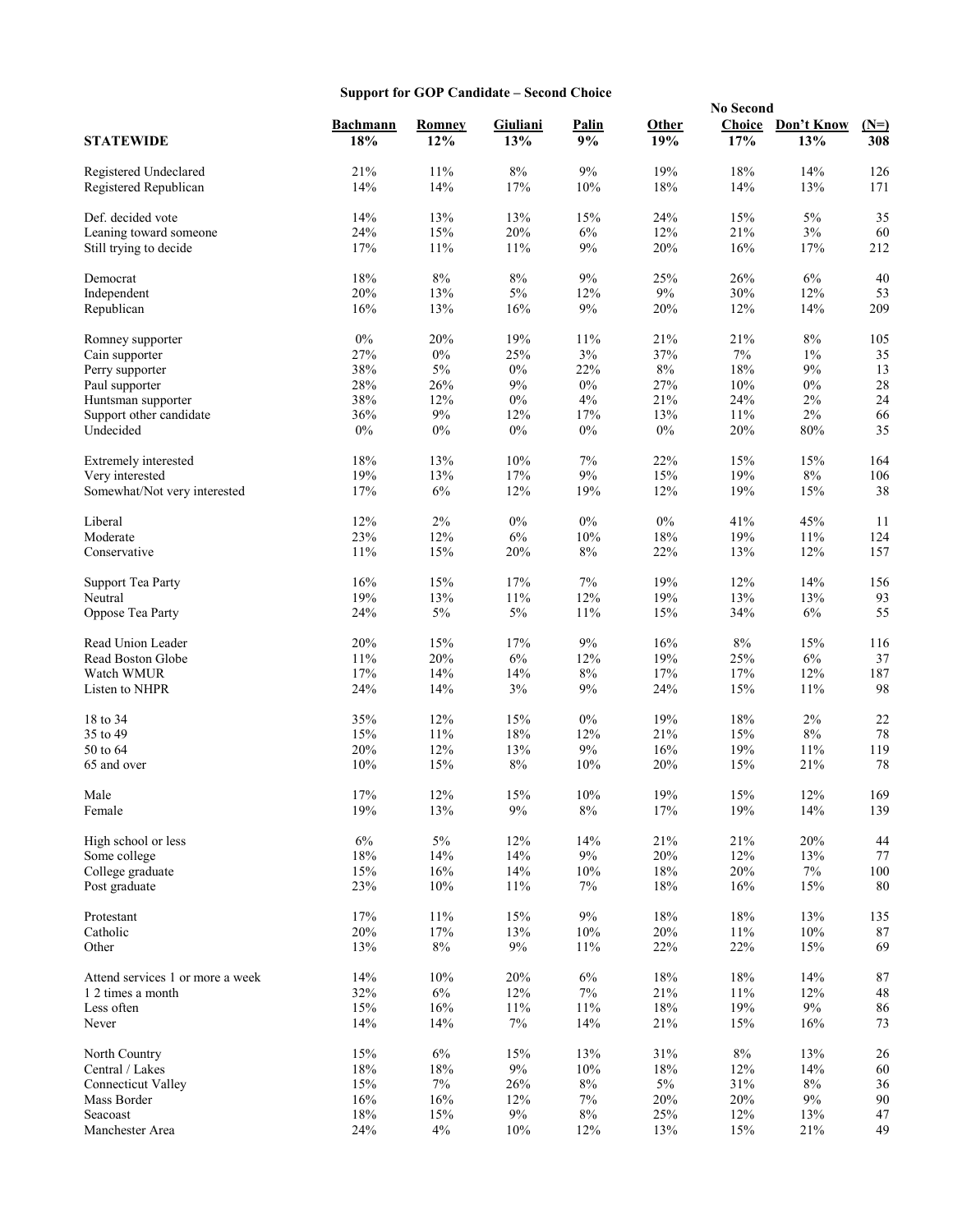## **Would Not Support GOP Candidate Under Any Circumstance**

| <b>STATEWIDE</b>                 | Palin<br>23% | <b>Paul</b><br>12% | Perry<br>11% | <b>Bachmann</b><br>12% | <b>Gingrich</b><br>6% | Other<br>12% | Don't Know<br>24% | $(N=)$<br>333 |
|----------------------------------|--------------|--------------------|--------------|------------------------|-----------------------|--------------|-------------------|---------------|
|                                  |              |                    |              |                        |                       |              |                   |               |
| Registered Undeclared            | 28%          | 10%                | 15%          | 17%                    | $5\%$                 | 7%           | 17%               | 132           |
| Registered Republican            | 18%          | 12%                | 10%          | $9\%$                  | $7\%$                 | 13%          | 30%               | 187           |
| Def. decided vote                | 13%          | 25%                | 28%          | $9\%$                  | $3\%$                 | 10%          | 12%               | 38            |
| Leaning toward someone           | 22%          | 10%                | 14%          | 16%                    | 3%                    | 14%          | 19%               | 67            |
| Still trying to decide           | 26%          | 10%                | 8%           | 12%                    | 7%                    | 11%          | 27%               | 227           |
| Democrat                         | 35%          | 3%                 | 15%          | 24%                    | $7\%$                 | 7%           | $8\%$             | 43            |
| Independent                      | 34%          | $1\%$              | 25%          | $8\%$                  | 4%                    | $8\%$        | 20%               | 56            |
| Republican                       | 18%          | 16%                | 8%           | 12%                    | 6%                    | 12%          | 28%               | 225           |
|                                  |              |                    |              |                        |                       |              |                   |               |
| Romney supporter                 | 25%          | 10%                | 12%          | 13%                    | 5%                    | 9%           | 25%               | 120           |
| Cain supporter                   | 11%          | 25%                | $6\%$        | $8\%$                  | $1\%$                 | 25%          | 24%               | 39            |
| Perry supporter                  | 45%          | 14%                | $0\%$        | 18%                    | $0\%$                 | 10%          | 13%               | 13            |
| Paul supporter                   | 19%          | $0\%$              | 32%          | 6%                     | 21%                   | 4%           | 18%               | 30            |
| Huntsman supporter               | 18%          | 6%                 | 17%          | 38%                    | 4%                    | 10%          | $8\%$             | 26            |
| Support other candidate          | 26%          | 15%                | 9%           | 12%                    | 6%                    | 17%          | 15%               | 68            |
| Undecided                        | 29%          | 3%                 | $0\%$        | $2\%$                  | 4%                    | 6%           | 57%               | 35            |
| Extremely interested             | 22%          | 13%                | 11%          | 13%                    | $4\%$                 | 13%          | 25%               | 171           |
| Very interested                  | 22%          | 12%                | 13%          | 12%                    | $8\%$                 | 11%          | 21%               | 117           |
|                                  |              |                    |              |                        |                       |              |                   |               |
| Somewhat/Not very interested     | 34%          | 5%                 | 6%           | 13%                    | 6%                    | $8\%$        | 28%               | 46            |
| Liberal                          | 26%          | $3\%$              | 12%          | 29%                    | $0\%$                 | $0\%$        | 29%               | 13            |
| Moderate                         | 28%          | $7\%$              | 16%          | 17%                    | $5\%$                 | $6\%$        | 20%               | 133           |
| Conservative                     | 19%          | 16%                | 8%           | 9%                     | $8\%$                 | 17%          | 24%               | 168           |
| <b>Support Tea Party</b>         | 12%          | 15%                | 11%          | $9\%$                  | $7\%$                 | $18\%$       | 28%               | 159           |
| Neutral                          | 34%          | $9\%$              | 11%          | 10%                    | $5\%$                 | $8\%$        | 23%               | 107           |
| Oppose Tea Party                 | 34%          | $7\%$              | 14%          | 26%                    | 5%                    | 3%           | 11%               | 64            |
|                                  |              |                    |              |                        |                       |              |                   |               |
| Read Union Leader                | 21%          | 14%                | 12%          | 10%                    | $7\%$                 | $9\%$        | 28%               | 118           |
| Read Boston Globe                | 26%          | $11\%$             | $18\%$       | 25%                    | $2\%$                 | $5\%$        | 13%               | 41            |
| Watch WMUR                       | 26%          | 10%                | 13%          | 11%                    | $6\%$                 | 10%          | 24%               | 201           |
| Listen to NHPR                   | 26%          | $6\%$              | 18%          | 22%                    | $7\%$                 | $8\%$        | 14%               | 106           |
| 18 to 34                         | 24%          | 9%                 | 11%          | 27%                    | 9%                    | 15%          | 5%                | 28            |
| 35 to 49                         | 33%          | 11%                | 5%           | 13%                    | $7\%$                 | 13%          | 18%               | 85            |
| 50 to 64                         | 19%          | 14%                | 16%          | 12%                    | 3%                    | 14%          | 22%               | 125           |
| 65 and over                      | 21%          | 9%                 | 13%          | 9%                     | 5%                    | 5%           | 39%               | 82            |
|                                  |              |                    |              |                        |                       |              |                   |               |
| Male                             | 20%          | 12%                | 12%          | 15%                    | 4%                    | 18%          | 20%               | 179           |
| Female                           | 27%          | 11%                | 11%          | 9%                     | 8%                    | 5%           | 29%               | 154           |
| High school or less              | 17%          | $8\%$              | 12%          | 16%                    | $7\%$                 | 10%          | 30%               | 51            |
| Some college                     | 20%          | 20%                | $8\%$        | 7%                     | 4%                    | 16%          | 25%               | 81            |
| College graduate                 | 26%          | $6\%$              | 16%          | 16%                    | $5\%$                 | 13%          | 17%               | 107           |
| Post graduate                    | 26%          | 10%                | 9%           | 13%                    | $8\%$                 | 5%           | 29%               | 85            |
| Protestant                       | 19%          | 12%                | 11%          | 16%                    | $5\%$                 | 7%           | 30%               | 144           |
| Catholic                         | 22%          | 15%                | $8\%$        | $10\%$                 | $4\%$                 | 20%          | 20%               | 91            |
| Other                            | 31%          | 7%                 | 18%          | 12%                    | 10%                   | 9%           | 13%               | 79            |
|                                  |              |                    |              |                        |                       |              |                   |               |
| Attend services 1 or more a week | 18%          | 11%                | $9\%$        | 7%                     | 4%                    | 11%          | 38%               | 93            |
| 1 2 times a month                | 30%          | $10\%$             | 13%          | $10\%$                 | $4\%$                 | 11%          | 21%               | 53            |
| Less often                       | 20%          | 17%                | 10%          | 21%                    | $7\%$                 | 12%          | 14%               | 91            |
| Never                            | 30%          | 7%                 | 17%          | 12%                    | $7\%$                 | 10%          | 17%               | $80\,$        |
| North Country                    | 20%          | $8\%$              | $4\%$        | 15%                    | $9\%$                 | 13%          | 31%               | 29            |
| Central / Lakes                  | 20%          | 11%                | 17%          | 16%                    | 11%                   | 4%           | 21%               | 64            |
| <b>Connecticut Valley</b>        | 31%          | $8\%$              | 22%          | 11%                    | $3\%$                 | 10%          | 16%               | 36            |
| Mass Border                      | 20%          | 14%                | 8%           | 12%                    | 4%                    | 16%          | 27%               | 103           |
| Seacoast                         | 19%          | $10\%$             | 12%          | 17%                    | $6\%$                 | 14%          | 22%               | 50            |
| Manchester Area                  | 36%          | 13%                | $7\%$        | 4%                     | $3\%$                 | 12%          | 26%               | 52            |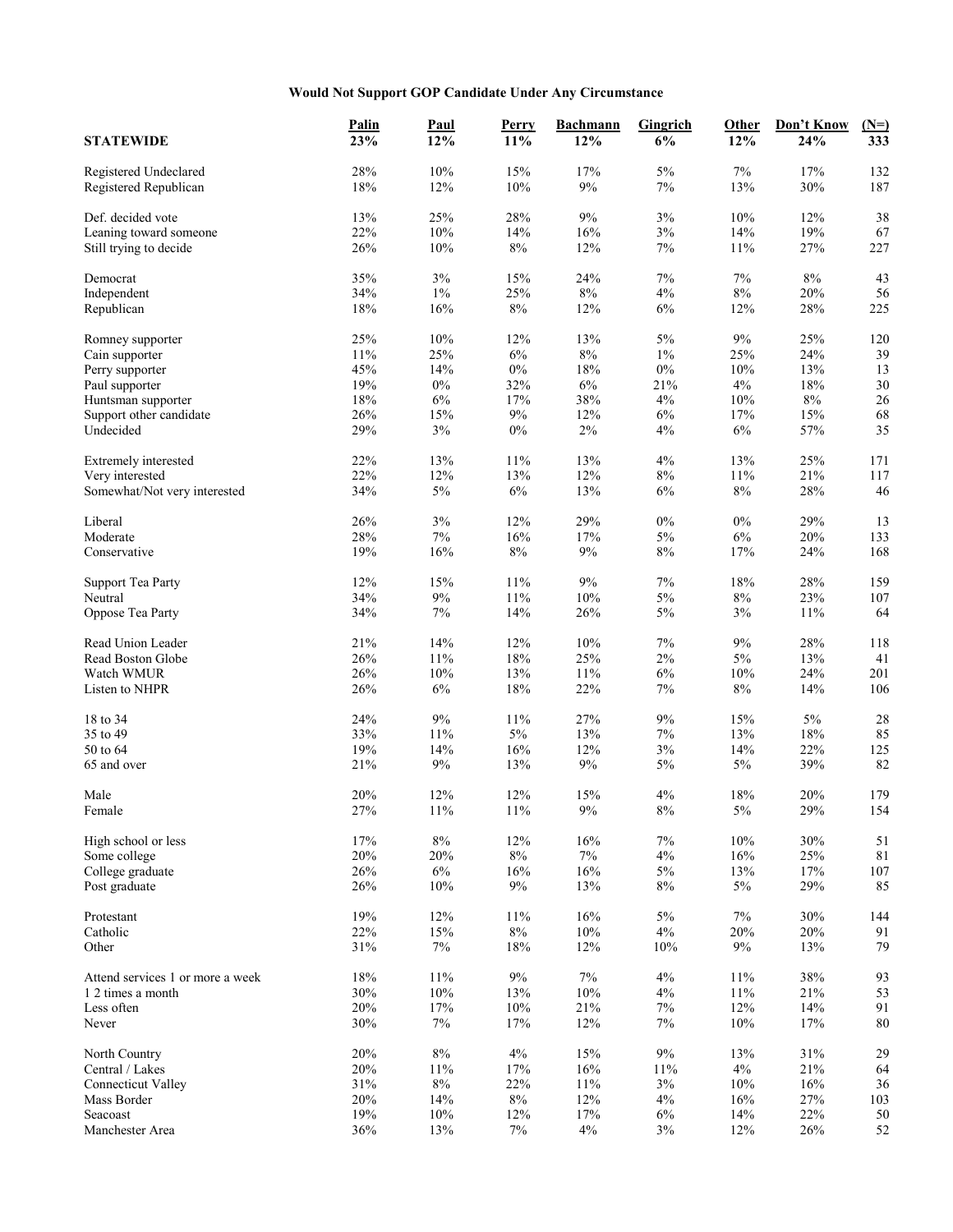## **Who Expected To Win NH Primary**

|                                              | Romney     | Perry          | <b>Paul</b> | <b>Huntsman</b> | Other       | Don't Know | $(N=)$   |
|----------------------------------------------|------------|----------------|-------------|-----------------|-------------|------------|----------|
| <b>STATEWIDE</b>                             | 65%        | 4%             | 4%          | $1\%$           | $5\%$       | 20%        | 346      |
| Registered Undeclared                        | 65%        | $5\%$          | $1\%$       | 2%              | 7%          | 20%        | 141      |
| Registered Republican                        | 67%        | $3\%$          | 7%          | $1\%$           | 3%          | 19%        | 191      |
| Def. decided vote                            | 73%        | $3\%$          | 14%         | 3%              | $0\%$       | $8\%$      | 38       |
| Leaning toward someone                       | 77%        | $5\%$          | 7%          | $0\%$           | 4%          | $7\%$      | 71       |
| Still trying to decide                       | 60%        | 4%             | $2\%$       | $1\%$           | $7\%$       | 26%        | 236      |
| Democrat                                     | 69%        | 3%             | $1\%$       | 6%              | 5%          | 15%        | 44       |
| Independent                                  | 71%        | $0\%$          | $2\%$       | $1\%$           | 12%         | 14%        | 59       |
| Republican                                   | 62%        | 6%             | 6%          | $0\%$           | 4%          | 22%        | 234      |
| Romney supporter                             | 85%        | $1\%$          | $2\%$       | $0\%$           | $1\%$       | 11%        | 126      |
| Cain supporter                               | 62%        | $3\%$          | 3%          | $0\%$           | $6\%$       | 25%        | 40       |
| Perry supporter                              | 46%        | 38%            | $0\%$       | $0\%$           | $0\%$       | 16%        | 14       |
| Paul supporter                               | 53%        | $0\%$          | 10%         | $0\%$           | 17%         | 20%        | 30       |
| Huntsman supporter                           | 58%        | 4%             | $9\%$       | 12%             | $0\%$       | 17%        | 26       |
| Support other candidate                      | 57%        | 6%             | 6%          | $1\%$           | 11%         | 18%        | 69       |
| Undecided                                    | 43%        | 3%             | $0\%$       | $0\%$           | $5\%$       | 48%        | 35       |
| Extremely interested                         | 66%        | 3%             | 4%          | $2\%$           | 5%          | 20%        | 179      |
| Very interested                              | 66%        | 4%             | 7%          | $0\%$           | $4\%$       | 18%        | 118      |
| Somewhat/Not very interested                 | 59%        | 7%             | $0\%$       | $0\%$           | 10%         | 24%        | 49       |
| Liberal                                      | 59%        | $0\%$          | $0\%$       | $0\%$           | 10%         | 31%        | 14       |
| Moderate                                     | 66%        | 6%             | 3%          | $2\%$           | $7\%$       | 16%        | 140      |
| Conservative                                 | 66%        | 3%             | 5%          | $1\%$           | 3%          | 21%        | 172      |
| <b>Support Tea Party</b>                     | 63%        | 6%             | 4%          | $1\%$           | 5%          | 21%        | 167      |
| Neutral                                      | 66%        | $1\%$          | 4%          | $0\%$           | $8\%$       | 21%        | 109      |
| Oppose Tea Party                             | 67%        | 4%             | 6%          | 4%              | 4%          | 16%        | 65       |
| Read Union Leader                            | 67%        | $2\%$          | 7%          | $0\%$           | 5%          | 18%        | 123      |
| Read Boston Globe                            | 68%        | 6%             | $8\%$       | 4%              | $3\%$       | $11\%$     | 41       |
| Watch WMUR                                   | 67%        | 3%             | 4%          | $1\%$           | 5%          | 18%        | 207      |
| Listen to NHPR                               | 62%        | $5\%$          | $5\%$       | 3%              | 9%          | 15%        | 108      |
| 18 to 34                                     | 48%        | $8\%$          | $0\%$       | $0\%$           | $8\%$       | 35%        | 29       |
| 35 to 49                                     | 61%        | 3%             | 10%         | $1\%$           | $5\%$       | 21%        | 87       |
| 50 to 64                                     | 67%        | $6\%$          | 3%          | $1\%$           | 6%          | 15%        | 131      |
| 65 and over                                  | 69%        | 1%             | 3%          | $1\%$           | 4%          | 21%        | 85       |
| Male                                         | 69%        | 5%             | 5%          | $1\%$           | 6%          | 15%        | 190      |
| Female                                       | 61%        | 4%             | 4%          | $2\%$           | 4%          | 26%        | 156      |
| High school or less                          | 52%        | $8\%$          | 3%          | $0\%$           | 9%          | 29%        | 53       |
| Some college                                 | $70\%$     | $5\%$          | 2%          | $0\%$           | 9%          | 14%        | 82       |
| College graduate                             | $70\%$     | $2\%$          | $6\%$       | $2\%$           | $3\%$       | 17%        | 113      |
| Post graduate                                | 61%        | 4%             | 5%          | 2%              | 3%          | 24%        | 88       |
| Protestant                                   | 63%        | $3\%$          | $3\%$       | $2\%$           | 5%          | 24%        | 149      |
| Catholic                                     | 72%        | $5\%$          | $5\%$       | $1\%$           | 5%          | 13%        | 97       |
| Other                                        | 59%        | 6%             | 6%          | $1\%$           | $8\%$       | 20%        | 79       |
| Attend services 1 or more a week             | 64%        | 5%             | $4\%$       | $1\%$           | 3%          | 24%        | 96       |
| 1 2 times a month                            | 82%        | $0\%$          | 3%          | $0\%$           | $2\%$       | 13%        | 53       |
| Less often                                   | 62%        | 4%             | 4%          | $2\%$           | $8\%$       | 19%        | 96       |
| Never                                        | 55%        | 6%             | 7%          | $1\%$           | $8\%$       | 22%        | 83       |
| North Country                                | 54%<br>68% | $0\%$<br>$5\%$ | $4\%$       | 5%              | 12%         | 26%        | 29       |
| Central / Lakes<br><b>Connecticut Valley</b> | 67%        | $1\%$          | $7\%$<br>3% | $1\%$<br>3%     | $2\%$<br>4% | 16%<br>21% | 69<br>37 |
| Mass Border                                  | 66%        | $3\%$          | 4%          | $0\%$           | $7\%$       | 21%        | 104      |
| Seacoast                                     | 69%        | $11\%$         | $0\%$       | $1\%$           | 4%          | 16%        | 53       |
| Manchester Area                              | 62%        | $2\%$          | $7\%$       | $0\%$           | $5\%$       | 25%        | 54       |
|                                              |            |                |             |                 |             |            |          |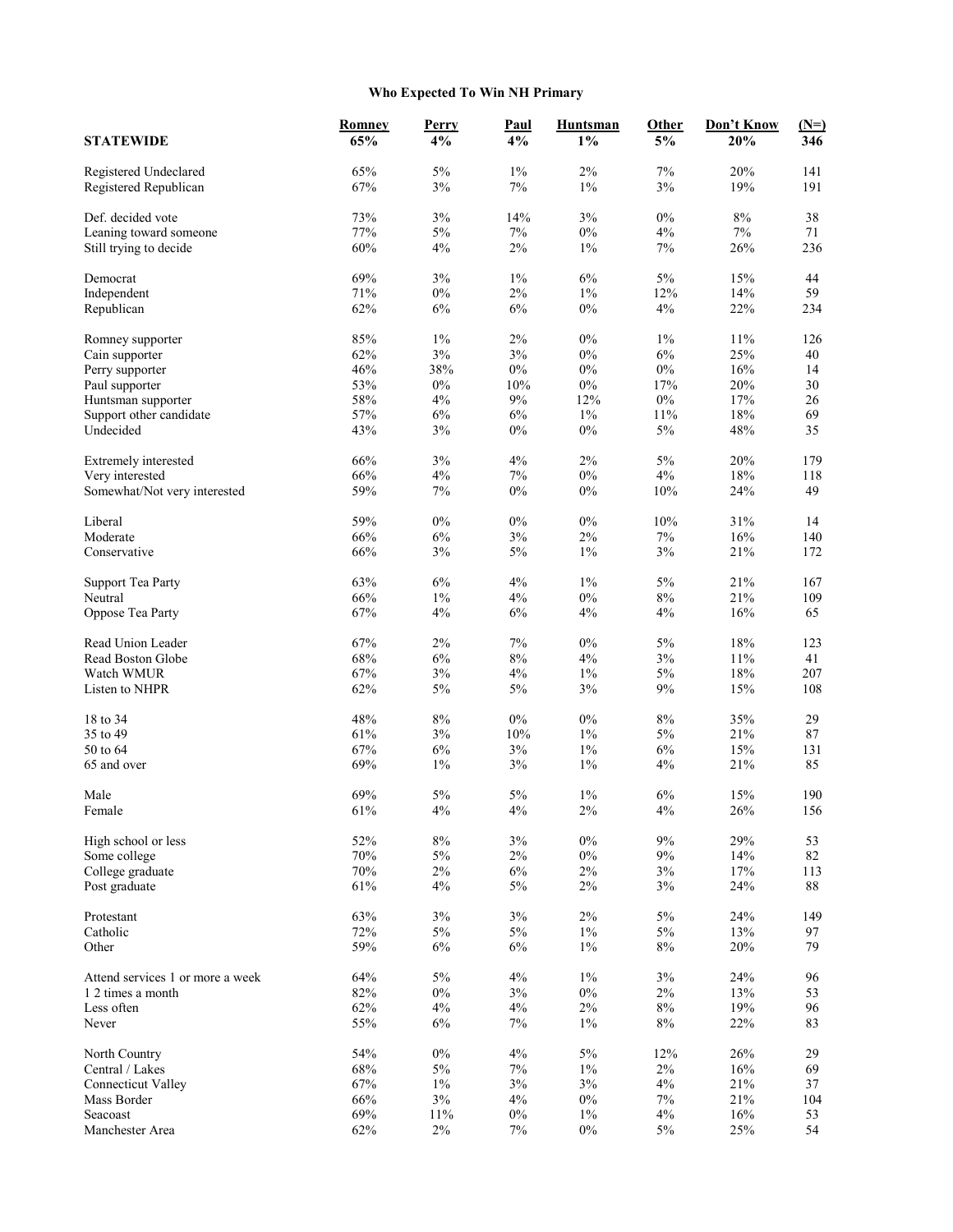## **Who Has Best Chance To Beat Obama**

| <b>STATEWIDE</b>                     | <b>Romney</b><br>52% | Perry<br>7% | <b>Cain</b><br>5% | <b>Paul</b><br>5% | Giuliani<br>3% | Other<br>$7\%$ | Don't Know<br>22% | $(N=)$<br>339 |
|--------------------------------------|----------------------|-------------|-------------------|-------------------|----------------|----------------|-------------------|---------------|
|                                      |                      |             |                   |                   |                |                |                   |               |
| Registered Undeclared                | 50%                  | 6%          | 3%                | $7\%$             | $1\%$          | $9\%$          | 24%               | 137           |
| Registered Republican                | 52%                  | $8\%$       | 6%                | $3\%$             | $3\%$          | 6%             | 22%               | 187           |
| Def. decided vote                    | 56%                  | $3\%$       | $9\%$             | 12%               | 5%             | $8\%$          | $7\%$             | 38            |
| Leaning toward someone               | 52%                  | $8\%$       | 15%               | 3%                | $0\%$          | 14%            | $8\%$             | 70            |
| Still trying to decide               | 50%                  | $8\%$       | $2\%$             | 4%                | 3%             | 5%             | 28%               | 231           |
| Democrat                             | 59%                  | $3\%$       | $0\%$             | $6\%$             | $3\%$          | 7%             | 21%               | 42            |
| Independent                          | 45%                  | 3%          | $1\%$             | 12%               | $3\%$          | 14%            | 22%               | 56            |
| Republican                           | 52%                  | 9%          | $7\%$             | 3%                | 3%             | 6%             | 21%               | 232           |
| Romney supporter                     | 78%                  | 3%          | $2\%$             | $0\%$             | $2\%$          | 4%             | 12%               | 126           |
| Cain supporter                       | 30%                  | $7\%$       | 40%               | 2%                | $0\%$          | 3%             | $18\%$            | 37            |
| Perry supporter                      | 38%                  | 38%         | $0\%$             | $0\%$             | $0\%$          | $0\%$          | 25%               | 14            |
|                                      | 28%                  | $0\%$       | $0\%$             | 38%               | $0\%$          | 7%             | 27%               | 30            |
| Paul supporter<br>Huntsman supporter | 46%                  | 3%          | $0\%$             | $0\%$             | $0\%$          | 26%            | 25%               | 24            |
| Support other candidate              | 42%                  | 15%         | $0\%$             | 3%                | 10%            | 12%            | 18%               | 69            |
| Undecided                            | 33%                  | 3%          | $2\%$             | $0\%$             | $0\%$          | 4%             | 59%               | 33            |
|                                      |                      |             |                   |                   |                |                |                   |               |
| Extremely interested                 | 53%                  | 4%          | $8\%$             | 3%                | $2\%$          | $9\%$          | 20%               | 174           |
| Very interested                      | 53%                  | $8\%$       | $2\%$             | 5%                | $1\%$          | $7\%$          | 24%               | 117           |
| Somewhat/Not very interested         | 43%                  | 18%         | 3%                | 7%                | 8%             | $0\%$          | 22%               | 48            |
| Liberal                              | 35%                  | 5%          | $0\%$             | $0\%$             | $0\%$          | $9\%$          | 51%               | 14            |
| Moderate                             | 57%                  | $8\%$       | $2\%$             | 6%                | 4%             | 6%             | 16%               | 137           |
| Conservative                         | 48%                  | $8\%$       | 8%                | 5%                | $2\%$          | 7%             | 22%               | 170           |
| <b>Support Tea Party</b>             | 47%                  | $9\%$       | 10%               | $2\%$             | $1\%$          | 6%             | 23%               | 165           |
| Neutral                              | 55%                  | $7\%$       | $1\%$             | 9%                | 4%             | $7\%$          | 18%               | 106           |
| Oppose Tea Party                     | 55%                  | 4%          | $0\%$             | 3%                | 3%             | 10%            | 25%               | 64            |
| Read Union Leader                    | 54%                  | $7\%$       | 6%                | 3%                | 3%             | 7%             | 21%               | 119           |
| Read Boston Globe                    | 46%                  | $8\%$       | $1\%$             | $8\%$             | $5\%$          | $5\%$          | 27%               | 41            |
| Watch WMUR                           | 52%                  | 7%          | 5%                | $5\%$             | 4%             | 7%             | 20%               | 203           |
| Listen to NHPR                       | 52%                  | 9%          | 3%                | 6%                | $0\%$          | 10%            | $20\%$            | 108           |
|                                      |                      |             |                   |                   |                |                |                   |               |
| 18 to 34                             | 43%                  | 20%         | 11%               | $0\%$             | $0\%$          | 4%             | 21%               | 29            |
| 35 to 49                             | 53%                  | $9\%$       | $5\%$             | $8\%$             | 7%             | 4%             | 15%               | 87            |
| 50 to 64                             | 50%                  | $8\%$       | $5\%$             | 4%                | $2\%$          | 10%            | 20%               | 127           |
| 65 and over                          | 56%                  | 2%          | 3%                | 4%                | $0\%$          | $8\%$          | 27%               | 82            |
| Male                                 | 55%                  | $8\%$       | 6%                | 4%                | 2%             | 7%             | 19%               | 185           |
| Female                               | 48%                  | 6%          | 4%                | $5\%$             | 4%             | $8\%$          | 25%               | 154           |
| High school or less                  | 44%                  | 5%          | $8\%$             | 3%                | $2\%$          | 11%            | 26%               | 53            |
| Some college                         | 53%                  | $9\%$       | $6\%$             | $1\%$             | $3\%$          | $8\%$          | 20%               | 80            |
| College graduate                     | 54%                  | $8\%$       | $3\%$             | $10\%$            | $2\%$          | $5\%$          | $18\%$            | 113           |
| Post graduate                        | 53%                  | 7%          | $5\%$             | $1\%$             | 4%             | 6%             | 23%               | 84            |
| Protestant                           | 51%                  | 7%          | 6%                | $4\%$             | $2\%$          | $5\%$          | 25%               | 147           |
| Catholic                             | 56%                  | $10\%$      | 6%                | $3\%$             | $2\%$          | $7\%$          | 15%               | 96            |
| Other                                | 45%                  | 6%          | $2\%$             | 10%               | 5%             | 13%            | 19%               | 77            |
|                                      |                      |             |                   |                   |                |                |                   |               |
| Attend services 1 or more a week     | 48%                  | 6%          | 6%                | $6\%$             | $2\%$          | 9%             | 22%               | 92            |
| 1 2 times a month<br>Less often      | 61%                  | $9\%$       | $7\%$             | $0\%$             | $0\%$          | 4%             | 20%<br>20%        | 53            |
| Never                                | 57%<br>41%           | $8\%$<br>9% | 4%<br>$5\%$       | 3%<br>$9\%$       | 5%<br>3%       | 4%<br>12%      | 22%               | 96<br>81      |
|                                      |                      |             |                   |                   |                |                |                   |               |
| North Country                        | 73%                  | $1\%$       | 3%                | $0\%$             | $0\%$          | $8\%$          | 15%               | 27            |
| Central / Lakes                      | 41%                  | $8\%$       | 6%                | 4%                | 3%             | 14%            | 24%               | 69            |
| <b>Connecticut Valley</b>            | 52%                  | 7%          | $0\%$             | 7%                | $7\%$          | 4%             | 23%               | 36            |
| Mass Border                          | 53%                  | $6\%$       | $8\%$             | 4%                | 4%             | 6%             | 19%               | 101           |
| Seacoast                             | 53%                  | 12%         | $2\%$             | $5\%$             | $0\%$          | 7%             | 22%               | 53            |
| Manchester Area                      | 49%                  | $7\%$       | $8\%$             | $7\%$             | $0\%$          | $2\%$          | $26\%$            | 52            |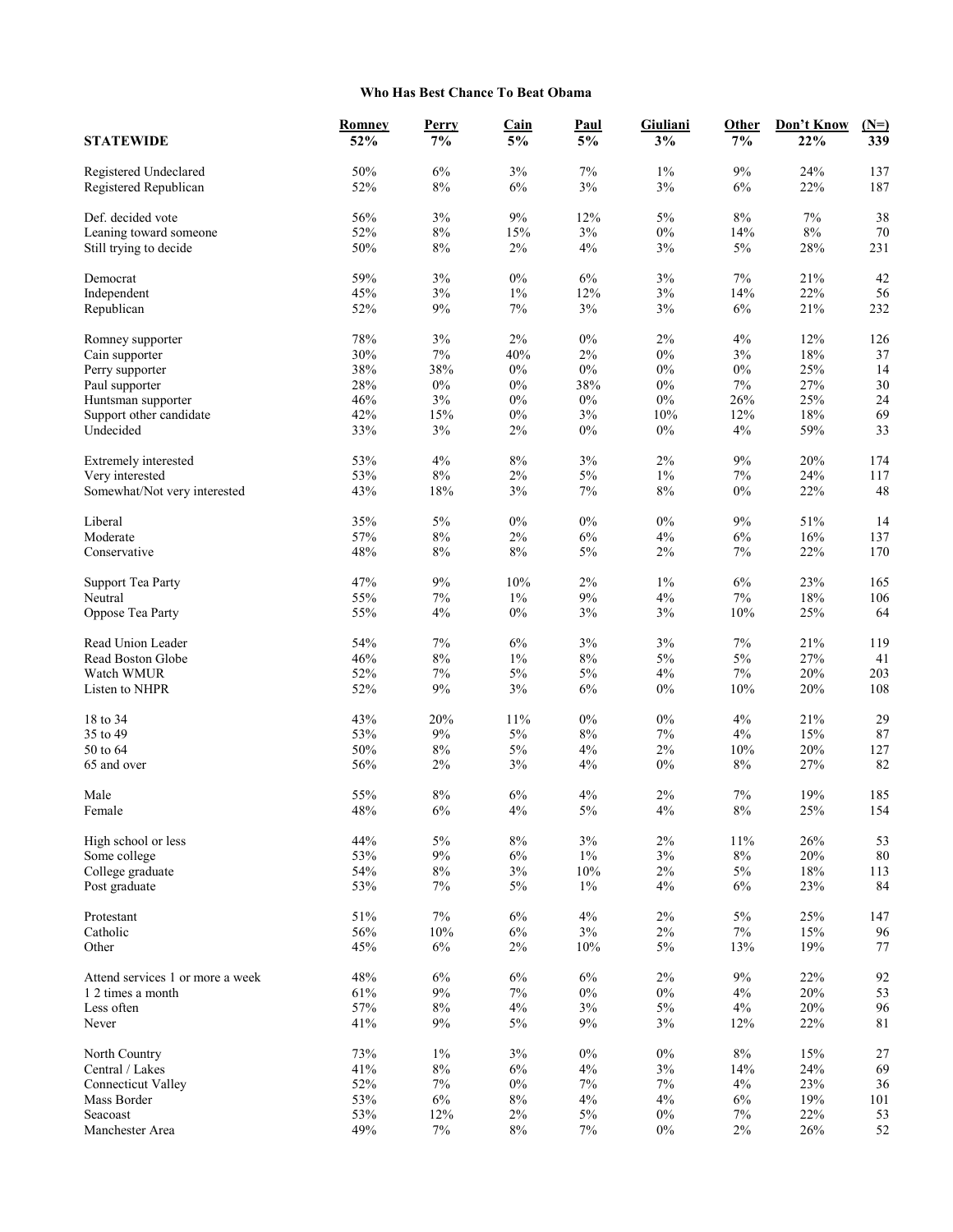## **More Important – Share Values Or Able To Beat Obama**

|                                      | <b>Shares Values</b> | <b>Beat Obama</b> | $Both - vol.$ | $\overline{\text{DK}}$ | $\underline{\textbf{(N)}}$ |
|--------------------------------------|----------------------|-------------------|---------------|------------------------|----------------------------|
| <b>STATEWIDE</b>                     | 54%                  | 32%               | $11\%$        | $\overline{3\%}$       | $\overline{342}$           |
| Registered Undeclared                | 59%                  | 29%               | $7\%$         | $5\%$                  | 139                        |
| Registered Republican                | 51%                  | 33%               | 14%           | $2\%$                  | 189                        |
| Def. decided vote                    | 49%                  | 34%               | 17%           | $0\%$                  | 37                         |
| Leaning toward someone               | 51%                  | 32%               | 12%           | $5\%$                  | 69                         |
| Still trying to decide               | 56%                  | 31%               | 10%           | 3%                     | 234                        |
| Democrat                             | 71%                  | 20%               | $1\%$         | $8\%$                  | 43                         |
| Independent                          | 58%                  | 20%               | 17%           | $5\%$                  | 59                         |
| Republican                           | 50%                  | 36%               | 12%           | $2\%$                  | 232                        |
| Romney supporter                     | 47%                  | 40%               | 11%           | $2\%$                  | 124                        |
| Cain supporter                       | 48%                  | 38%               | 15%           | $0\%$                  | 39                         |
| Perry supporter                      | 64%                  | 36%               | $0\%$         | $0\%$                  | 14                         |
|                                      | 65%                  | 16%               | 19%           | $0\%$                  | 30                         |
| Paul supporter<br>Huntsman supporter | 54%                  | 30%               | $0\%$         | 16%                    | 23                         |
| Support other candidate              | 69%                  | 22%               | $7\%$         | 2%                     | 69                         |
| Undecided                            | 41%                  | 25%               | 24%           | 10%                    | 35                         |
|                                      |                      |                   |               |                        |                            |
| Extremely interested                 | 47%                  | 37%               | 13%           | 3%                     | 176                        |
| Very interested                      | 61%                  | 25%               | 11%           | 3%                     | 116                        |
| Somewhat/Not very interested         | 64%                  | 27%               | 3%            | $7\%$                  | 50                         |
| Liberal                              | 79%                  | $9\%$             | $0\%$         | 12%                    | 14                         |
| Moderate                             | 59%                  | 28%               | $8\%$         | 4%                     | 138                        |
| Conservative                         | 48%                  | 36%               | 15%           | $1\%$                  | 172                        |
| <b>Support Tea Party</b>             | 46%                  | 37%               | 17%           | $1\%$                  | 166                        |
| Neutral                              | 56%                  | 34%               | 6%            | 3%                     | 109                        |
| Oppose Tea Party                     | 74%                  | 11%               | $5\%$         | 10%                    | 63                         |
| Read Union Leader                    | 50%                  | 38%               | $9\%$         | $2\%$                  | 122                        |
| Read Boston Globe                    | 53%                  | 33%               | $8\%$         | $7\%$                  | 40                         |
| Watch WMUR                           | 54%                  | 32%               | 12%           | $1\%$                  | 203                        |
| Listen to NHPR                       | 54%                  | 35%               | $7\%$         | 4%                     | 106                        |
| 18 to 34                             | 53%                  | 30%               | 6%            | 12%                    | 29                         |
| 35 to 49                             | 64%                  | 26%               | $9\%$         | $1\%$                  | 85                         |
| 50 to 64                             | 53%                  | 33%               | 12%           | $1\%$                  | 132                        |
| 65 and over                          | 48%                  | 31%               | 16%           | 5%                     | 83                         |
| Male                                 | 52%                  | 35%               | $9\%$         | 4%                     | 189                        |
| Female                               | 57%                  | 27%               | 14%           | $2\%$                  | 153                        |
| High school or less                  | 61%                  | 31%               | $8\%$         | $0\%$                  | 53                         |
| Some college                         | 51%                  | 26%               | 20%           | $2\%$                  | 82                         |
| College graduate                     | 50%                  | 32%               | 14%           | 4%                     | 110                        |
| Post graduate                        | 59%                  | 34%               | $1\%$         | $6\%$                  | 88                         |
|                                      |                      |                   |               |                        |                            |
| Protestant<br>Catholic               | 53%                  | 33%               | 12%           | $2\%$                  | 147                        |
| Other                                | 54%<br>56%           | 31%               | 12%           | 3%<br>7%               | 96<br>79                   |
|                                      |                      | 25%               | 12%           |                        |                            |
| Attend services 1 or more a week     | 54%                  | 33%               | 10%           | 3%                     | 95                         |
| 1 2 times a month                    | 58%                  | 26%               | 15%           | $2\%$                  | 53                         |
| Less often                           | 49%                  | 34%               | 13%           | 3%                     | 94                         |
| Never                                | 59%                  | 26%               | 11%           | 4%                     | 83                         |
| North Country                        | 53%                  | 31%               | 16%           | $0\%$                  | 27                         |
| Central / Lakes                      | 59%                  | 26%               | 10%           | $5\%$                  | 68                         |
| <b>Connecticut Valley</b>            | $50\%$               | 22%               | 18%           | $10\%$                 | 37                         |
| Mass Border                          | 57%                  | 28%               | 12%           | 3%                     | 103                        |
| Seacoast                             | 47%                  | 42%               | 10%           | $1\%$                  | 52                         |
| Manchester Area                      | 54%                  | 42%               | 4%            | $0\%$                  | 54                         |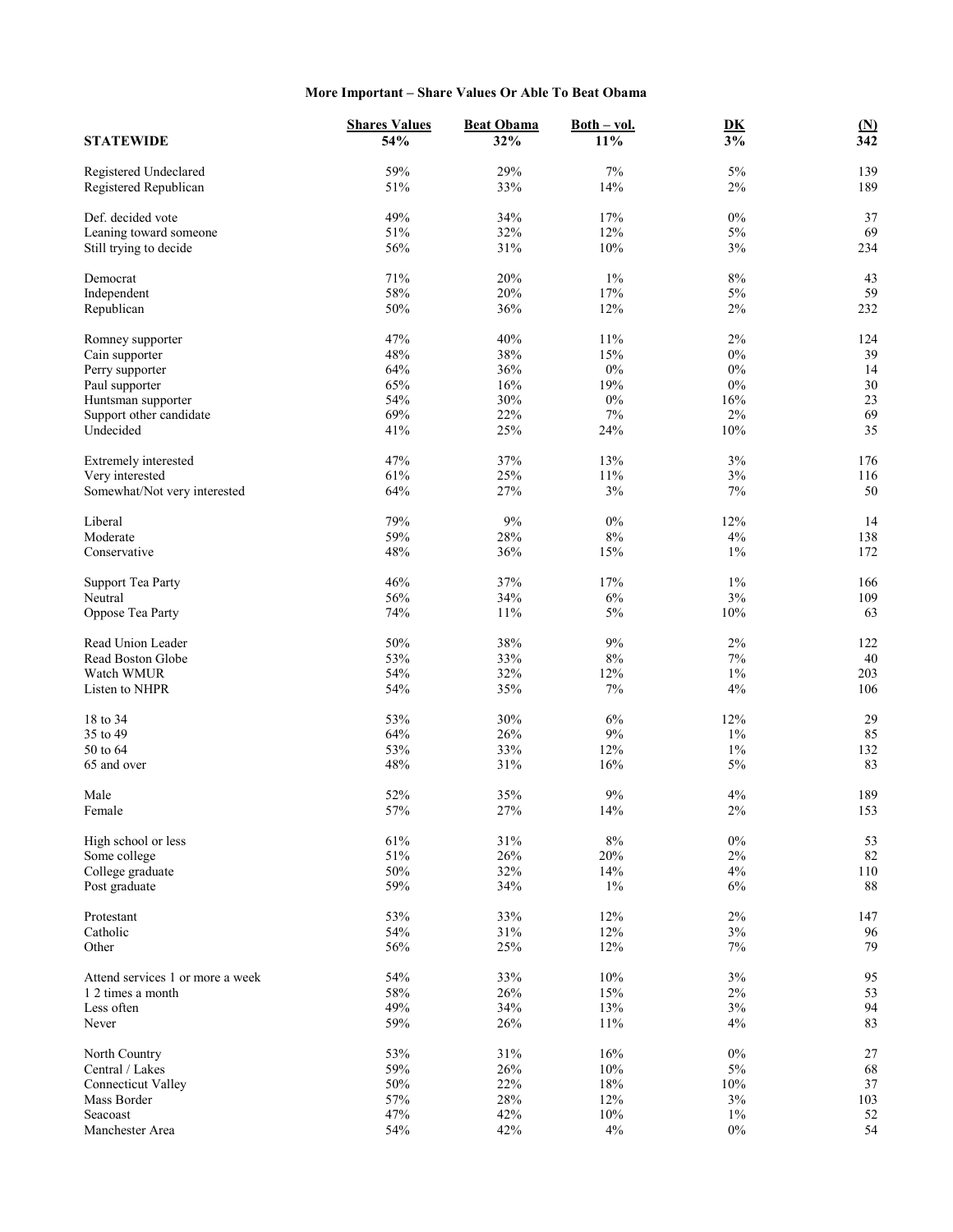## **2012 Presidential Election – Romney vs. Obama (2012 Likely General Election Voters)**

| <b>STATEWIDE</b>                 | Romney<br>50% | Obama<br>42% | Other<br>$2\%$ | <b>Undecided</b><br>7% | $\underline{\mathbf{M}}$<br>559 |
|----------------------------------|---------------|--------------|----------------|------------------------|---------------------------------|
| Registered Democrat              | 9%            | 86%          | $1\%$          | 4%                     | 119                             |
| Registered Undeclared            | 45%           | 44%          | $2\%$          | $8\%$                  | 245                             |
| Registered Republican            | 90%           | $5\%$        | $1\%$          | 4%                     | 158                             |
| Democrat                         | 9%            | 86%          | $1\%$          | 4%                     | 217                             |
| Independent                      | 48%           | 30%          | 5%             | $17\%$                 | 100                             |
| Republican                       | 91%           | 4%           | 2%             | 3%                     | 221                             |
| Extremely interested             | 58%           | 36%          | $2\%$          | 4%                     | 229                             |
| Very interested                  | 49%           | 44%          | $2\%$          | $6\%$                  | 191                             |
| Somewhat/Not very interested     | 37%           | 48%          | $3\%$          | 13%                    | 139                             |
| Liberal                          | 5%            | 91%          | 2%             | $2\%$                  | 97                              |
| Moderate                         | 41%           | 48%          | 3%             | $8\%$                  | 242                             |
| Conservative                     | 87%           | $8\%$        | $1\%$          | 4%                     | 179                             |
| <b>Support Tea Party</b>         | 89%           | $3\%$        | $2\%$          | $6\%$                  | 168                             |
| Neutral                          | 52%           | 37%          | $2\%$          | $8\%$                  | 199                             |
| Oppose Tea Party                 | 12%           | 81%          | $1\%$          | 6%                     | 190                             |
| Approve of Obama                 | $9\%$         | 86%          | $0\%$          | 4%                     | 229                             |
| Neutral                          | 28%           | 38%          | $7\%$          | 27%                    | 19                              |
| Disapprove of Obama              | $81\%$        | $9\%$        | 3%             | $7\%$                  | 307                             |
| Read Union Leader                | 66%           | 28%          | $1\%$          | 5%                     | 163                             |
| Read Boston Globe                | 33%           | 59%          | 4%             | 4%                     | 81                              |
| Watch WMUR                       | 50%           | 40%          | 3%             | $7\%$                  | 338                             |
| Listen to NHPR                   | 34%           | 63%          | $1\%$          | $2\%$                  | 194                             |
| 18 to 34                         | 43%           | 41%          | 5%             | 11%                    | 46                              |
| 35 to 49                         | 52%           | 35%          | 3%             | $11\%$                 | 130                             |
| 50 to 64                         | 52%           | 43%          | $1\%$          | $4\%$                  | 223                             |
| 65 and over                      | 46%           | 50%          | $1\%$          | 3%                     | 134                             |
| Male                             | 54%           | 37%          | 3%             | $6\%$                  | 277                             |
| Female                           | 45%           | 46%          | $1\%$          | $8\%$                  | 282                             |
| High school or less              | 55%           | 30%          | 4%             | 12%                    | 98                              |
| Some college                     | 57%           | 34%          | $4\%$          | $5\%$                  | 129                             |
| College graduate                 | 48%           | 46%          | $1\%$          | 5%                     | 169                             |
| Post graduate                    | 41%           | 53%          | $0\%$          | 6%                     | 147                             |
| Protestant                       | 58%           | 36%          | $2\%$          | $4\%$                  | 205                             |
| Catholic                         | 58%           | 31%          | $2\%$          | $9\%$                  | 161                             |
| Other                            | 30%           | 62%          | $2\%$          | 5%                     | 156                             |
| Attend services 1 or more a week | 59%           | 31%          | 4%             | 7%                     | 134                             |
| 1 2 times a month                | 63%           | 32%          | $0\%$          | $5\%$                  | 76                              |
| Less often                       | 47%           | 42%          | $2\%$          | $10\%$                 | 158                             |
| Never                            | 40%           | 57%          | $1\%$          | $3\%$                  | 154                             |
| North Country                    | 39%           | 52%          | $0\%$          | $9\%$                  | 43                              |
| Central / Lakes                  | 47%           | 45%          | $0\%$          | $8\%$                  | 101                             |
| <b>Connecticut Valley</b>        | 33%           | $61\%$       | $1\%$          | $5\%$                  | 83                              |
| Mass Border                      | 57%           | 33%          | $3\%$          | $6\%$                  | 158                             |
| Seacoast                         | 47%           | 44%          | $3\%$          | $6\%$                  | 90                              |
| Manchester Area                  | 62%           | $26\%$       | $3\%$          | $9\%$                  | 84                              |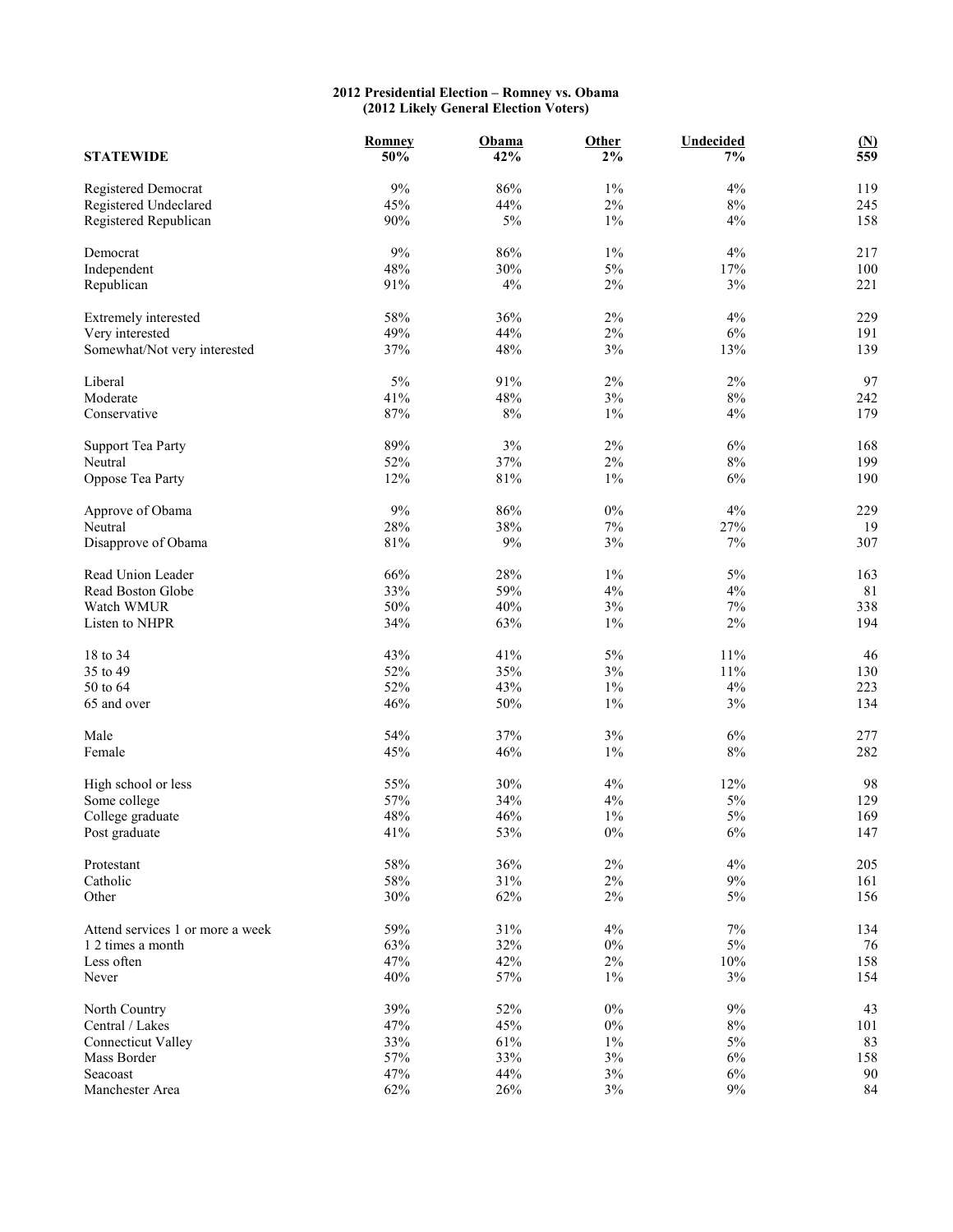## **2012 Presidential Election – Paul vs. Obama (2012 Likely General Election Voters)**

| <b>STATEWIDE</b>                 | Paul<br>43% | Obama<br>47% | Other<br>$2\%$ | Undecided<br>8% | $\frac{\text{(N)}}{543}$ |
|----------------------------------|-------------|--------------|----------------|-----------------|--------------------------|
| Registered Democrat              | $6\%$       | 90%          | 2%             | $3\%$           | 118                      |
| Registered Undeclared            | 39%         | 49%          | $1\%$          | $11\%$          | 239                      |
| Registered Republican            | $80\%$      | 11%          | $2\%$          | $7\%$           | 151                      |
| Democrat                         | 5%          | 91%          | $1\%$          | $3\%$           | 216                      |
| Independent                      | 45%         | 31%          | 4%             | 20%             | 97                       |
| Republican                       | 82%         | 9%           | 2%             | 7%              | 211                      |
| Extremely interested             | 53%         | 40%          | 2%             | $5\%$           | 222                      |
| Very interested                  | 40%         | 49%          | $1\%$          | 10%             | 188                      |
| Somewhat/Not very interested     | 31%         | 56%          | $3\%$          | $10\%$          | 133                      |
| Liberal                          | 6%          | 90%          | 2%             | $2\%$           | 96                       |
| Moderate                         | 32%         | 55%          | 2%             | 12%             | 238                      |
| Conservative                     | $81\%$      | 13%          | $1\%$          | 5%              | 172                      |
| <b>Support Tea Party</b>         | $81\%$      | 9%           | 3%             | $7\%$           | 162                      |
| Neutral                          | 45%         | 40%          | 2%             | 13%             | 191                      |
| Oppose Tea Party                 | $8\%$       | 87%          | $1\%$          | 4%              | 189                      |
| Approve of Obama                 | $5\%$       | 91%          | $0\%$          | 4%              | 229                      |
| Neutral                          | 24%         | 56%          | $7\%$          | 13%             | 19                       |
| Disapprove of Obama              | 74%         | 12%          | 3%             | $11\%$          | 292                      |
| Read Union Leader                | 61%         | 30%          | $3\%$          | $6\%$           | 158                      |
| Read Boston Globe                | 25%         | 68%          | 3%             | $5\%$           | 76                       |
| Watch WMUR                       | 42%         | 47%          | 2%             | $8\%$           | 331                      |
| Listen to NHPR                   | 29%         | 63%          | $1\%$          | $6\%$           | 192                      |
| 18 to 34                         | 40%         | 49%          | 3%             | $8\%$           | 45                       |
| 35 to 49                         | 46%         | 41%          | $2\%$          | $11\%$          | 126                      |
| 50 to 64                         | 43%         | 49%          | $1\%$          | $8\%$           | 221                      |
| 65 and over                      | 40%         | 53%          | 3%             | 4%              | 130                      |
| Male                             | 53%         | 40%          | $1\%$          | $6\%$           | 274                      |
| Female                           | 32%         | 54%          | 3%             | $11\%$          | 269                      |
| High school or less              | 55%         | 34%          | $1\%$          | 10%             | 95                       |
| Some college                     | 47%         | 42%          | 4%             | $7\%$           | 125                      |
| College graduate                 | 39%         | 50%          | 3%             | 9%              | 165                      |
| Post graduate                    | 36%         | 58%          | $0\%$          | $6\%$           | 145                      |
| Protestant                       | 51%         | 41%          | $0\%$          | $7\%$           | 195                      |
| Catholic                         | 50%         | 37%          | 4%             | $9\%$           | 157                      |
| Other                            | 25%         | 67%          | $2\%$          | 6%              | 157                      |
| Attend services 1 or more a week | 50%         | 38%          | 4%             | $9\%$           | 129                      |
| 1 2 times a month                | 45%         | 45%          | $1\%$          | $9\%$           | 75                       |
| Less often                       | 44%         | 47%          | $1\%$          | $9\%$           | 154                      |
| Never                            | 35%         | 58%          | $2\%$          | $5\%$           | 153                      |
| North Country                    | 37%         | 53%          | $1\%$          | $8\%$           | 40                       |
| Central / Lakes                  | 41%         | 49%          | $0\%$          | $10\%$          | 100                      |
| <b>Connecticut Valley</b>        | 29%         | 66%          | $0\%$          | $5\%$           | $80\,$                   |
| Mass Border                      | 48%         | 38%          | 4%             | 11%             | 158                      |
| Seacoast                         | 43%         | 47%          | $3\%$          | $6\%$           | 85                       |
| Manchester Area                  | 52%         | 42%          | $1\%$          | $5\%$           | 80                       |